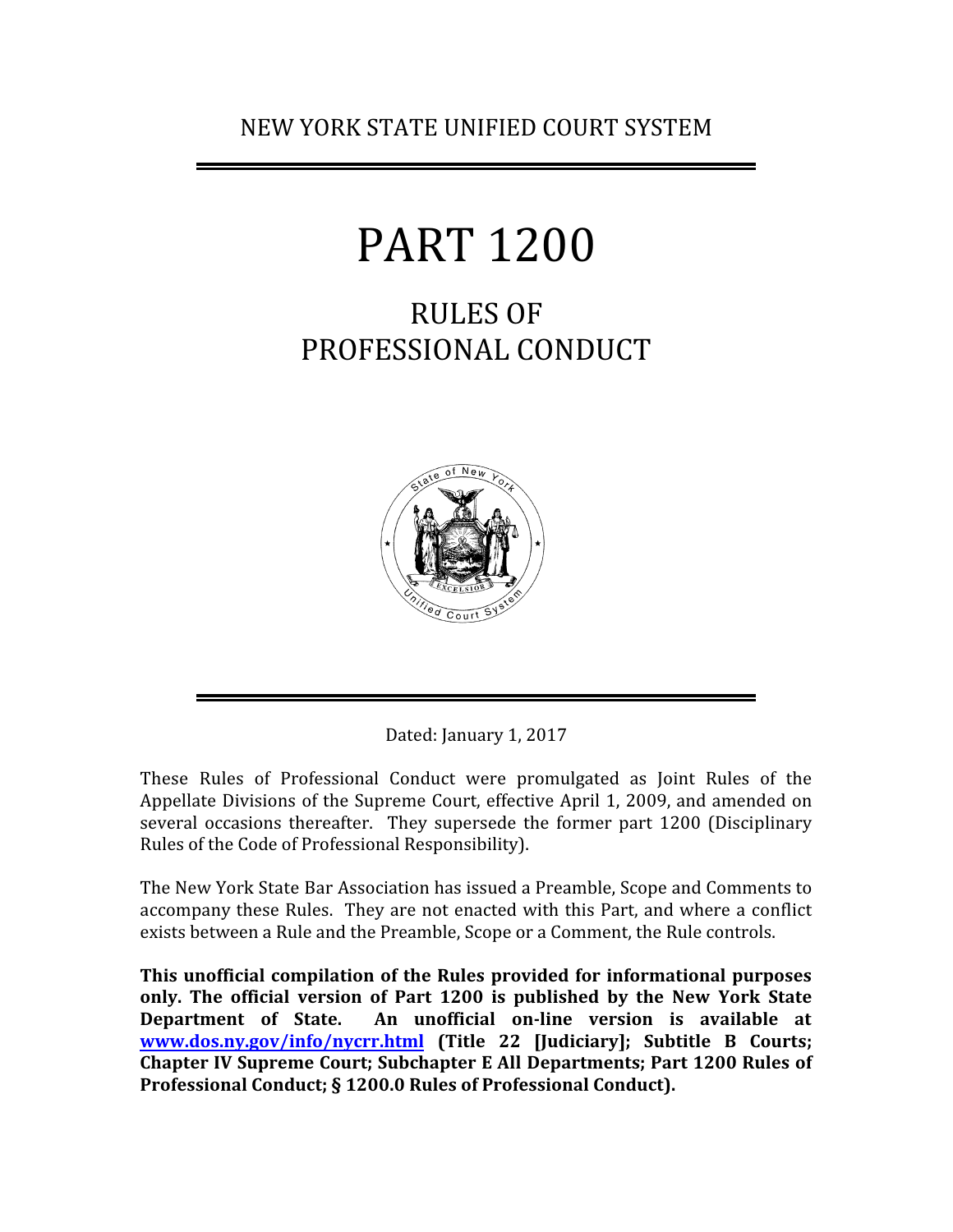# **TABLE OF CONTENTS**

| <b>RULE 1.0.</b>  |                                                                                                                                                                                                     |
|-------------------|-----------------------------------------------------------------------------------------------------------------------------------------------------------------------------------------------------|
| <b>RULE 1.1.</b>  |                                                                                                                                                                                                     |
| <b>RULE 1.2.</b>  | Scope of Representation and Allocation of Authority Between                                                                                                                                         |
| <b>RULE 1.3.</b>  |                                                                                                                                                                                                     |
| <b>RULE 1.4.</b>  |                                                                                                                                                                                                     |
| <b>RULE 1.5.</b>  |                                                                                                                                                                                                     |
| <b>RULE 1.6.</b>  |                                                                                                                                                                                                     |
| <b>RULE 1.7.</b>  |                                                                                                                                                                                                     |
| <b>RULE 1.8.</b>  |                                                                                                                                                                                                     |
| <b>RULE 1.9.</b>  |                                                                                                                                                                                                     |
| <b>RULE 1.10.</b> |                                                                                                                                                                                                     |
| <b>RULE 1.11.</b> | Special Conflicts of Interest for Former and Current                                                                                                                                                |
| <b>RULE 1.12.</b> | Specific Conflicts of Interest for Former Judges,<br>Arbitrators, Mediators or Other Third-Party Neutrals 19                                                                                        |
| <b>RULE 1.13.</b> |                                                                                                                                                                                                     |
| <b>RULE 1.14.</b> |                                                                                                                                                                                                     |
| <b>RULE 1.15.</b> | Preserving Identity of Funds and Property of Others;<br>Fiduciary Responsibility; Commingling and<br>Misappropriation of Client Funds or Property;<br>Maintenance of Bank Accounts; Record Keeping; |
| <b>RULE 1.16.</b> |                                                                                                                                                                                                     |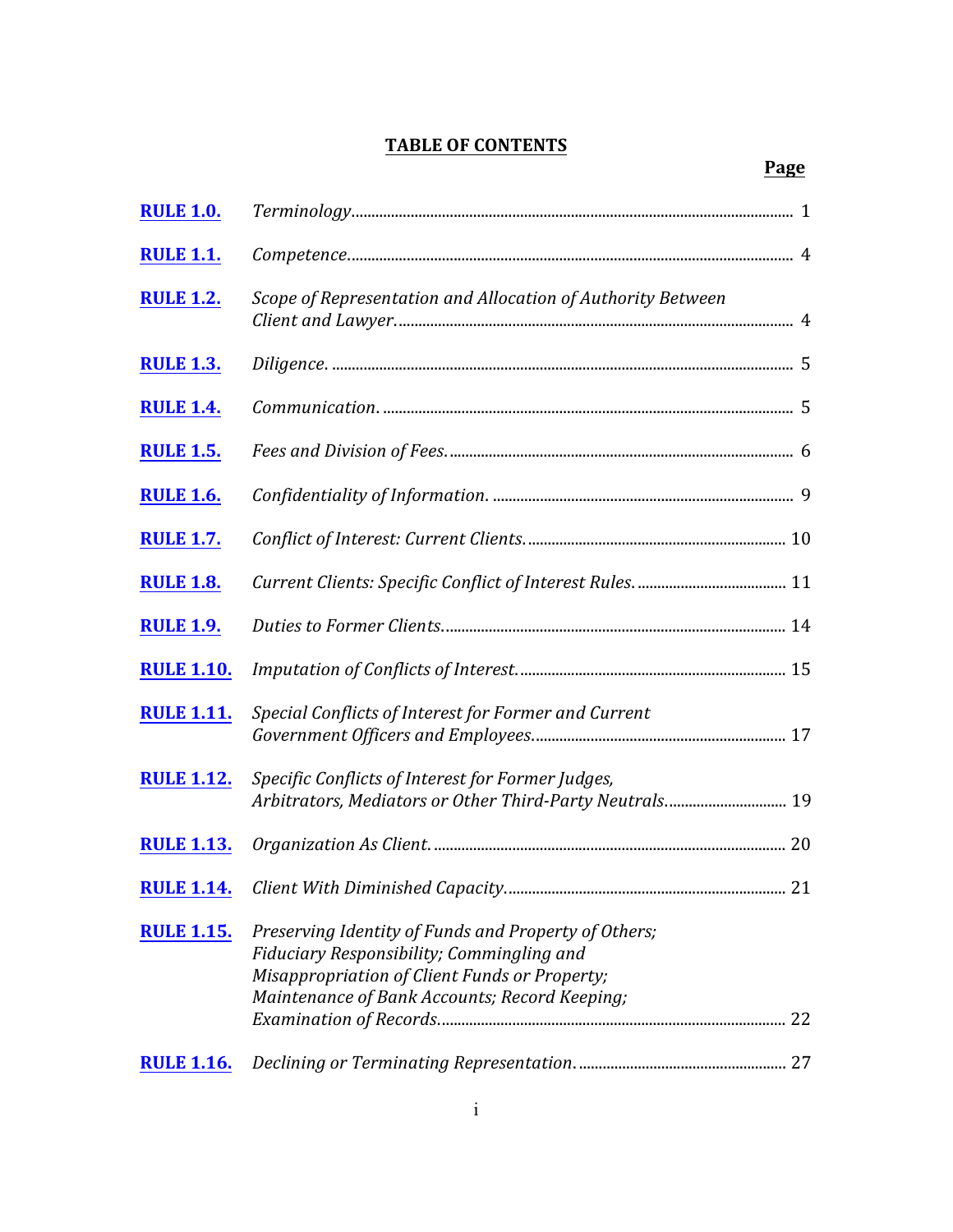# **Page**

| <b>RULE 1.17.</b> |                                                     |  |
|-------------------|-----------------------------------------------------|--|
| <b>RULE 1.18.</b> |                                                     |  |
| <b>RULE 2.1.</b>  |                                                     |  |
| <b>RULE 2.2.</b>  |                                                     |  |
| <b>RULE 2.3.</b>  |                                                     |  |
| <b>RULE 2.4.</b>  |                                                     |  |
| <b>RULE 3.1.</b>  |                                                     |  |
| <b>RULE 3.2.</b>  |                                                     |  |
| <b>RULE 3.3.</b>  |                                                     |  |
| <b>RULE 3.4.</b>  |                                                     |  |
| <b>RULE 3.5.</b>  | Maintaining and Preserving the Impartiality         |  |
| <b>RULE 3.6.</b>  |                                                     |  |
| <b>RULE 3.7.</b>  |                                                     |  |
| <b>RULE 3.8.</b>  | <b>Special Responsibilities of Prosecutors</b>      |  |
| <b>RULE 3.9.</b>  |                                                     |  |
| <b>RULE 4.1.</b>  |                                                     |  |
| <b>RULE 4.2.</b>  | Communication With Person Represented By Counsel 45 |  |
| <b>RULE 4.3.</b>  |                                                     |  |
| <b>RULE 4.4.</b>  |                                                     |  |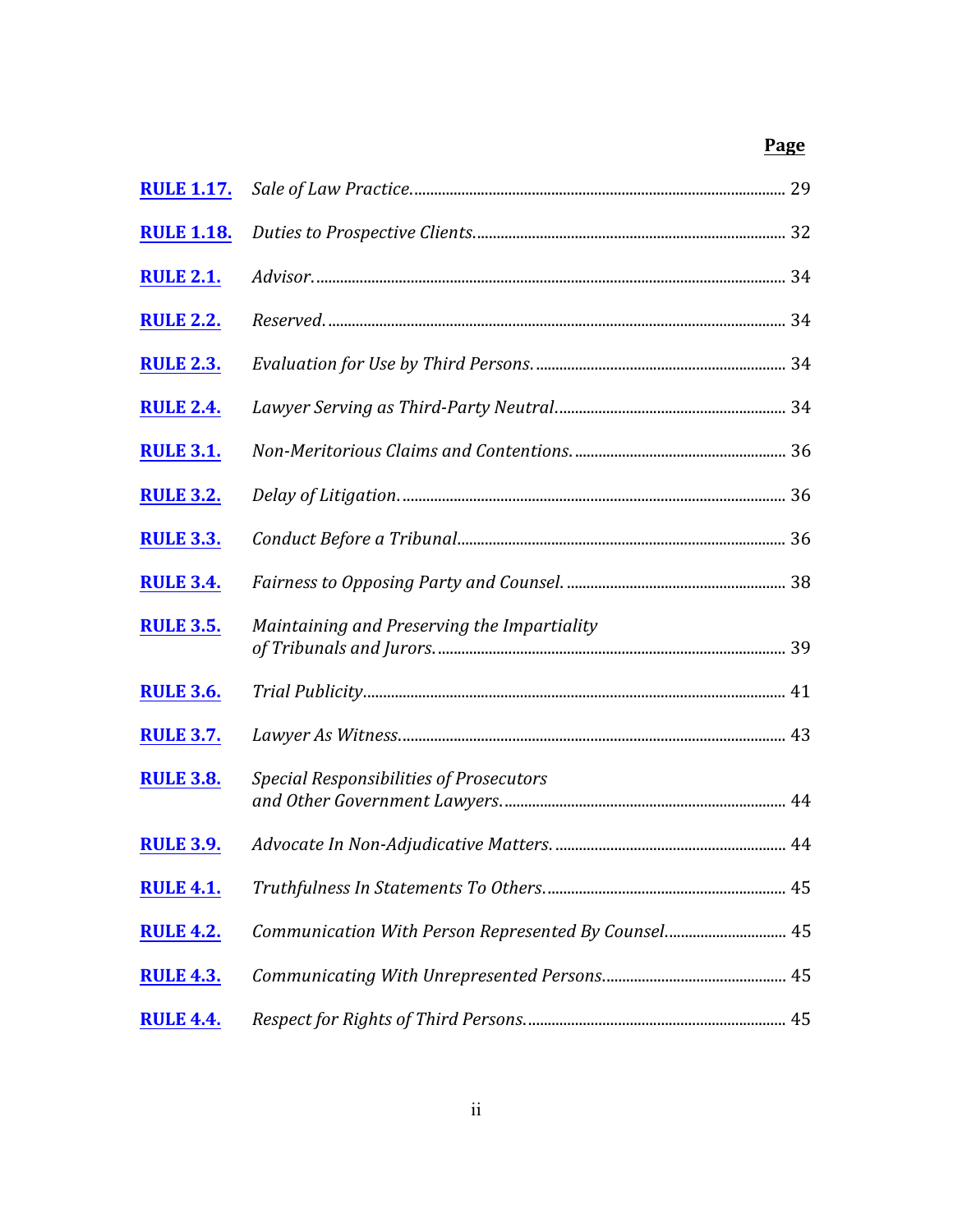# **Page**

| <b>RULE 4.5.</b> | Communication After Incidents Involving                       |  |
|------------------|---------------------------------------------------------------|--|
|                  |                                                               |  |
| <b>RULE 5.1.</b> | Responsibilities of Law Firms, Partners,                      |  |
| <b>RULE 5.2.</b> |                                                               |  |
| <b>RULE 5.3.</b> |                                                               |  |
| <b>RULE 5.4.</b> |                                                               |  |
| <b>RULE 5.5.</b> |                                                               |  |
| <b>RULE 5.6.</b> |                                                               |  |
| <b>RULE 5.7.</b> |                                                               |  |
| <b>RULE 5.8.</b> | Contractual Relationship Between Lawyers                      |  |
| <b>RULE 6.1.</b> |                                                               |  |
| <b>RULE 6.2.</b> |                                                               |  |
| <b>RULE 6.3.</b> |                                                               |  |
| <b>RULE 6.4.</b> |                                                               |  |
| <b>RULE 6.5.</b> | Participation in Limited Pro Bono Legal Service Programs.  57 |  |
| <b>RULE 7.1.</b> |                                                               |  |
| <b>RULE 7.2.</b> |                                                               |  |
| <b>RULE 7.3.</b> | Solicitation and Recommendation of Professional Employment 64 |  |
| <b>RULE 7.4.</b> |                                                               |  |
| <b>RULE 7.5.</b> |                                                               |  |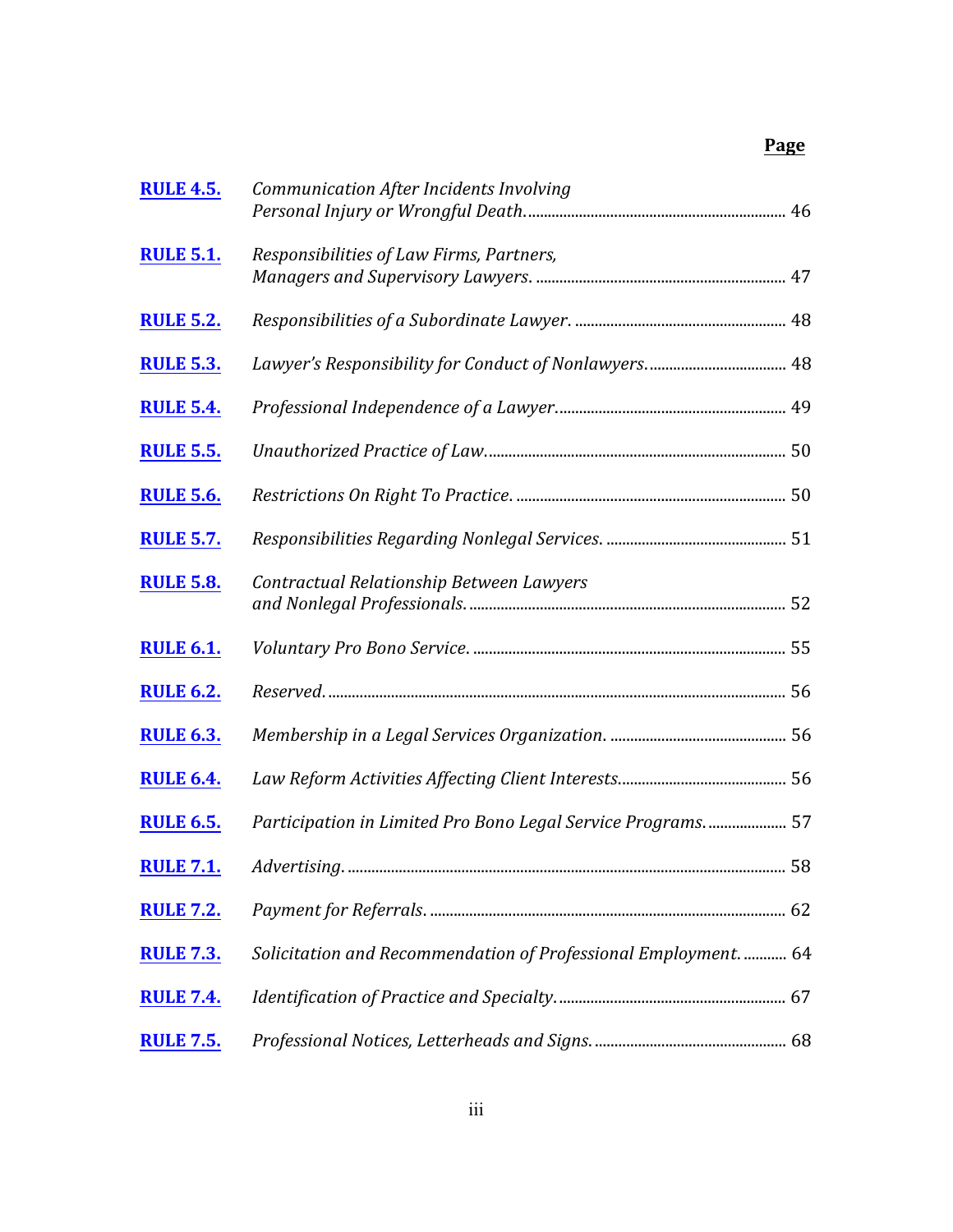# **Page**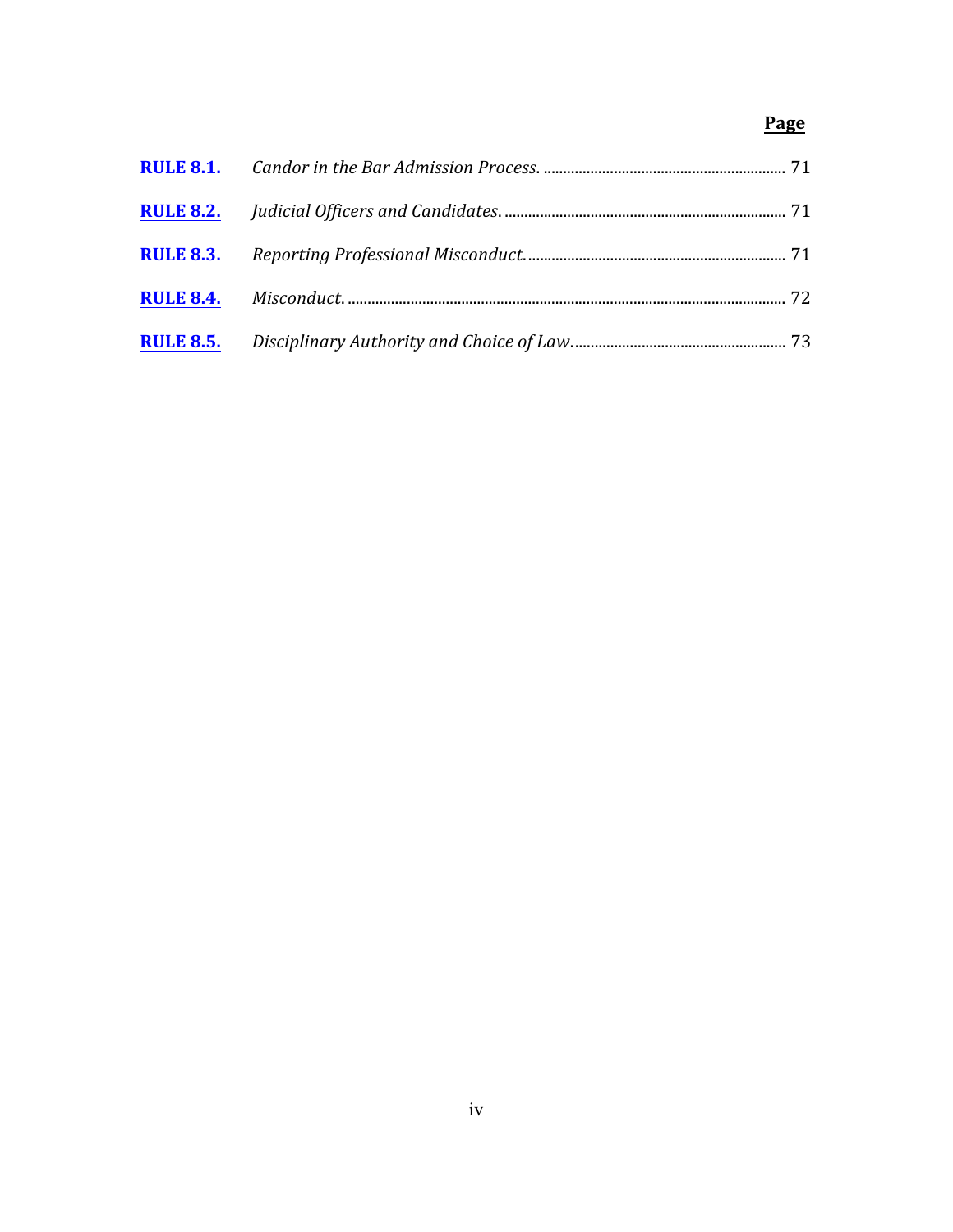#### **PART 1200 - RULES OF PROFESSIONAL CONDUCT**

# <span id="page-5-0"></span>**RULE 1.0.**

#### *Terminology*

**(a) "Advertisement"** means any public or private communication made by or on behalf of a lawyer or law firm about that lawyer or law firm's services, the primary purpose of which is for the retention of the lawyer or law firm. It does not include communications to existing clients or other lawyers.

**(b) "Belief" or "believes"** denotes that the person involved actually believes the fact in question to be true. A person's belief may be inferred from circumstances.

**(c) "Computer-accessed communication"** means any communication made by or on behalf of a lawyer or law firm that is disseminated through the use of a computer or related electronic device, including, but not limited to, web sites, weblogs, search engines, electronic mail, banner advertisements, pop-up and popunder advertisements, chat rooms, list servers, instant messaging, or other internet presences, and any attachments or links related thereto.

**(d) "Confidential information"** is defined in Rule 1.6.

**(e) "Confirmed in writing"** denotes (i) a writing from the person to the lawyer confirming that the person has given consent, (ii) a writing that the lawyer promptly transmits to the person confirming the person's oral consent, or (iii) a statement by the person made on the record of any proceeding before a tribunal. If it is not feasible to obtain or transmit the writing at the time the person gives oral consent, then the lawyer must obtain or transmit it within a reasonable time thereafter.

**(f) "Differing interests"** include every interest that will adversely affect either the judgment or the loyalty of a lawyer to a client, whether it be a conflicting, inconsistent, diverse, or other interest.

**(g) "Domestic relations matter"** denotes representation of a client in a claim, action or proceeding, or preliminary to the filing of a claim, action or proceeding, in either Supreme Court or Family Court, or in any court of appellate jurisdiction, for divorce, separation, annulment, custody, visitation, maintenance, child support or alimony, or to enforce or modify a judgment or order in connection with any such claim, action or proceeding.

**(h) "Firm" or "law firm"** includes, but is not limited to, a lawyer or lawyers in a law partnership, professional corporation, sole proprietorship or other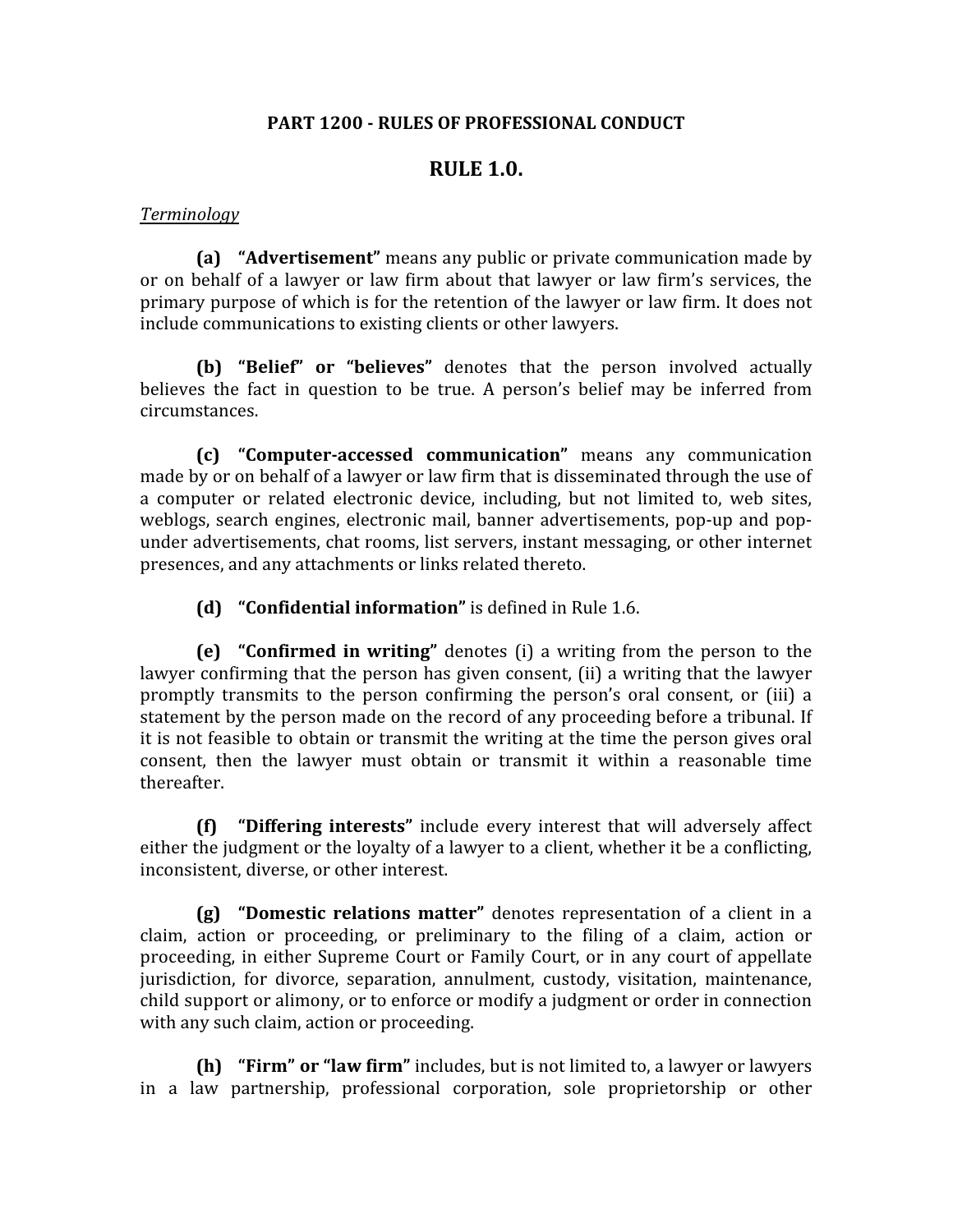association authorized to practice law; or lawyers employed in a qualified legal assistance organization, a government law office, or the legal department of a corporation or other organization.

**(I) "Fraud" or "fraudulent"** denotes conduct that is fraudulent under the substantive or procedural law of the applicable jurisdiction or has a purpose to deceive, provided that it does not include conduct that, although characterized as fraudulent by statute or administrative rule, lacks an element of scienter, deceit, intent to mislead, or knowing failure to correct misrepresentations that can be reasonably expected to induce detrimental reliance by another.

**(j) "Informed consent"** denotes the agreement by a person to a proposed course of conduct after the lawyer has communicated information adequate for the person to make an informed decision, and after the lawyer has adequately explained to the person the material risks of the proposed course of conduct and reasonably available alternatives.

**(k) "Knowingly," "known," "know," or "knows"** denotes actual knowledge of the fact in question. A person's knowledge may be inferred from circumstances.

**(l) "Matter"** includes any litigation, judicial or administrative proceeding, case, claim, application, request for a ruling or other determination, contract, controversy, investigation, charge, accusation, arrest, negotiation, arbitration, mediation or any other representation involving a specific party or parties.

**(m) "Partner"** denotes a member of a partnership, a shareholder in a law firm organized as a professional legal corporation or a member of an association authorized to practice law.

**(n) "Person"** includes an individual, a corporation, an association, a trust, a partnership, and any other organization or entity.

**(o) "Professional legal corporation"** means a corporation, or an association treated as a corporation, authorized by law to practice law for profit.

**(p) "Qualified legal assistance organization"** means an office or organization of one of the four types listed in Rule 7.2(b)(1)-(4) that meets all of the requirements thereof.

**(q) "Reasonable" or "reasonably,"** when used in relation to conduct by a lawyer, denotes the conduct of a reasonably prudent and competent lawyer. When used in the context of conflict of interest determinations, "reasonable lawyer" denotes a lawyer acting from the perspective of a reasonably prudent and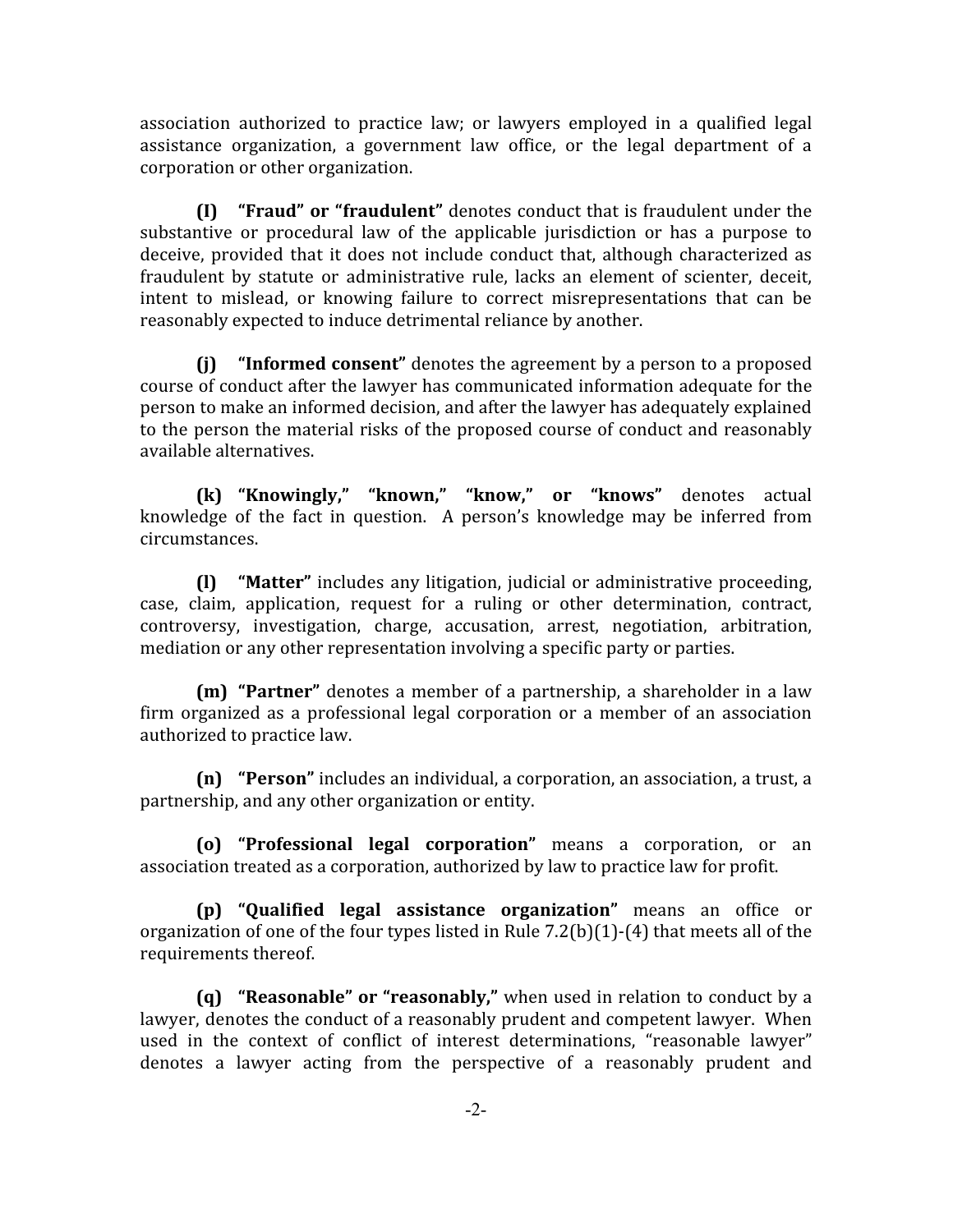competent lawyer who is personally disinterested in commencing or continuing the representation.

**(r) "Reasonable belief" or "reasonably believes,"** when used in reference to a lawyer, denotes that the lawyer believes the matter in question and that the circumstances are such that the belief is reasonable.

**(s) "Reasonably should know,"** when used in reference to a lawyer, denotes that a lawyer of reasonable prudence and competence would ascertain the matter in question.

**(t) "Screened" or "screening"** denotes the isolation of a lawyer from any participation in a matter through the timely imposition of procedures within a firm that are reasonably adequate under the circumstances to protect information that the isolated lawyer or the firm is obligated to protect under these Rules or other law.

**(u) "Sexual relations"** denotes sexual intercourse or the touching of an intimate part of the lawyer or another person for the purpose of sexual arousal, sexual gratification or sexual abuse.

**(v) "State"** includes the District of Columbia, Puerto Rico, and other federal territories and possessions.

**(w) "Tribunal"** denotes a court, an arbitrator in an arbitration proceeding or a legislative body, administrative agency or other body acting in an adjudicative capacity. A legislative body, administrative agency or other body acts in an adjudicative capacity when a neutral official, after the presentation of evidence or legal argument by a party or parties, will render a legal judgment directly affecting a party's interests in a particular matter.

**(x) "Writing" or "written"** denotes a tangible or electronic record of a communication or representation, including handwriting, typewriting, printing, photocopying, photography, audio or video recording, e-mail or other electronic communication or any other form of recorded communication or recorded representation. A "signed" writing includes an electric sound, symbol or process attached to or logically associated with a writing and executed or adopted by a person with the intent to sign the writing.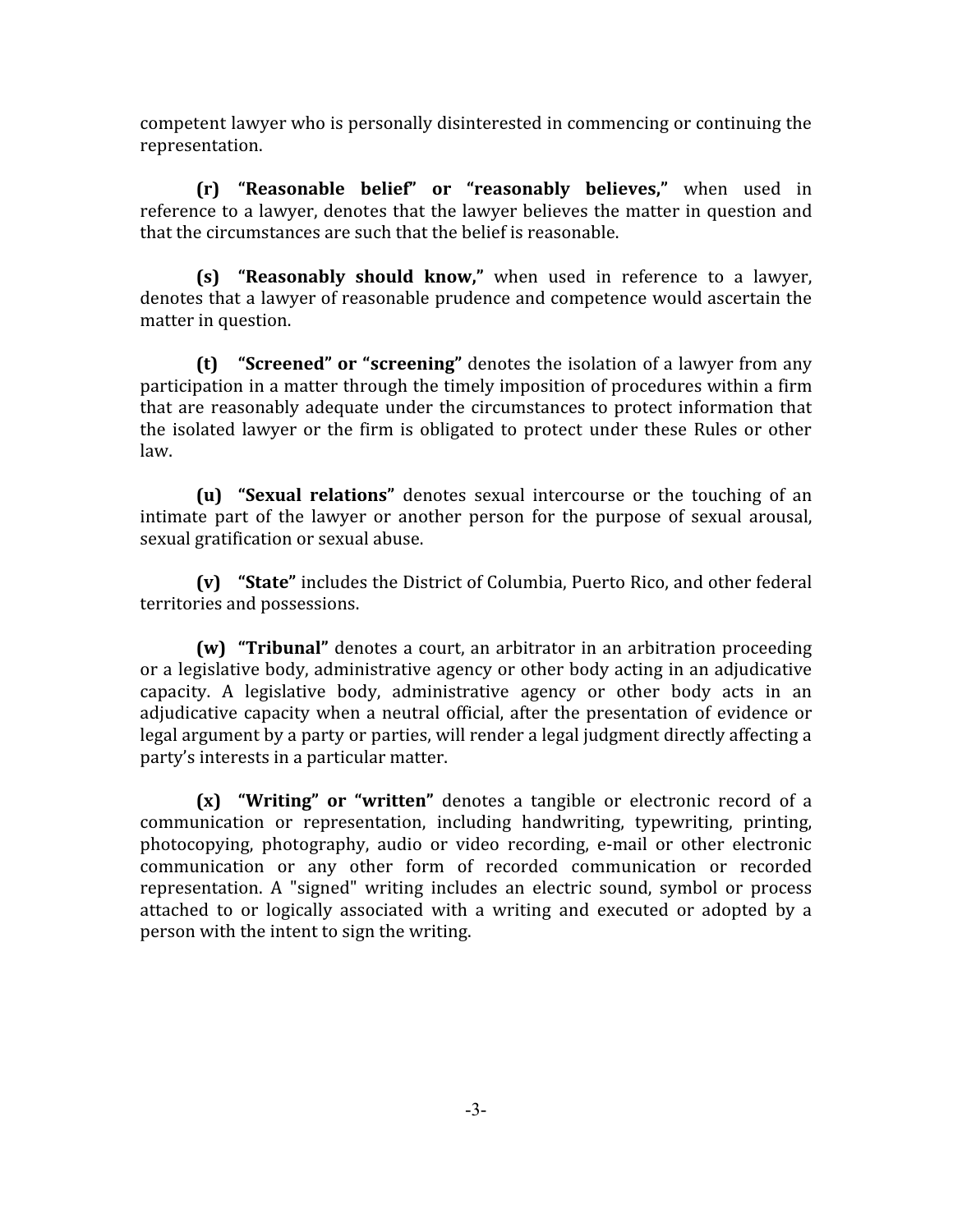# <span id="page-8-0"></span>**RULE 1.1.**

#### *Competence*

**(a)** A lawyer should provide competent representation to a client. Competent representation requires the legal knowledge, skill, thoroughness and preparation reasonably necessary for the representation.

**(b)** A lawyer shall not handle a legal matter that the lawyer knows or should know that the lawyer is not competent to handle, without associating with a lawyer who is competent to handle it.

- **(c)** lawyer shall not intentionally:
	- *(1)* fail to seek the objectives of the client through reasonably available means permitted by law and these Rules; or
	- *(2)* prejudice or damage the client during the course of the representation except as permitted or required by these Rules.

# <span id="page-8-1"></span>**RULE 1.2.**

#### *Scope of Representation and Allocation of Authority Between Client and Lawyer*

**(a)** Subject to the provisions herein, a lawyer shall abide by a client's decisions concerning the objectives of representation and, as required by Rule 1.4, shall consult with the client as to the means by which they are to be pursued. A lawyer shall abide by a client's decision whether to settle a matter. In a criminal case, the lawyer shall abide by the client's decision, after consultation with the lawyer, as to a plea to be entered, whether to waive jury trial and whether the client will testify.

**(b)** A lawyer's representation of a client, including representation by appointment, does not constitute an endorsement of the client's political, economic, social or moral views or activities.

**(c)** A lawyer may limit the scope of the representation if the limitation is reasonable under the circumstances, the client gives informed consent and where necessary notice is provided to the tribunal and/or opposing counsel.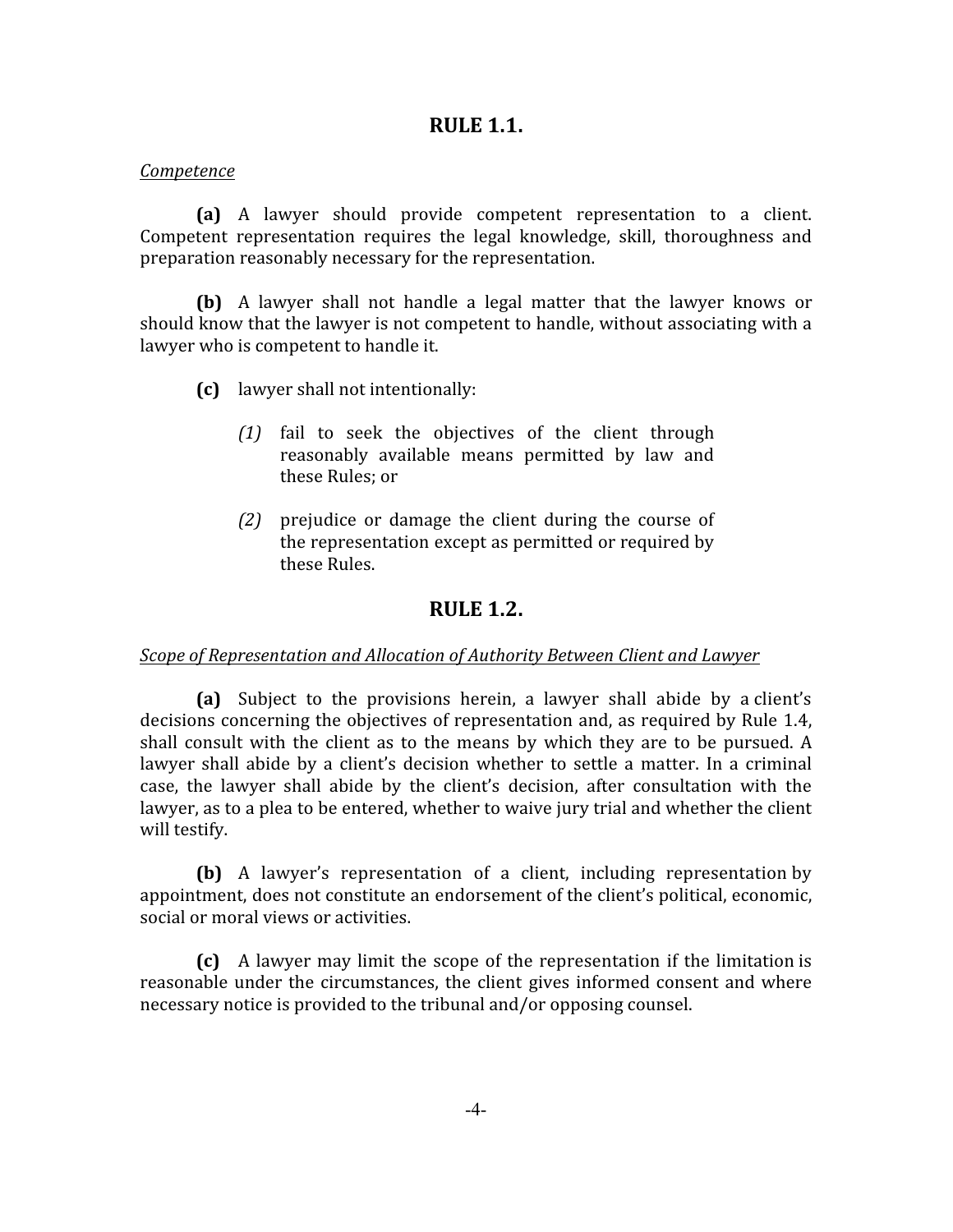**(d)** A lawyer shall not counsel a client to engage, or assist a client, in conduct that the lawyer knows is illegal or fraudulent, except that the lawyer may discuss the legal consequences of any proposed course of conduct with a client.

**(e)** A lawyer may exercise professional judgment to waive or fail to assert a right or position of the client, or accede to reasonable requests of opposing counsel, when doing so does not prejudice the rights of the client.

**(f)** A lawyer may refuse to aid or participate in conduct that the lawyer believes to be unlawful, even though there is some support for an argument that the conduct is legal.

**(g)** A lawyer does not violate these Rules by being punctual in fulfilling all professional commitments, by avoiding offensive tactics, and by treating with courtesy and consideration all persons involved in the legal process.

# <span id="page-9-0"></span>**RULE 1.3.**

#### *Diligence*

**(a)** A lawyer shall act with reasonable diligence and promptness in representing a client.

**(b)** A lawyer shall not neglect a legal matter entrusted to the lawyer.

**(c)** A lawyer shall not intentionally fail to carry out a contract of employment entered into with a client for professional services, but the lawyer may withdraw as permitted under these Rules.

# <span id="page-9-1"></span>**RULE 1.4.**

*Communication*

**(a)** A lawyer shall:

- *(1)* promptly inform the client of:
	- (i) any decision or circumstance with respect to which the client's informed consent, as defined in Rule 1.0(j), is required by these Rules;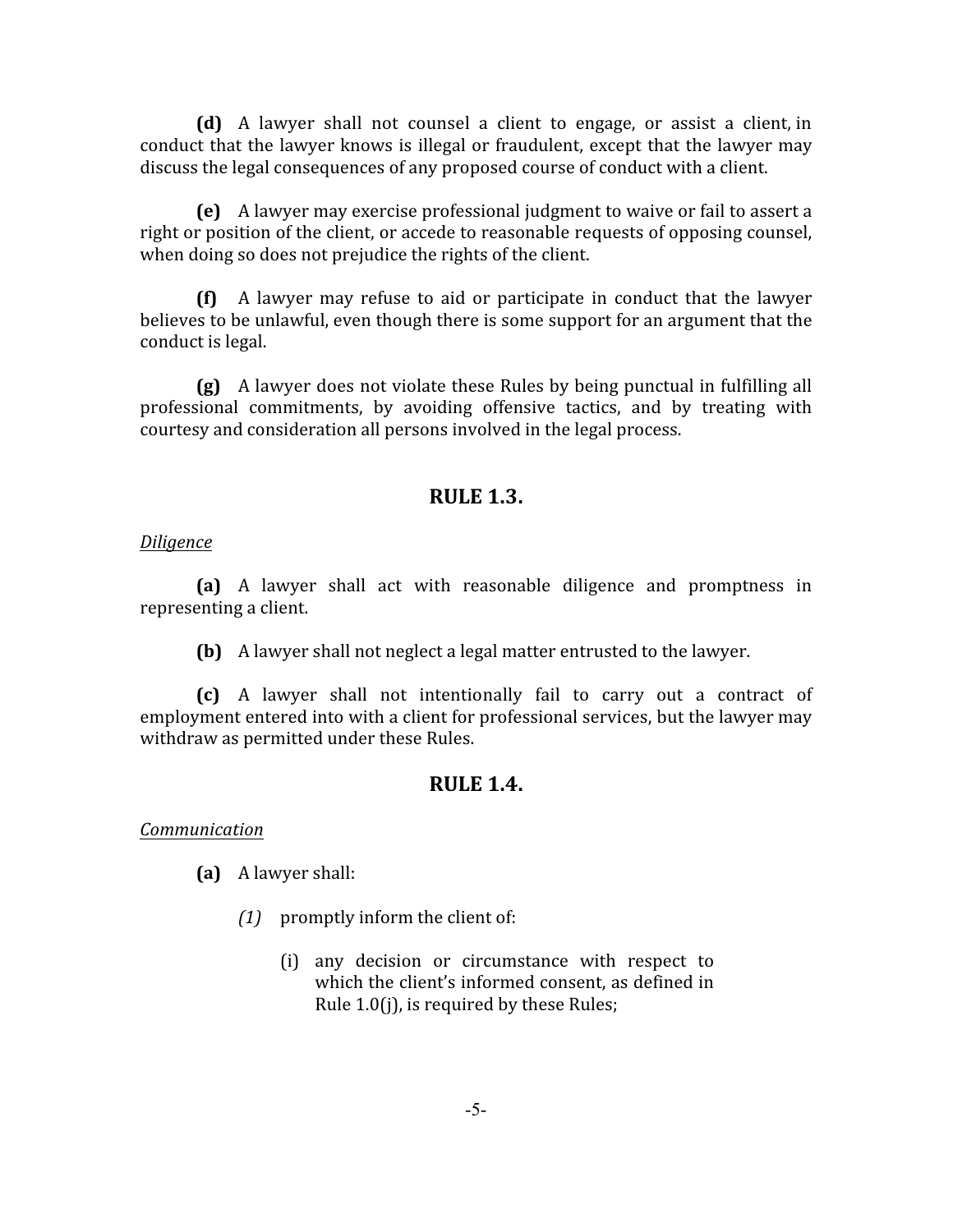- (ii) any information required by court rule or other law to be communicated to a client; and
- (iii) material developments in the matter including settlement or plea offers.
- *(2)* reasonably consult with the client about the means by which the client's objectives are to be accomplished;
- *(3)* keep the client reasonably informed about the status of the matter;
- *(4)* promptly comply with a client's reasonable requests for information; and
- *(5)* consult with the client about any relevant limitation on the lawyer's conduct when the lawyer knows that the client expects assistance not permitted by these Rules or other law.

**(b)** A lawyer shall explain a matter to the extent reasonably necessary to permit the client to make informed decisions regarding the representation.

# <span id="page-10-0"></span>**RULE 1.5.**

#### *Fees and Division of Fees*

**(a)** A lawyer shall not make an agreement for, charge, or collect an excessive or illegal fee or expense. A fee is excessive when, after a review of the facts, a reasonable lawyer would be left with a definite and firm conviction that the fee is excessive. The factors to be considered in determining whether a fee is excessive may include the following:

- *(1)* the time and labor required, the novelty and difficulty of the questions involved, and the skill requisite to perform the legal service properly;
- *(2)* the likelihood, if apparent or made known to the client, that the acceptance of the particular employment will preclude other employment by the lawyer;
- *(3)* the fee customarily charged in the locality for similar legal services;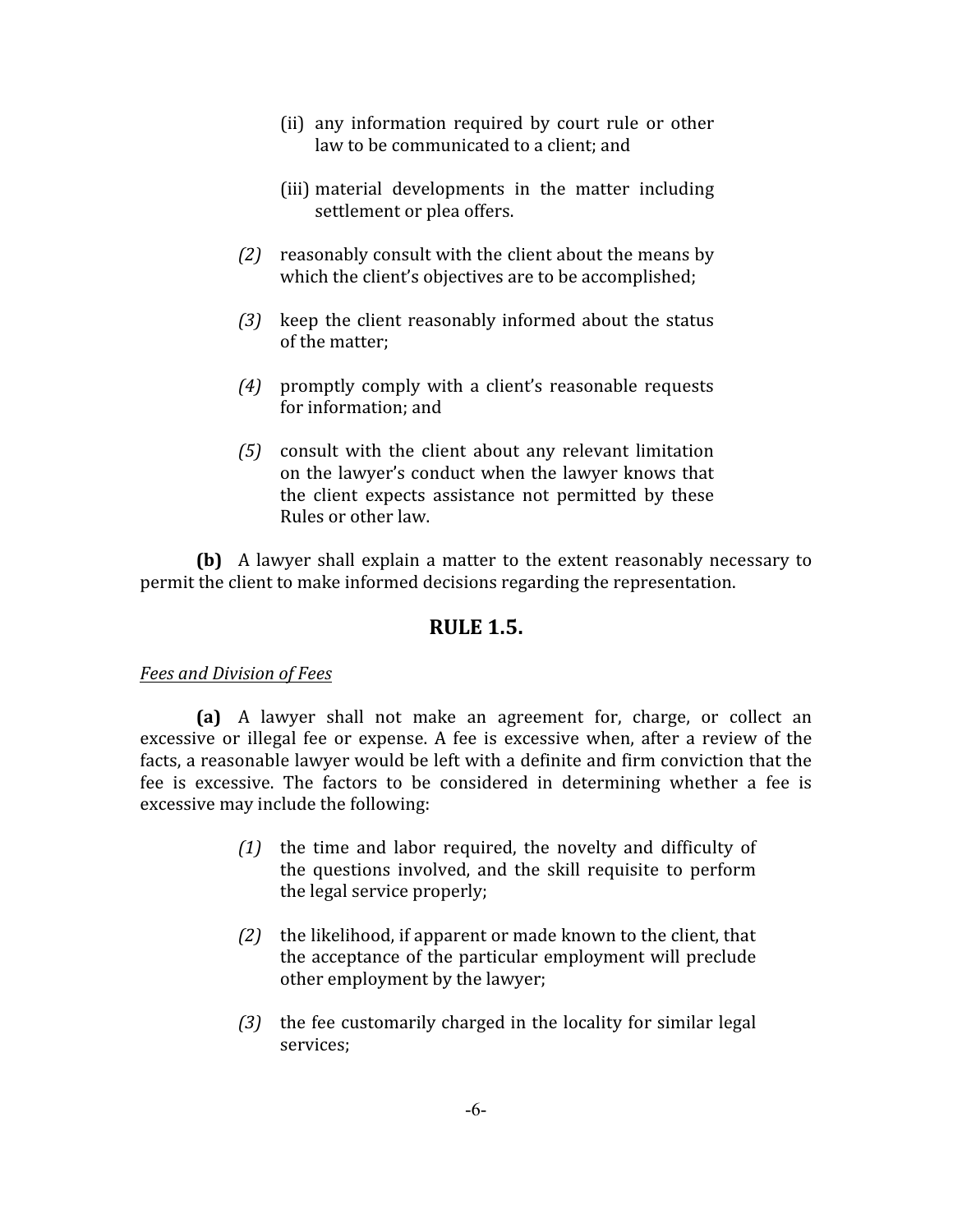- *(4)* the amount involved and the results obtained;
- *(5)* the time limitations imposed by the client or by circumstances;
- *(6)* the nature and length of the professional relationship with the client;
- *(7)* the experience, reputation and ability of the lawyer or lawyers performing the services; and
- *(8)* whether the fee is fixed or contingent.

**(b)** A lawyer shall communicate to a client the scope of the representation and the basis or rate of the fee and expenses for which the client will be responsible. This information shall be communicated to the client before or within a reasonable time after commencement of the representation and shall be in writing where required by statute or court rule. This provision shall not apply when the lawyer will charge a regularly represented client on the same basis or rate and perform services that are of the same general kind as previously rendered to and paid for by the client. Any changes in the scope of the representation or the basis or rate of the fee or expenses shall also be communicated to the client.

**(c)** A fee may be contingent on the outcome of the matter for which the service is rendered, except in a matter in which a contingent fee is prohibited by paragraph (d) or other law. Promptly after a lawyer has been employed in a contingent fee matter, the lawyer shall provide the client with a writing stating the method by which the fee is to be determined, including the percentage or percentages that shall accrue to the lawyer in the event of settlement, trial or appeal; litigation and other expenses to be deducted from the recovery; and whether such expenses are to be deducted before or, if not prohibited by statute or court rule, after the contingent fee is calculated. The writing must clearly notify the client of any expenses for which the client will be liable regardless of whether the client is the prevailing party. Upon conclusion of a contingent fee matter, the lawyer shall provide the client with a writing stating the outcome of the matter and, if there is a recovery, showing the remittance to the client and the method of its determination.

- **(d)** A lawyer shall not enter into an arrangement for, charge or collect:
	- *(1)* a contingent fee for representing a defendant in a criminal matter;
	- *(2)* a fee prohibited by law or rule of court;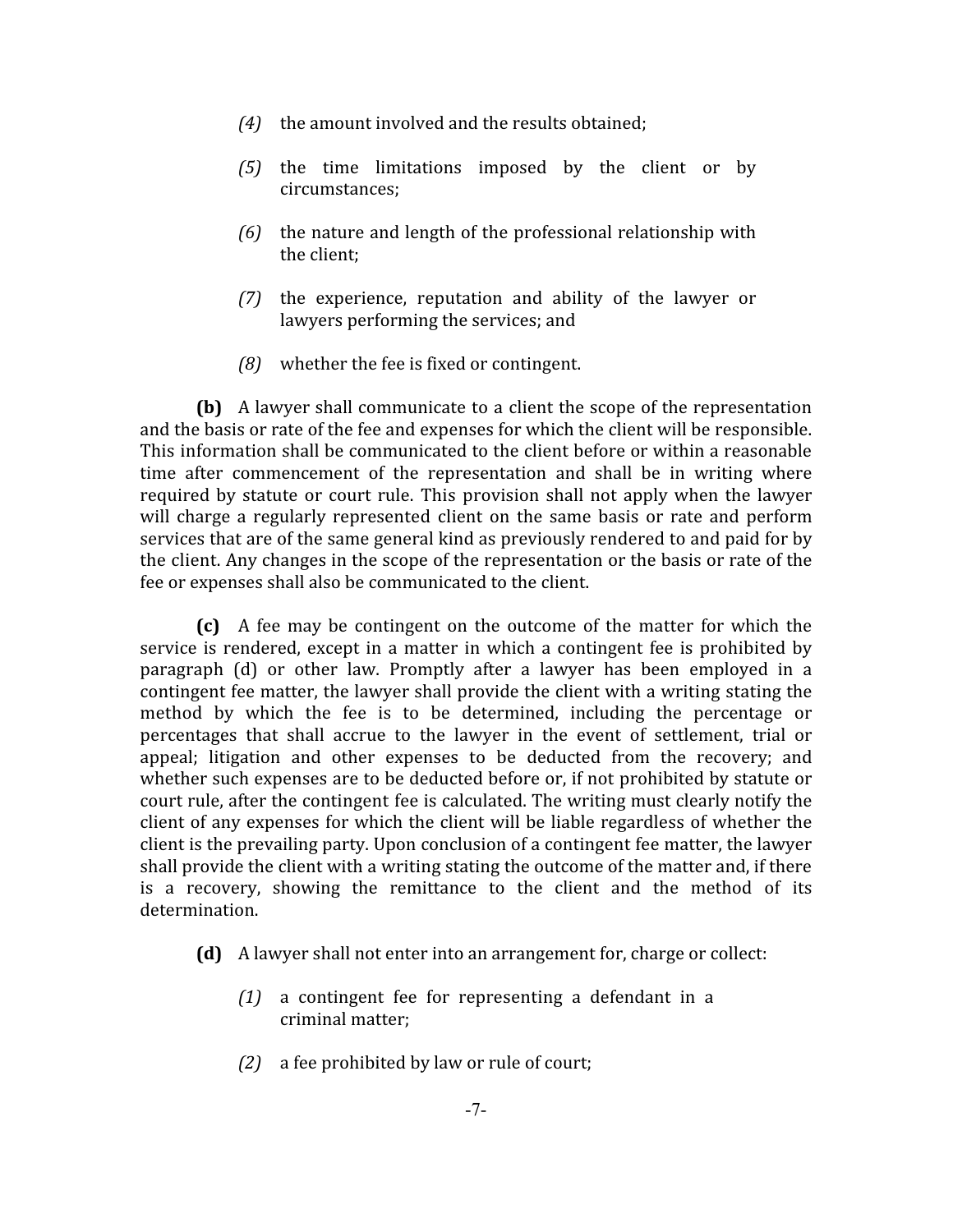- *(3)* fee based on fraudulent billing;
- *(4)* a nonrefundable retainer fee; provided that a lawyer may enter into a retainer agreement with a client containing a reasonable minimum fee clause if it defines in plain language and sets forth the circumstances under which such fee may be incurred and how it will be calculated; or
- *(5)* any fee in a domestic relations matter if:
	- (i) the payment or amount of the fee is contingent upon the securing of a divorce or of obtaining child custody or visitation or is in any way determined by reference to the amount of maintenance, support, equitable distribution, or property settlement;
	- (ii) a written retainer agreement has not been signed by the lawyer and client setting forth in plain language the nature of the relationship and the details of the fee arrangement; or
	- (iii) the written retainer agreement includes a security interest, confession of judgment or other lien without prior notice being provided to the client in a signed retainer agreement and approval from a tribunal after notice to the adversary. A lawyer shall not foreclose on a mortgage placed on the marital residence while the spouse who consents to the mortgage remains the titleholder and the residence remains the spouse's primary residence.

**(e)** In domestic relations matters, a lawyer shall provide a prospective client with a statement of client's rights and responsibilities at the initial conference and prior to the signing of a written retainer agreement.

**(f)** Where applicable, a lawyer shall resolve fee disputes by arbitration at the election of the client pursuant to a fee arbitration program established by the Chief Administrator of the Courts and approved by the Administrative Board of the Courts.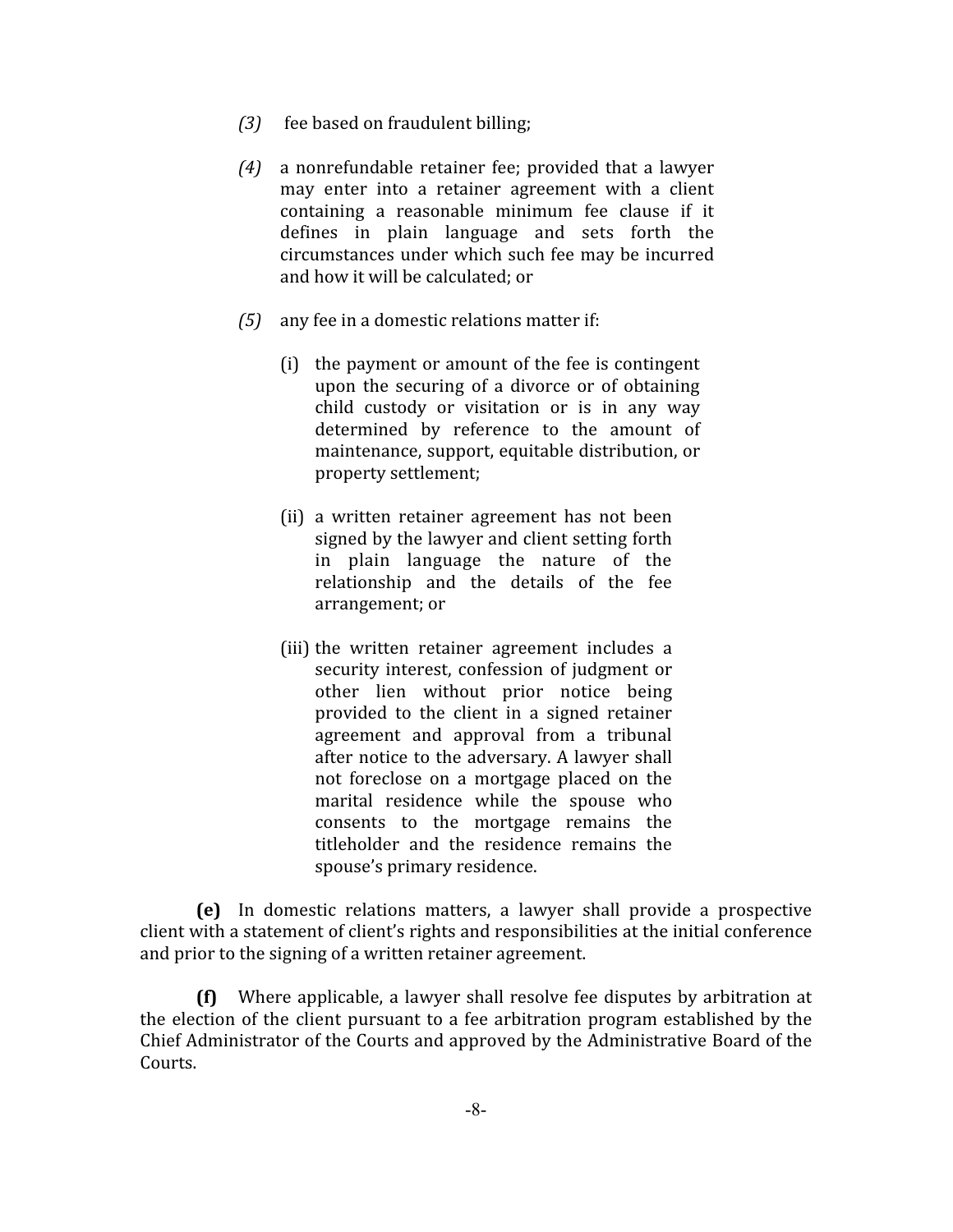**(g)** A lawyer shall not divide a fee for legal services with another lawyer who is not associated in the same law firm unless:

- *(1)* the division is in proportion to the services performed by each lawyer or, by a writing given to the client, each lawyer assumes joint responsibility for the representation;
- *(2)* the client agrees to employment of the other lawyer after a full disclosure that a division of fees will be made, including the share each lawyer will receive, and the client's agreement is confirmed in writing; and
- *(3)* the total fee is not excessive.

**(h)** Rule 1.5(g) does not prohibit payment to a lawyer formerly associated in a law firm pursuant to a separation or retirement agreement.

#### <span id="page-13-0"></span>**RULE 1.6.**

#### *Confidentiality of Information*

**(a)** A lawyer shall not knowingly reveal confidential information, as defined in this Rule, or use such information to the disadvantage of a client or for the advantage of the lawyer or a third person, unless:

- *(1)* the client gives informed consent, as defined in Rule  $1.0(i)$ ;
- *(2)* the disclosure is impliedly authorized to advance the best interests of the client and is either reasonable under the circumstances or customary in the professional community; or
- *(3)* the disclosure is permitted by paragraph (b).

"Confidential information" consists of information gained during or relating to the representation of a client, whatever its source, that is (a) protected by the attorney-client privilege, (b) likely to be embarrassing or detrimental to the client if disclosed, or (c) information that the client has requested be kept confidential. "Confidential information" does not ordinarily include (i) a lawyer's legal knowledge or legal research or (ii) information that is generally known in the local community or in the trade, field or profession to which the information relates.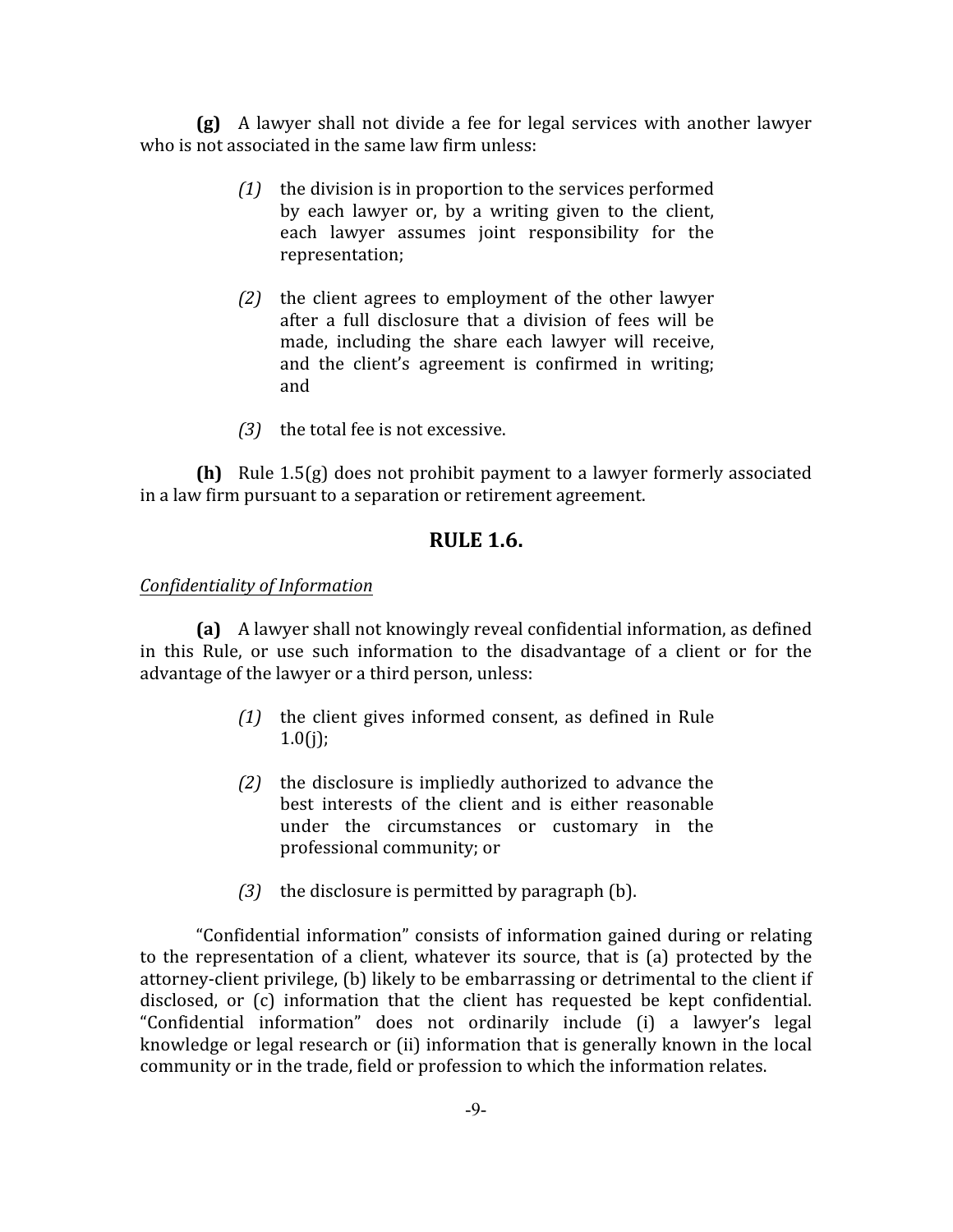**(b)** A lawyer may reveal or use confidential information to the extent that the lawyer reasonably believes necessary:

- *(1)* to prevent reasonably certain death or substantial bodily harm;
- *(2)* to prevent the client from committing a crime;
- *(3)* to withdraw a written or oral opinion or representation previously given by the lawyer and reasonably believed by the lawyer still to be relied upon by a third person, where the lawyer has discovered that the opinion or representation was based on materially inaccurate information or is being used to further a crime or fraud;
- *(4)* to secure legal advice about compliance with these Rules or other law by the lawyer, another lawyer associated with the lawyer's firm or the law firm;
- *(5)* (i) to defend the lawyer or the lawyer's employees and associates against an accusation of wrongful conduct; or
	- (ii) to establish or collect a fee; or
- *(6)* when permitted or required under these Rules or to comply with other law or court order.

**(c)** A lawyer shall make reasonable efforts to prevent the inadvertent or unauthorized disclosure or use of, or unauthorized access to, information protected by Rules 1.6, 1.9(c), or 1.18(b).

# <span id="page-14-0"></span>**RULE 1.7.**

#### *Conflict of Interest: Current Clients*

**(a)** Except as provided in paragraph (b), a lawyer shall not represent a client if a reasonable lawyer would conclude that either:

> *(1)* the representation will involve the lawyer in representing differing interests; or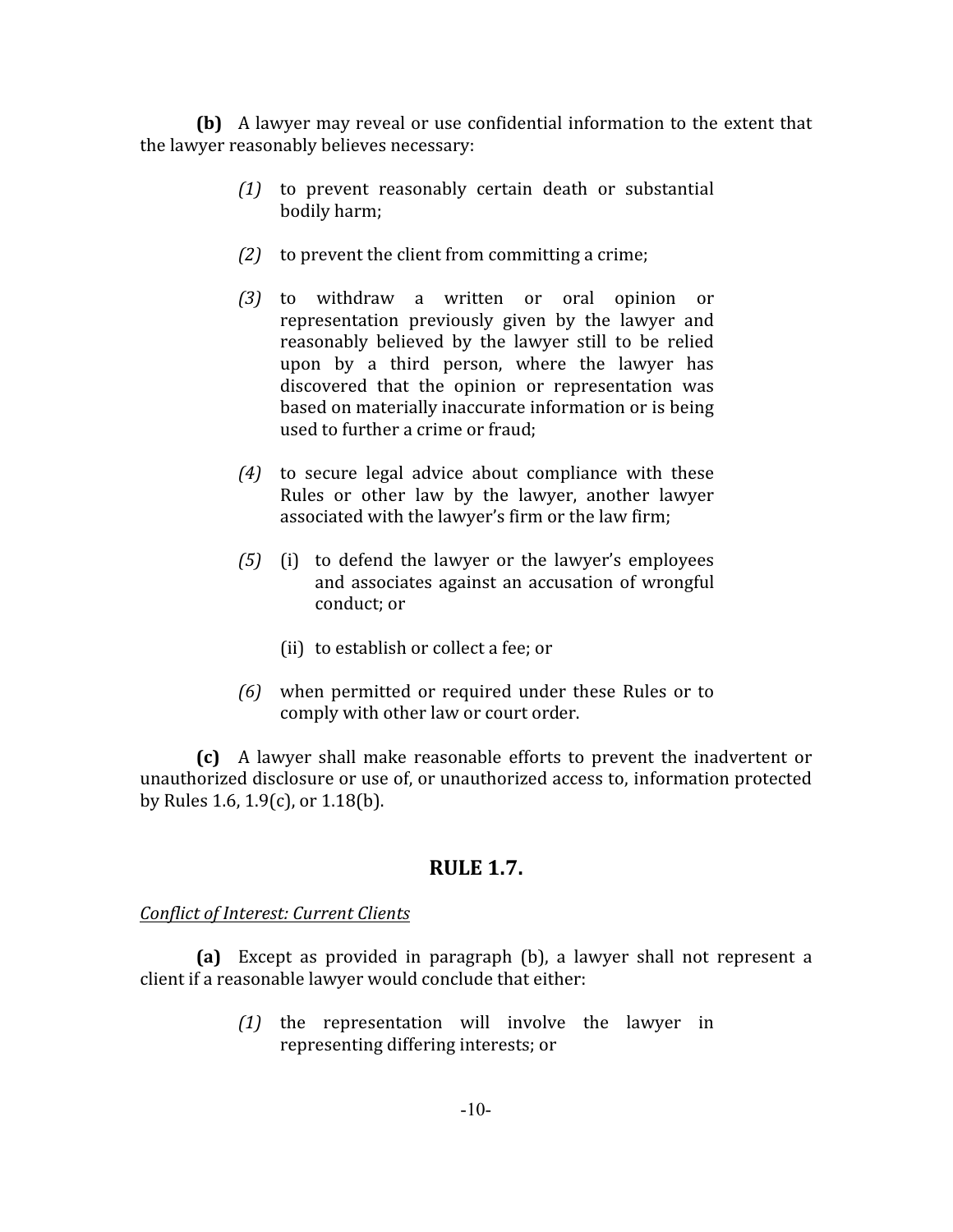*(2)* there is a significant risk that the lawyer's professional judgment on behalf of a client will be adversely affected by the lawyer's own financial, business, property or other personal interests.

**(b)** Notwithstanding the existence of a concurrent conflict of interest under paragraph (a), a lawyer may represent a client if:

- *(1)* the lawyer reasonably believes that the lawyer will be able to provide competent and diligent representation to each affected client;
- *(2)* the representation is not prohibited by law;
- *(3)* the representation does not involve the assertion of a claim by one client against another client represented by the lawyer in the same litigation or other proceeding before a tribunal; and
- *(4)* each affected client gives informed consent, confirmed in writing.

# <span id="page-15-0"></span>**RULE 1.8.**

# *Current Clients: Specific Conflict of Interest Rules*

**(a)** A lawyer shall not enter into a business transaction with a client if they have differing interests therein and if the client expects the lawyer to exercise professional judgment therein for the protection of the client, unless:

- *(1)* the transaction is fair and reasonable to the client and the terms of the transaction are fully disclosed and transmitted in writing in a manner that can be reasonably understood by the client;
- *(2)* the client is advised in writing of the desirability of seeking, and is given a reasonable opportunity to seek, the advice of independent legal counsel on the transaction; and
- *(3)* the client gives informed consent, in a writing signed by the client, to the essential terms of the transaction and the lawyer's role in the transaction, including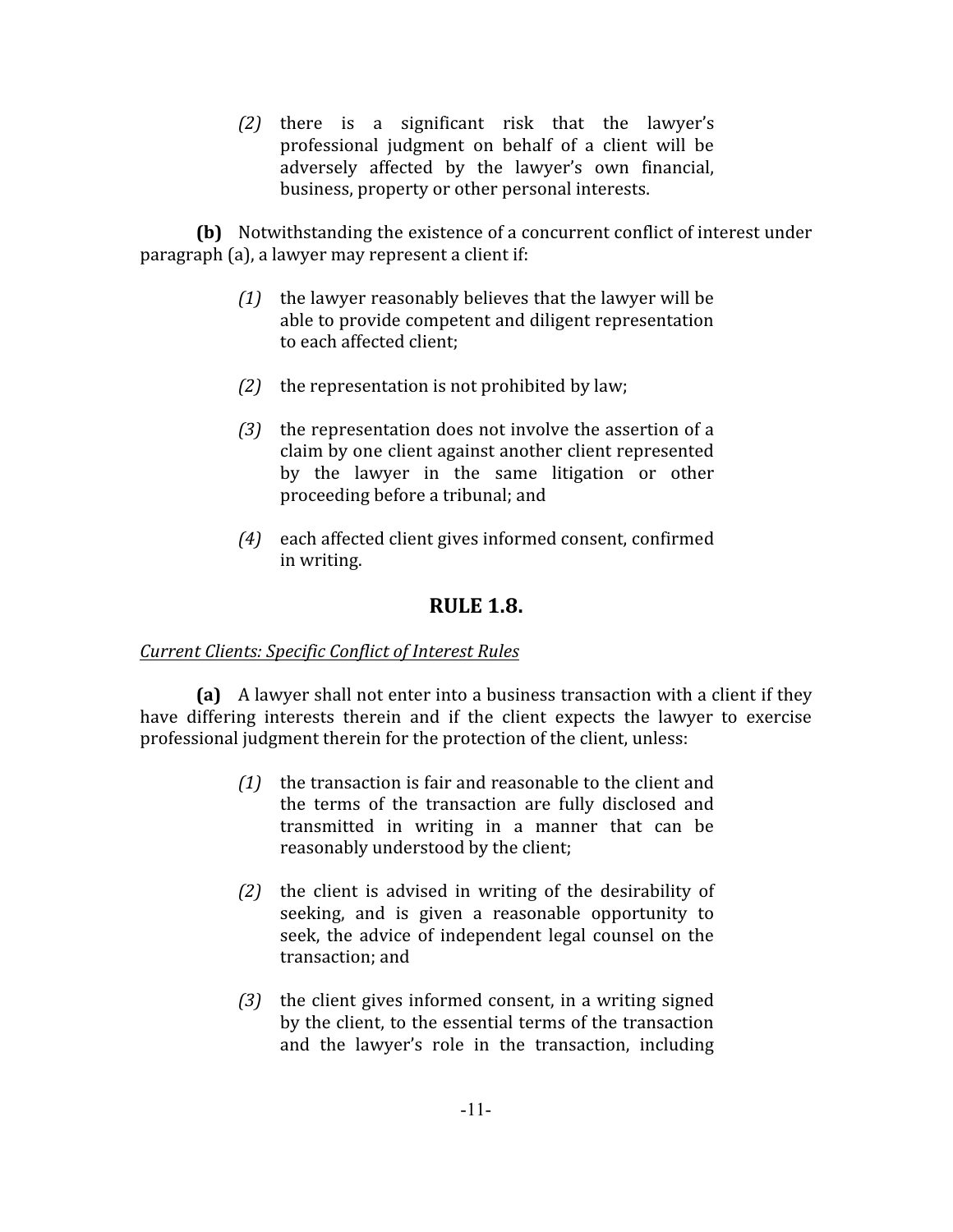whether the lawyer is representing the client in the transaction.

**(b)** A lawyer shall not use information relating to representation of a client to the disadvantage of the client unless the client gives informed consent, except as permitted or required by these Rules.

- **(c)** A lawyer shall not:
	- *(1)* solicit any gift from a client, including a testamentary gift, for the benefit of the lawyer or a person related to the lawyer; or
	- *(2)* prepare on behalf of a client an instrument giving the lawyer or a person related to the lawyer any gift, unless the lawyer or other recipient of the gift is related to the client and a reasonable lawyer would conclude that the transaction is fair and reasonable.

For purposes of this paragraph, related persons include a spouse, child, grandchild, parent, grandparent or other relative or individual with whom the lawyer or the client maintains a close, familial relationship.

**(d)** Prior to conclusion of all aspects of the matter giving rise to the representation or proposed representation of the client or prospective client, a lawyer shall not negotiate or enter into any arrangement or understanding with:

- *(1)* a client or a prospective client by which the lawyer acquires an interest in literary or media rights with respect to the subject matter of the representation or proposed representation; or
- *(2)* any person by which the lawyer transfers or assigns any interest in literary or media rights with respect to the subject matter of the representation of a client or prospective client.

**(e)** While representing a client in connection with contemplated or pending litigation, a lawyer shall not advance or guarantee financial assistance to the client, except that:

> *(1)* a lawyer may advance court costs and expenses of litigation, the repayment of which may be contingent on the outcome of the matter;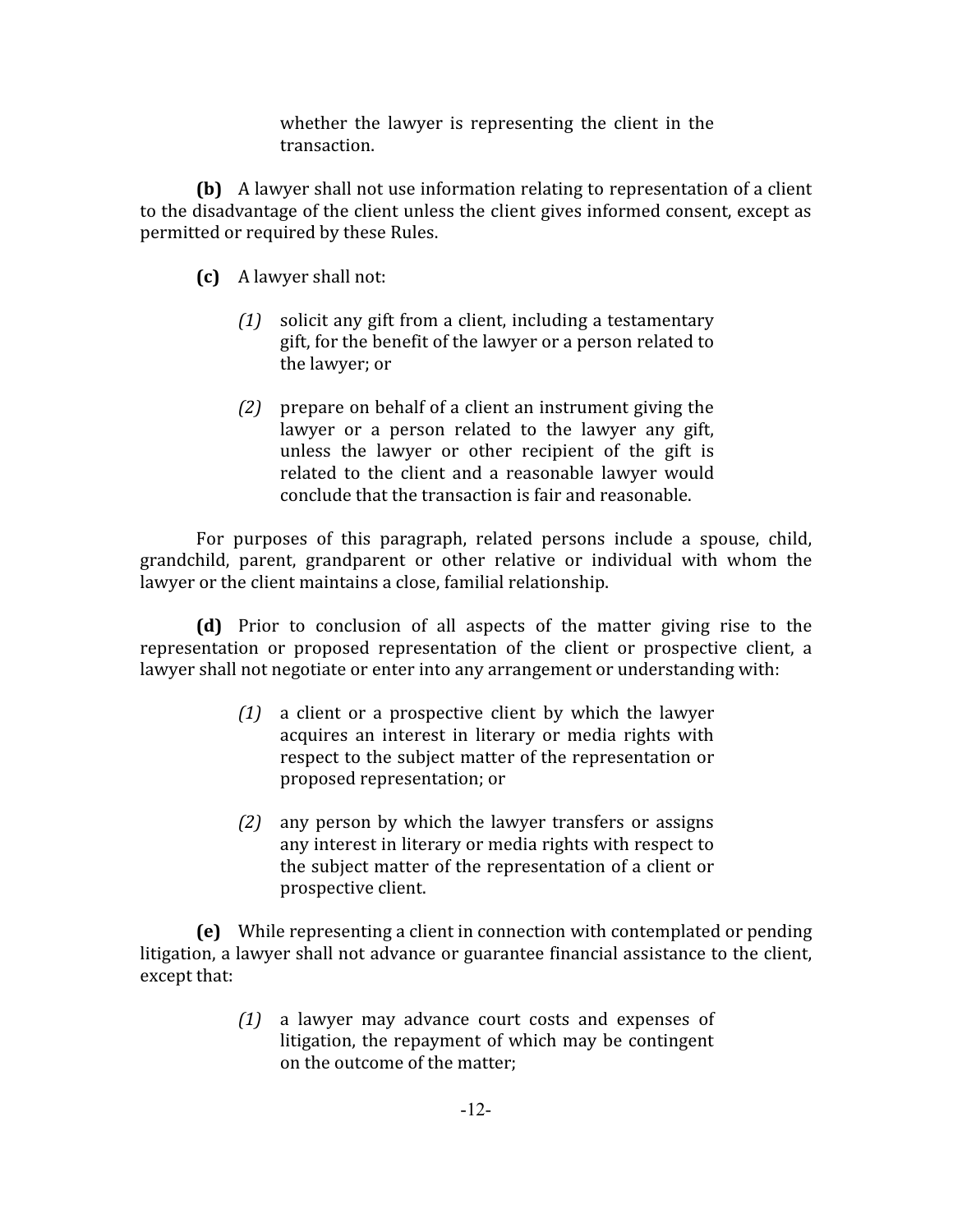- *(2)* a lawyer representing an indigent or pro bono client may pay court costs and expenses of litigation on behalf of the client; and
- *(3)* a lawyer, in an action in which an attorney's fee is payable in whole or in part as a percentage of the recovery in the action, may pay on the lawyer's own account court costs and expenses of litigation. In such case, the fee paid to the lawyer from the proceeds of the action may include an amount equal to such costs and expenses incurred.

**(f)** A lawyer shall not accept compensation for representing a client, or anything of value related to the lawyer's representation of the client, from one other than the client unless:

- *(1)* the client gives informed consent;
- *(2)* there is no interference with the lawyer's independent professional judgment or with the clientlawyer relationship; and
- *(3)* the client's confidential information is protected as required by Rule 1.6.

**(g)** A lawyer who represents two or more clients shall not participate in making an aggregate settlement of the claims of or against the clients, absent court approval, unless each client gives informed consent in a writing signed by the client. The lawyer's disclosure shall include the existence and nature of all the claims involved and of the participation of each person in the settlement.

- **(h)** A lawyer shall not:
	- *(1)* make an agreement prospectively limiting the lawyer's liability to a client for malpractice; or
	- *(2)* settle a claim or potential claim for such liability with an unrepresented client or former client unless that person is advised in writing of the desirability of seeking, and is given a reasonable opportunity to seek, the advice of independent legal counsel in connection therewith.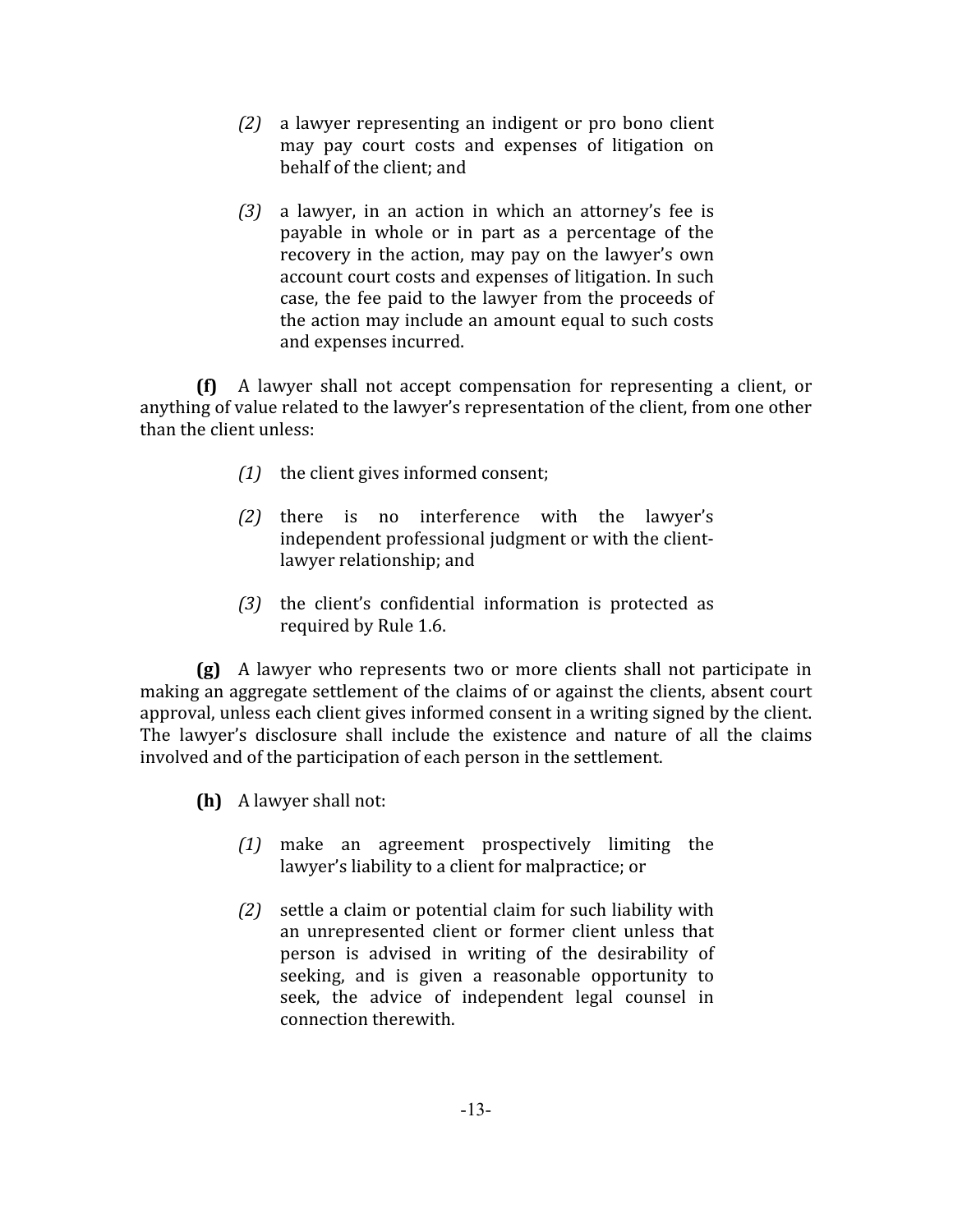**(i)** A lawyer shall not acquire a proprietary interest in the cause of action or subject matter of litigation the lawyer is conducting for a client, except that the lawyer may:

- *(1)* acquire a lien authorized by law to secure the lawyer's fee or expenses; and
- *(2)* contract with a client for a reasonable contingent fee in a civil matter subject to Rule 1.5(d) or other law or court rule.
- **(j)** *(1)* A lawyer shall not:
	- (i) as a condition of entering into or continuing any professional representation by the lawyer or the lawyer's firm, require or demand sexual relations with any person;
	- (ii) employ coercion, intimidation or undue influence in entering into sexual relations incident to any professional representation by the lawyer or the lawyer's firm; or
	- (iii) in domestic relations matters, enter into sexual relations with a client during the course of the lawyer's representation of the client.
	- *(2)* Rule 1.8(j)(1) shall not apply to sexual relations between lawyers and their spouses or to ongoing consensual sexual relationships that predate the initiation of the client-lawyer relationship.

**(k)** Where a lawyer in a firm has sexual relations with a client but does not participate in the representation of that client, the lawyers in the firm shall not be subject to discipline under this Rule solely because of the occurrence of such sexual relations.

# <span id="page-18-0"></span>**RULE 1.9.**

#### *Duties to Former Clients*

**(a)** A lawyer who has formerly represented a client in a matter shall not thereafter represent another person in the same or a substantially related matter in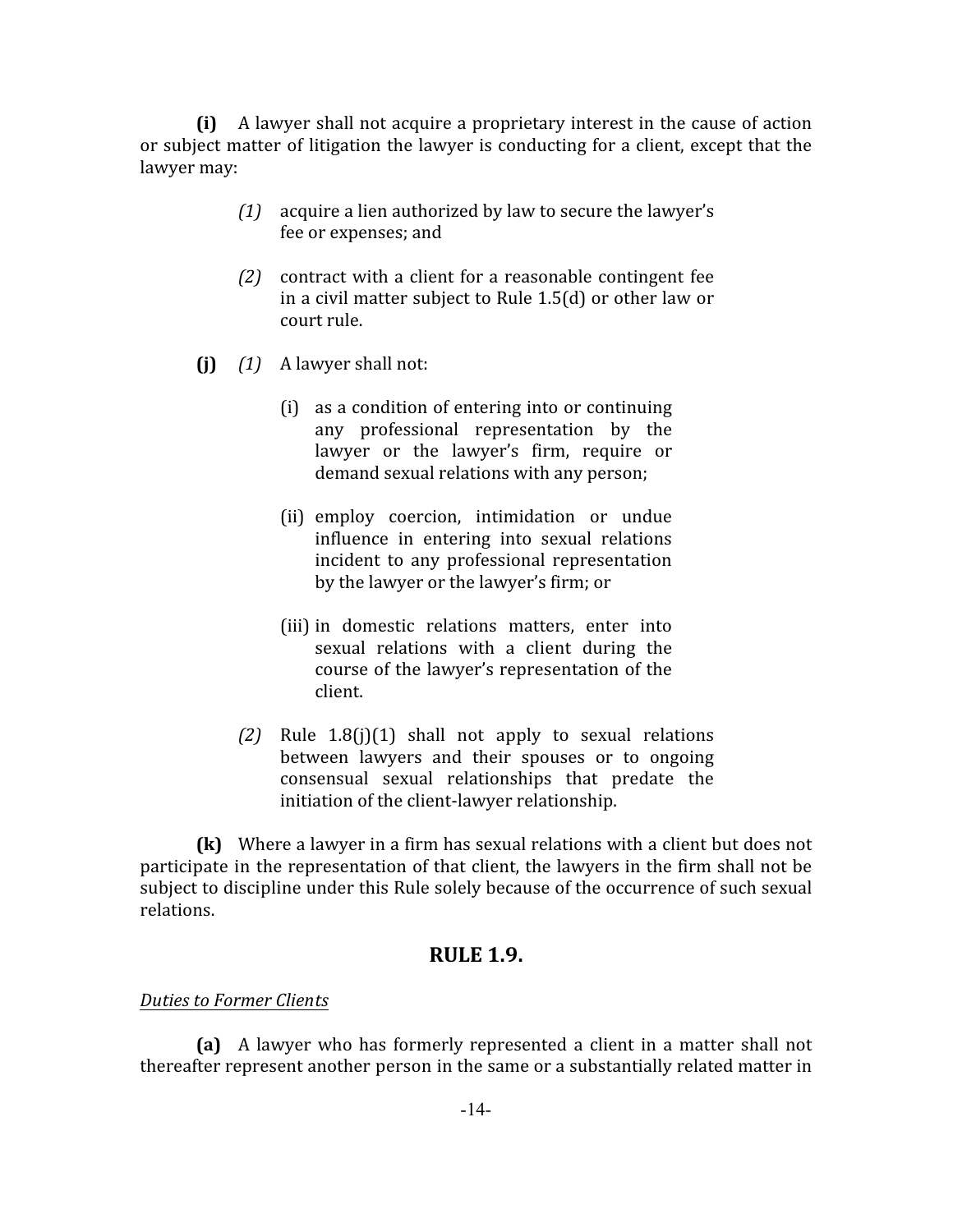which that person's interests are materially adverse to the interests of the former client unless the former client gives informed consent, confirmed in writing.

**(b)** Unless the former client gives informed consent, confirmed in writing, a lawyer shall not knowingly represent a person in the same or a substantially related matter in which a firm with which the lawyer formerly was associated had previously represented a client:

- *(1)* whose interests are materially adverse to that person; and
- *(2)* about whom the lawyer had acquired information protected by Rules 1.6 or paragraph (c) of this Rule that is material to the matter.

**(c)** A lawyer who has formerly represented a client in a matter or whose present or former firm has formerly represented a client in a matter shall not thereafter:

- *(1)* use confidential information of the former client protected by Rule 1.6 to the disadvantage of the former client, except as these Rules would permit or require with respect to a current client or when the information has become generally known; or
- *(2)* reveal confidential information of the former client protected by Rule 1.6 except as these Rules would permit or require with respect to a current client.

# <span id="page-19-0"></span>**RULE 1.10.**

# *Imputation of Conflicts of Interest*

**(a)** While lawyers are associated in a firm, none of them shall knowingly represent a client when any one of them practicing alone would be prohibited from doing so by Rule 1.7, 1.8 or 1.9, except as otherwise provided therein.

**(b)** When a lawyer has terminated an association with a firm, the firm is prohibited from thereafter representing a person with interests that the firm knows or reasonably should know are materially adverse to those of a client represented by the formerly associated lawyer and not currently represented by the firm if the firm or any lawyer remaining in the firm has information protected by Rule 1.6 or Rule 1.9(c) that is material to the matter.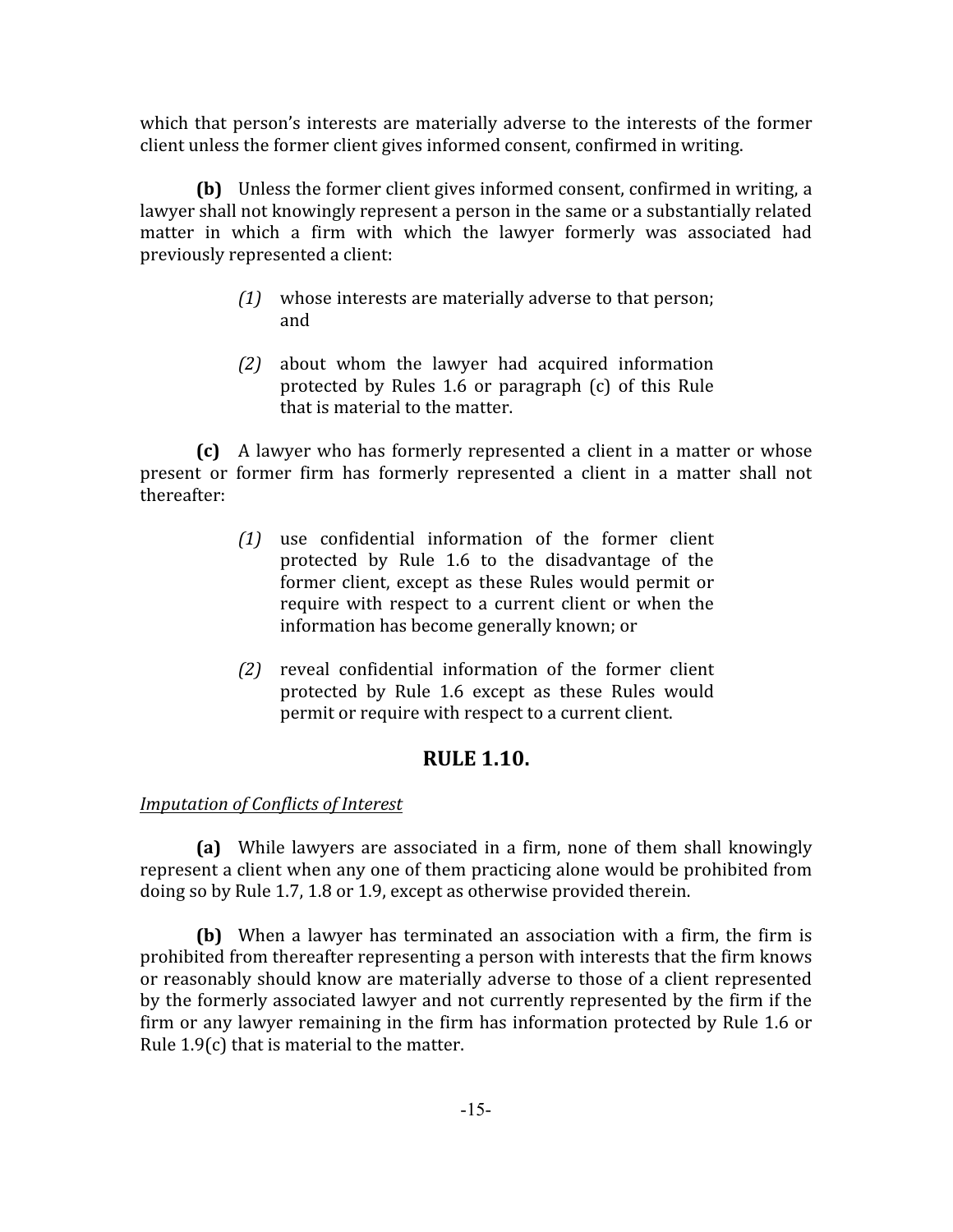**(c)** When a lawyer becomes associated with a firm, the firm may not knowingly represent a client in a matter that is the same as or substantially related to a matter in which the newly associated lawyer, or a firm with which that lawyer was associated, formerly represented a client whose interests are materially adverse to the prospective or current client unless the newly associated lawyer did not acquire any information protected by Rule 1.6 or Rule 1.9(c) that is material to the current matter.

**(d)** A disqualification prescribed by this Rule may be waived by the affected client or former client under the conditions stated in Rule 1.7.

**(e)** A law firm shall make a written record of its engagements, at or near the time of each new engagement, and shall implement and maintain a system by which proposed engagements are checked against current and previous engagements when:

- *(1)* the firm agrees to represent a new client;
- *(2)* the firm agrees to represent an existing client in a new matter;
- *(3)* the firm hires or associates with another lawyer; or
- *(4)* an additional party is named or appears in a pending matter.

**(f)** Substantial failure to keep records or to implement or maintain a conflict-checking system that complies with paragraph (e) shall be a violation thereof regardless of whether there is another violation of these Rules.

**(g)** Where a violation of paragraph (e) by a law firm is a substantial factor in causing a violation of paragraph (a) by a lawyer, the law firm, as well as the individual lawyer, shall be responsible for the violation of paragraph (a).

**(h)** A lawyer related to another lawyer as parent, child, sibling or spouse shall not represent in any matter a client whose interests differ from those of another party to the matter who the lawyer knows is represented by the other lawyer unless the client consents to the representation after full disclosure and the lawyer concludes that the lawyer can adequately represent the interests of the client.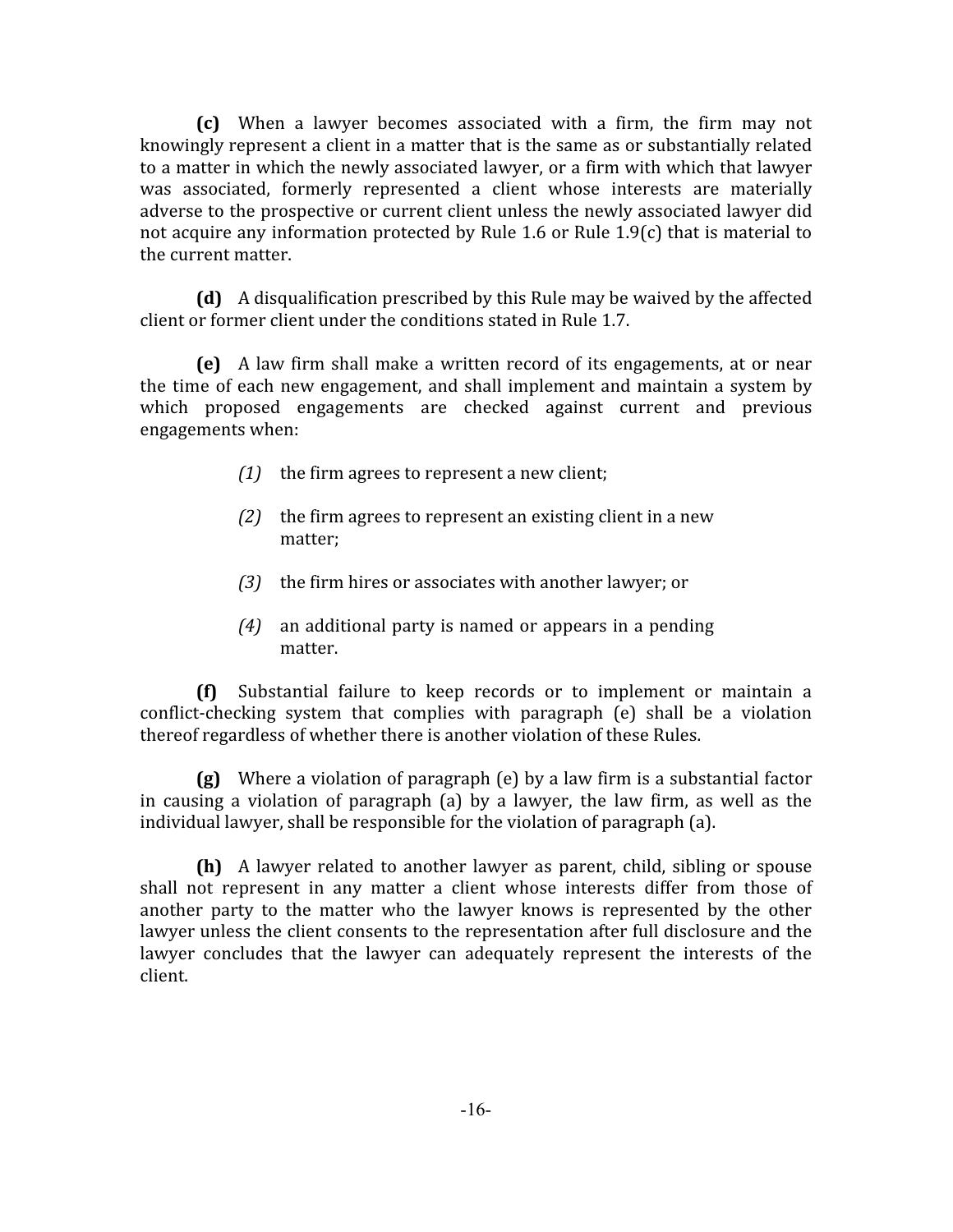# <span id="page-21-0"></span>**RULE 1.11.**

#### *Special Conflicts of Interest for Former and Current Government Officers and Employees*

**(a)** Except as law may otherwise expressly provide, a lawyer who has formerly served as a public officer or employee of the government:

- *(1)* shall comply with Rule 1.9(c); and
- *(2)* shall not represent a client in connection with a matter in which the lawyer participated personally and substantially as a public officer or employee, unless the appropriate government agency gives its informed consent, confirmed in writing, to the representation. This provision shall not apply to matters governed by Rule 1.12(a).

**(b)** When a lawyer is disqualified from representation under paragraph (a), no lawyer in a firm with which that lawyer is associated may knowingly undertake or continue representation in such a matter unless:

- *(1)* the firm acts promptly and reasonably to:
	- (i) notify, as appropriate, lawyers and nonlawyer personnel within the firm that the personally disqualified lawyer is prohibited from participating in the representation of the current client;
	- (ii) implement effective screening procedures to prevent the flow of information about the matter between the personally disqualified lawyer and the others in the firm;
	- (iii) ensure that the disqualified lawyer is apportioned no part of the fee therefrom; and
	- (iv) give written notice to the appropriate government agency to enable it to ascertain compliance with the provisions of this Rule; and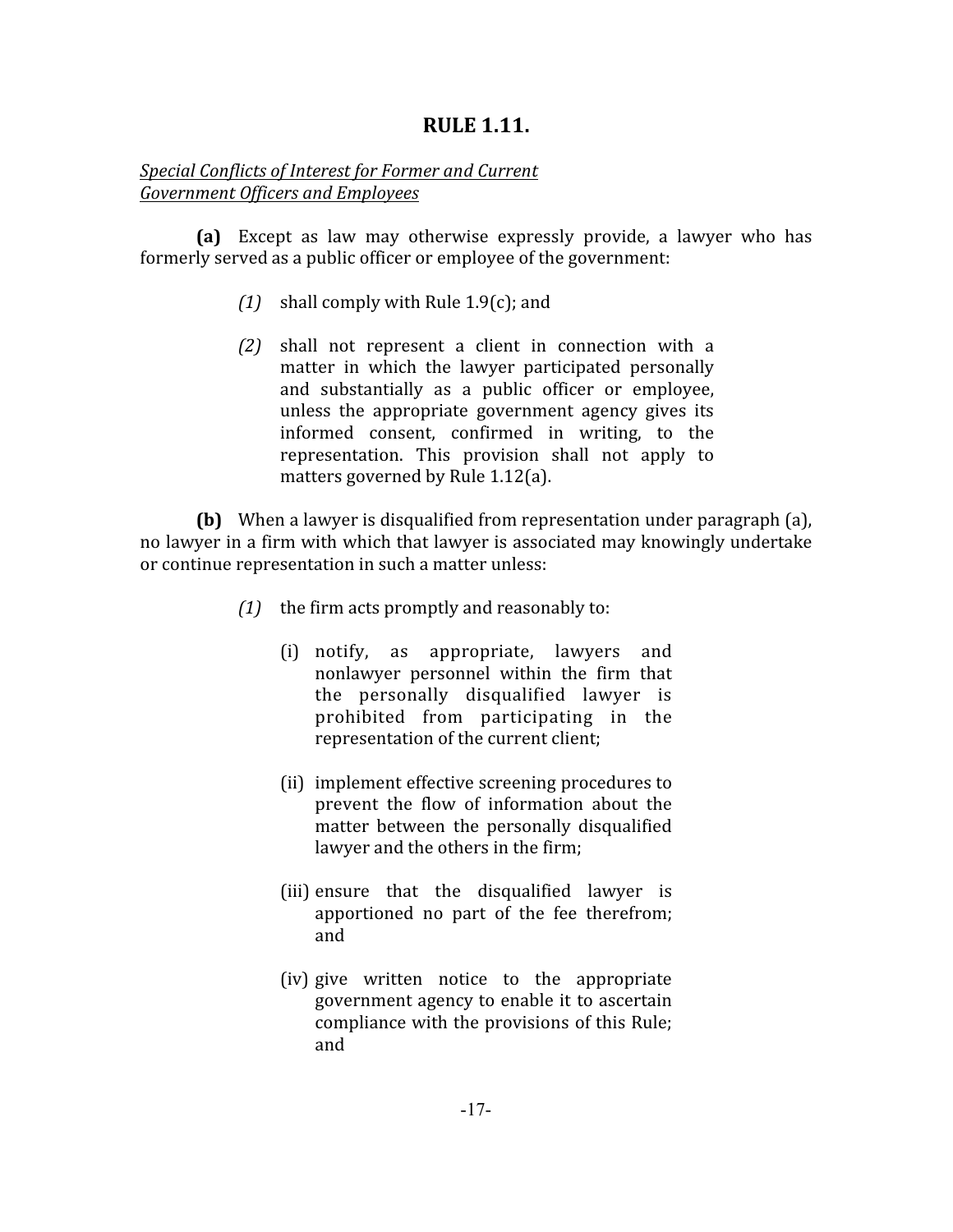*(2)* there are no other circumstances in the particular representation that create an appearance of impropriety.

**(c)** Except as law may otherwise expressly provide, a lawyer having information that the lawyer knows is confidential government information about a person, acquired when the lawyer was a public officer or employee, may not represent a private client whose interests are adverse to that person in a matter in which the information could be used to the material disadvantage of that person. As used in this Rule, the term "confidential government information" means information that has been obtained under governmental authority and that, at the time this Rule is applied, the government is prohibited by law from disclosing to the public or has a legal privilege not to disclose, and that is not otherwise available to the public. A firm with which that lawyer is associated may undertake or continue representation in the matter only if the disqualified lawyer is timely and effectively screened from any participation in the matter in accordance with the provisions of paragraph (b).

**(d)** Except as law may otherwise expressly provide, a lawyer currently serving as a public officer or employee shall not:

- *(1)* participate in a matter in which the lawyer participated personally and substantially while in private practice or nongovernmental employment, unless under applicable law no one is, or by lawful delegation may be, authorized to act in the lawyer's stead in the matter; or
- *(2)* negotiate for private employment with any person who is involved as a party or as lawyer for a party in a matter in which the lawyer is participating personally and substantially.

**(e)** As used in this Rule, the term "matter" as defined in Rule 1.0(l) does not include or apply to agency rulemaking functions.

- **(f)** A lawyer who holds public office shall not:
	- *(1)* use the public position to obtain, or attempt to obtain, a special advantage in legislative matters for the lawyer or for a client under circumstances where the lawyer knows or it is obvious that such action is not in the public interest;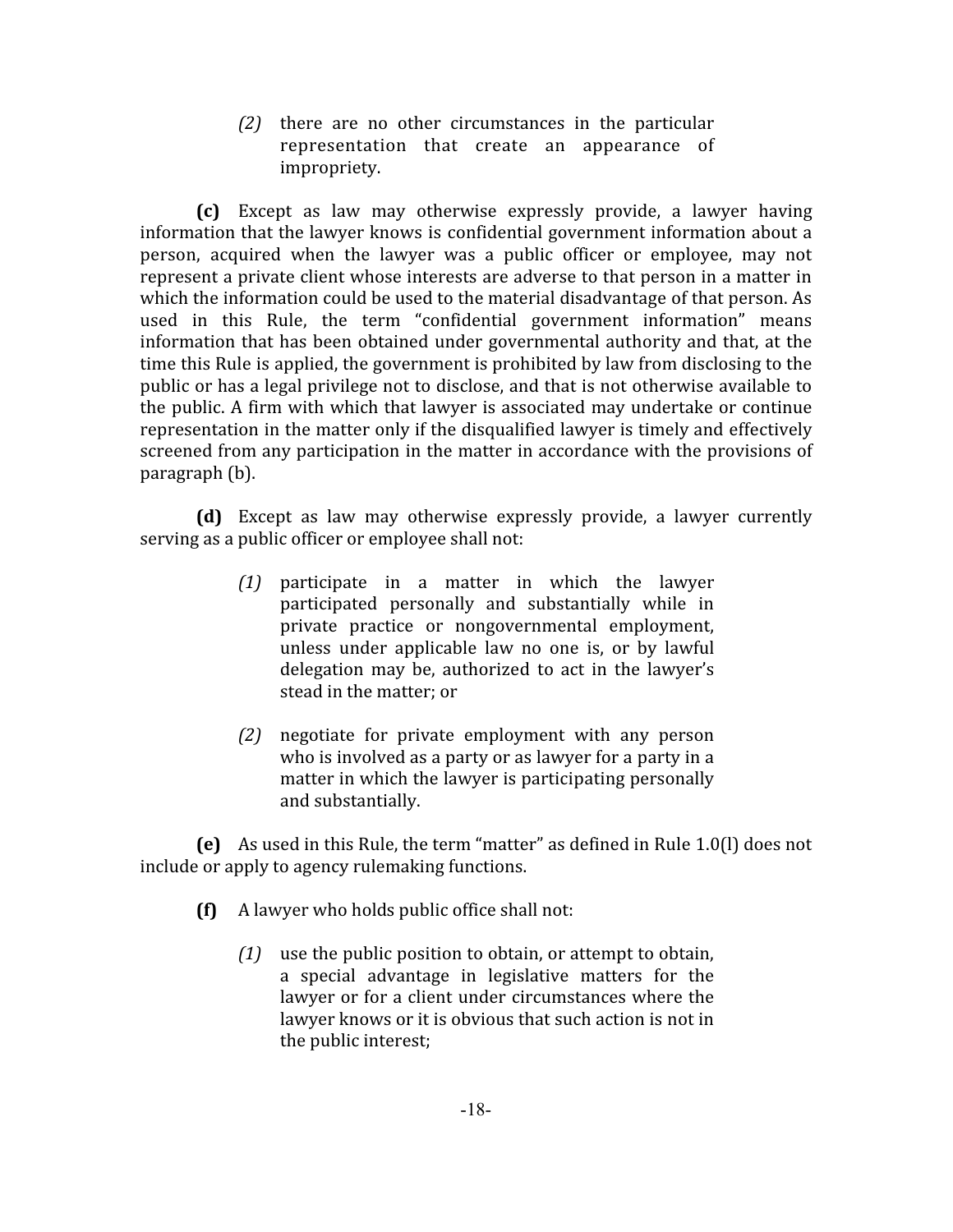- *(2)* use the public position to influence, or attempt to influence, a tribunal to act in favor of the lawyer or of a client; or
- *(3)* accept anything of value from any person when the lawyer knows or it is obvious that the offer is for the purpose of influencing the lawyer's action as a public official.

# <span id="page-23-0"></span>**RULE 1.12.**

#### *Specific Conflicts of Interest for Former Judges, Arbitrators, Mediators or Other Third-Party Neutrals*

**(a)** A lawyer shall not accept private employment in a matter upon the merits of which the lawyer has acted in a judicial capacity.

**(b)** Except as stated in paragraph (e), and unless all parties to the proceeding give informed consent, confirmed in writing, a lawyer shall not represent anyone in connection with a matter in which the lawyer participated personally and substantially as:

- *(1)* an arbitrator, mediator or other third-party neutral; or
- *(2)* a law clerk to a judge or other adjudicative officer or an arbitrator, mediator or other third-party neutral.

**(c)** A lawyer shall not negotiate for employment with any person who is involved as a party or as lawyer for a party in a matter in which the lawyer is participating personally and substantially as a judge or other adjudicative officer or as an arbitrator, mediator or other third-party neutral.

**(d)** When a lawyer is disqualified from representation under this Rule, no lawyer in a firm with which that lawyer is associated may knowingly undertake or continue representation in such a matter unless:

- *(1)* the firm acts promptly and reasonably to:
	- (i) notify, as appropriate, lawyers and nonlawyer personnel within the firm that the personally disqualified lawyer is prohibited from participating in the representation of the current client;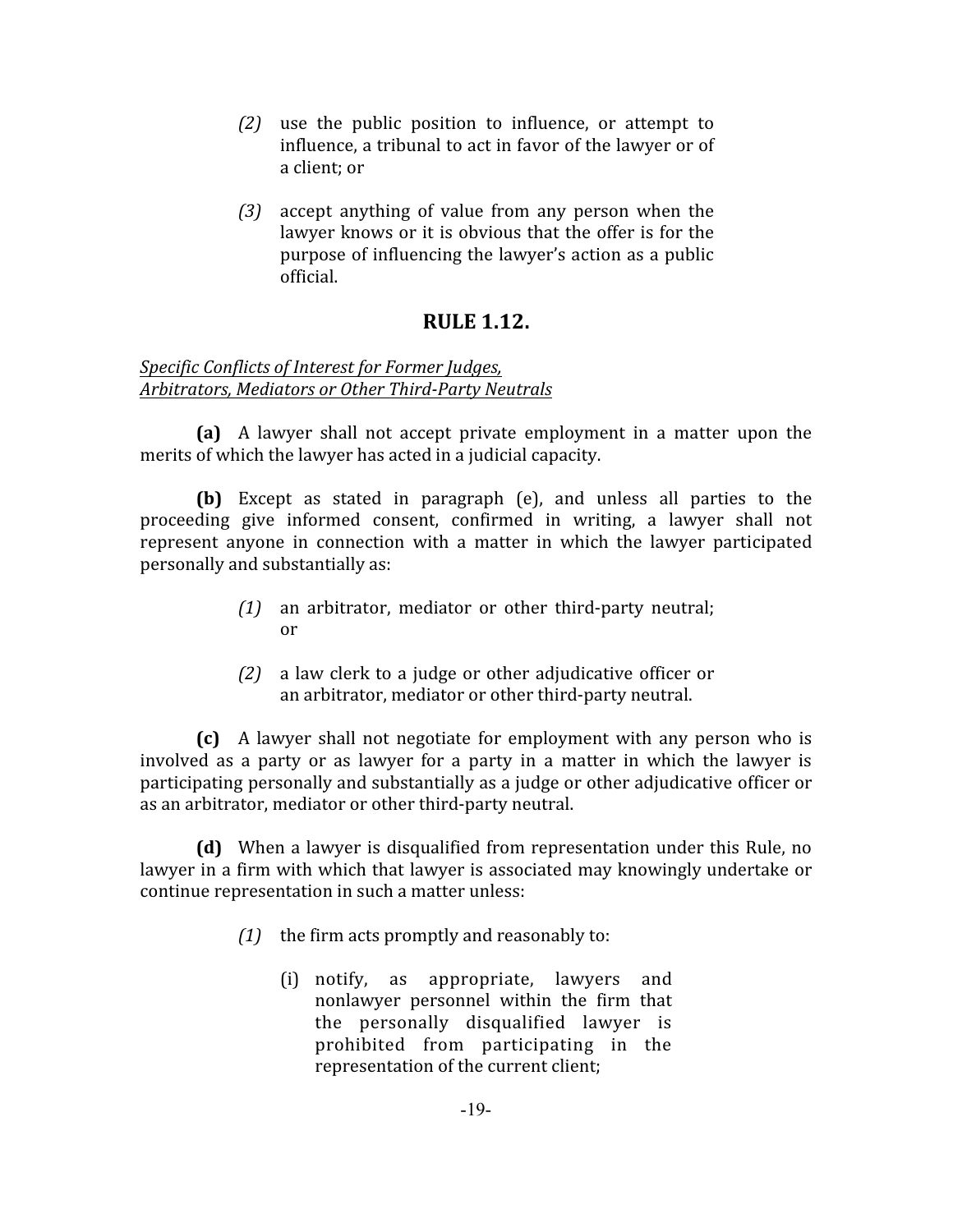- (ii) implement effective screening procedures to prevent the flow of information about the matter between the personally disqualified lawyer and the others in the firm;
- (iii) ensure that the disqualified lawyer is apportioned no part of the fee therefrom; and
- (iv) give written notice to the parties and any appropriate tribunal to enable it to ascertain compliance with the provisions of this Rule; and
- *(2)* there are no other circumstances in the particular representation that create an appearance of impropriety.

**(e)** An arbitrator selected as a partisan of a party in a multimember arbitration panel is not prohibited from subsequently representing that party.

# <span id="page-24-0"></span>**RULE 1.13.**

# *Organization As Client*

**(a)** When a lawyer employed or retained by an organization is dealing with the organization's directors, officers, employees, members, shareholders or other constituents, and it appears that the organization's interests may differ from those of the constituents with whom the lawyer is dealing, the lawyer shall explain that the lawyer is the lawyer for the organization and not for any of the constituents.

**(b)** If a lawyer for an organization knows that an officer, employee or other person associated with the organization is engaged in action or intends to act or refuses to act in a matter related to the representation that (i) is a violation of a legal obligation to the organization or a violation of law that reasonably might be imputed to the organization, and (ii) is likely to result in substantial injury to the organization, then the lawyer shall proceed as is reasonably necessary in the best interest of the organization. In determining how to proceed, the lawyer shall give due consideration to the seriousness of the violation and its consequences, the scope and nature of the lawyer's representation, the responsibility in the organization and the apparent motivation of the person involved, the policies of the organization concerning such matters and any other relevant considerations. Any measures taken shall be designed to minimize disruption of the organization and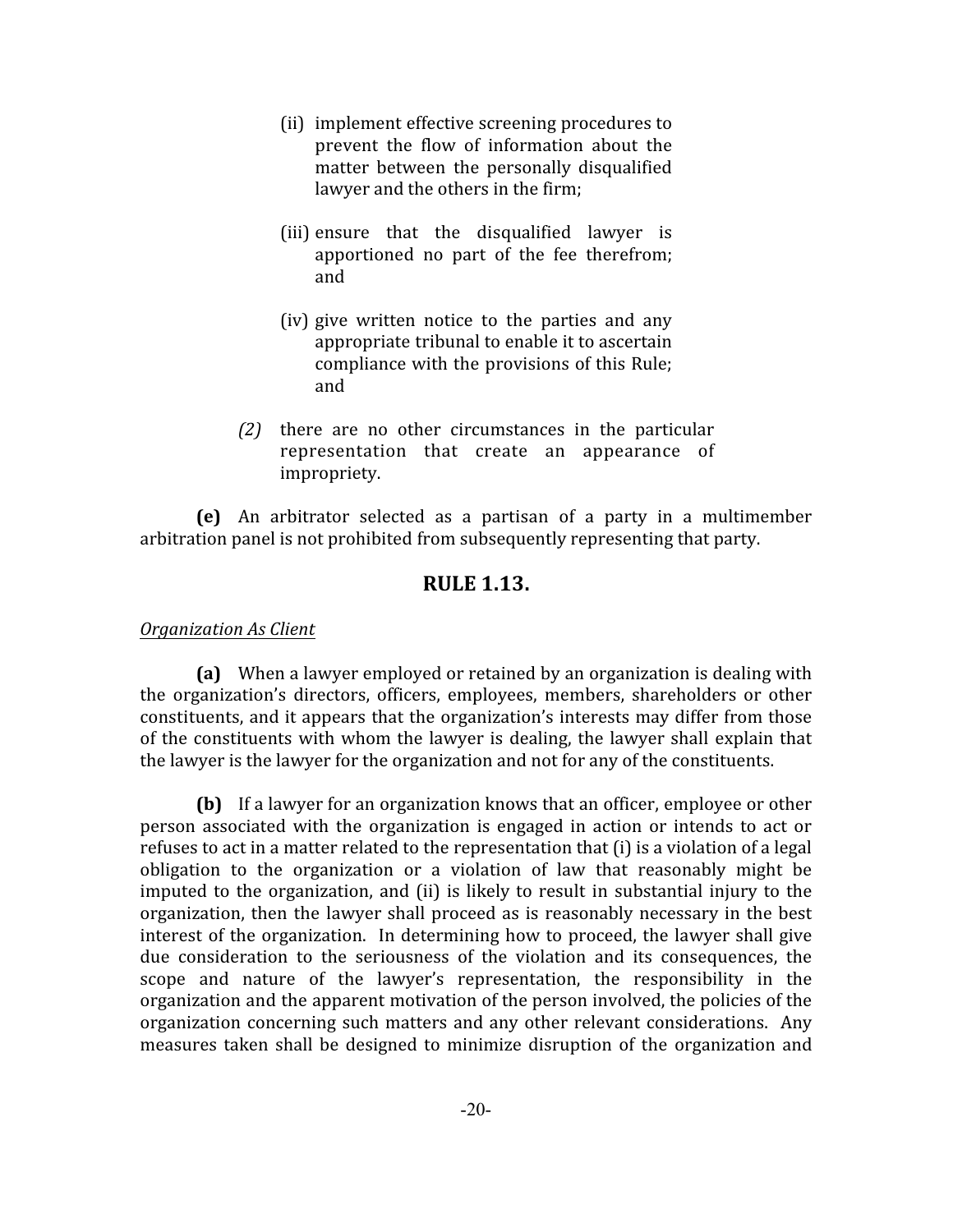the risk of revealing information relating to the representation to persons outside the organization. Such measures may include, among others:

- *(1)* asking reconsideration of the matter;
- *(2)* advising that a separate legal opinion on the matter be sought for presentation to an appropriate authority in the organization; and
- *(3)* referring the matter to higher authority in the organization, including, if warranted by the seriousness of the matter, referral to the highest authority that can act in behalf of the organization as determined by applicable law.

**(c)** If, despite the lawyer's efforts in accordance with paragraph (b), the highest authority that can act on behalf of the organization insists upon action, or a refusal to act, that is clearly in violation of law and is likely to result in a substantial injury to the organization, the lawyer may reveal confidential information only if permitted by Rule 1.6, and may resign in accordance with Rule 1.16.

**(d)** A lawyer representing an organization may also represent any of its directors, officers, employees, members, shareholders or other constituents, subject to the provisions of Rule 1.7. If the organization's consent to the concurrent representation is required by Rule 1.7, the consent shall be given by an appropriate official of the organization other than the individual who is to be represented, or by the shareholders.

# <span id="page-25-0"></span>**RULE 1.14.**

# *Client With Diminished Capacity*

**(a)** When a client's capacity to make adequately considered decisions in connection with a representation is diminished, whether because of minority, mental impairment or for some other reason, the lawyer shall, as far as reasonably possible, maintain a conventional relationship with the client.

**(b)** When the lawyer reasonably believes that the client has diminished capacity, is at risk of substantial physical, financial or other harm unless action is taken and cannot adequately act in the client's own interest, the lawyer may take reasonably necessary protective action, including consulting with individuals or entities that have the ability to take action to protect the client and, in appropriate cases, seeking the appointment of a guardian ad litem, conservator or guardian.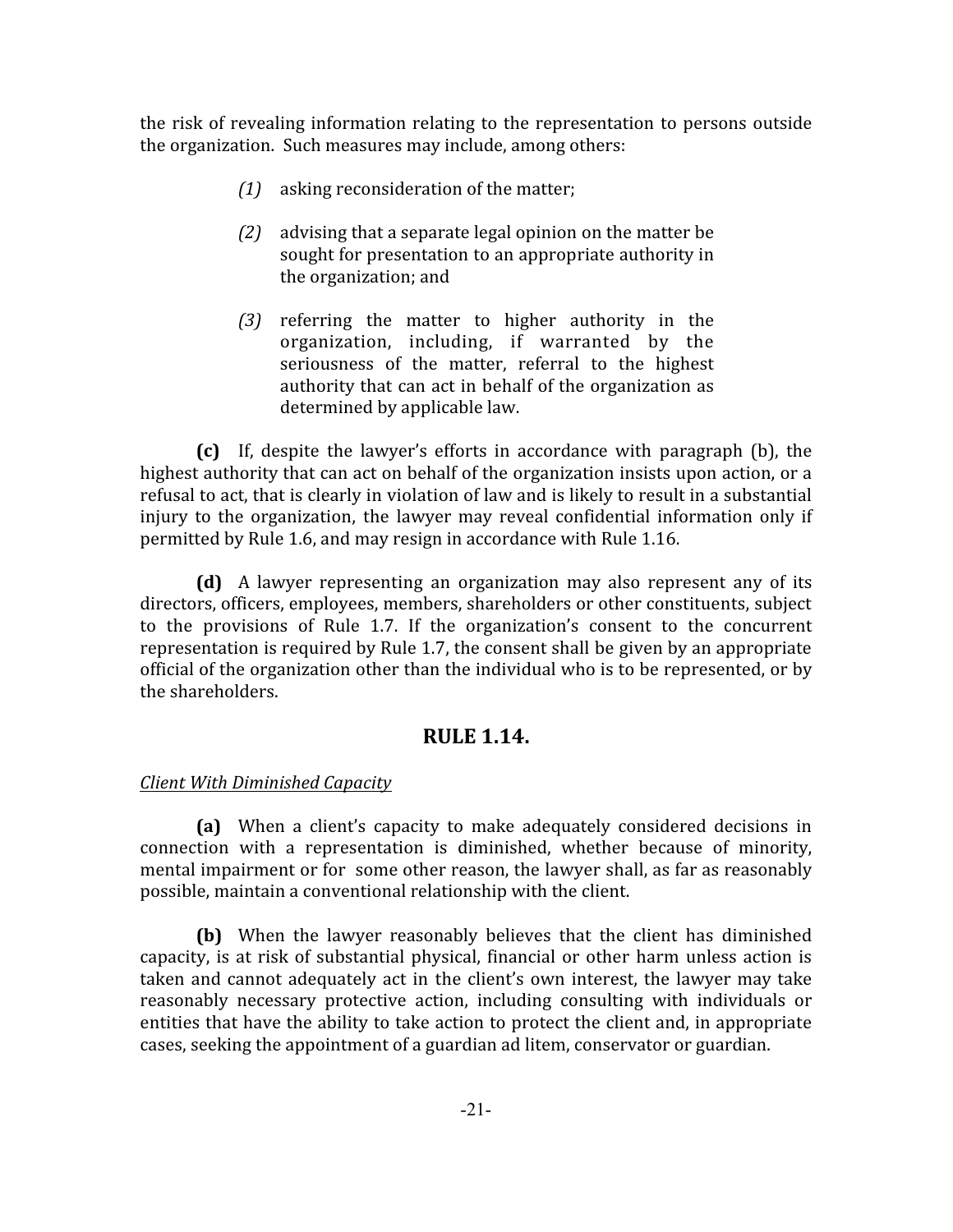**(c)** Information relating to the representation of a client with diminished capacity is protected by Rule 1.6. When taking protective action pursuant to paragraph (b), the lawyer is impliedly authorized under Rule 1.6(a) to reveal information about the client, but only to the extent reasonably necessary to protect the client's interests.

#### <span id="page-26-0"></span>**RULE 1.15.**

*Preserving Identity of Funds and Property of Others; Fiduciary Responsibility; Commingling and Misappropriation of Client Funds or Property; Maintenance of Bank Accounts; Record Keeping; Examination of Records*

**(a)** Prohibition Against Commingling and Misappropriation of Client Funds or Property.

A lawyer in possession of any funds or other property belonging to another person, where such possession is incident to his or her practice of law, is a fiduciary, and must not misappropriate such funds or property or commingle such funds or property with his or her own.

- **(b)** Separate Accounts.
	- *(1)* A lawyer who is in possession of funds belonging to another person incident to the lawyer's practice of law shall maintain such funds in a banking institution within New York State that agrees to provide dishonored check reports in accordance with the provisions of 22 N.Y.C.R.R. Part 1300. "Banking institution" means a state or national bank, trust company, savings bank, savings and loan association or credit union. Such funds shall be maintained, in the lawyer's own name, or in the name of a firm of lawyers of which the lawyer is a member, or in the name of the lawyer or firm of lawyers by whom the lawyer is employed, in a special account or accounts, separate from any business or personal accounts of the lawyer or lawyer's firm, and separate from any accounts that the lawyer may maintain as executor, guardian, trustee or receiver, or in any other fiduciary capacity; into such special account or accounts all funds held in escrow or otherwise entrusted to the lawyer or firm shall be deposited; provided, however, that such funds may be maintained in a banking institution located outside New York State if such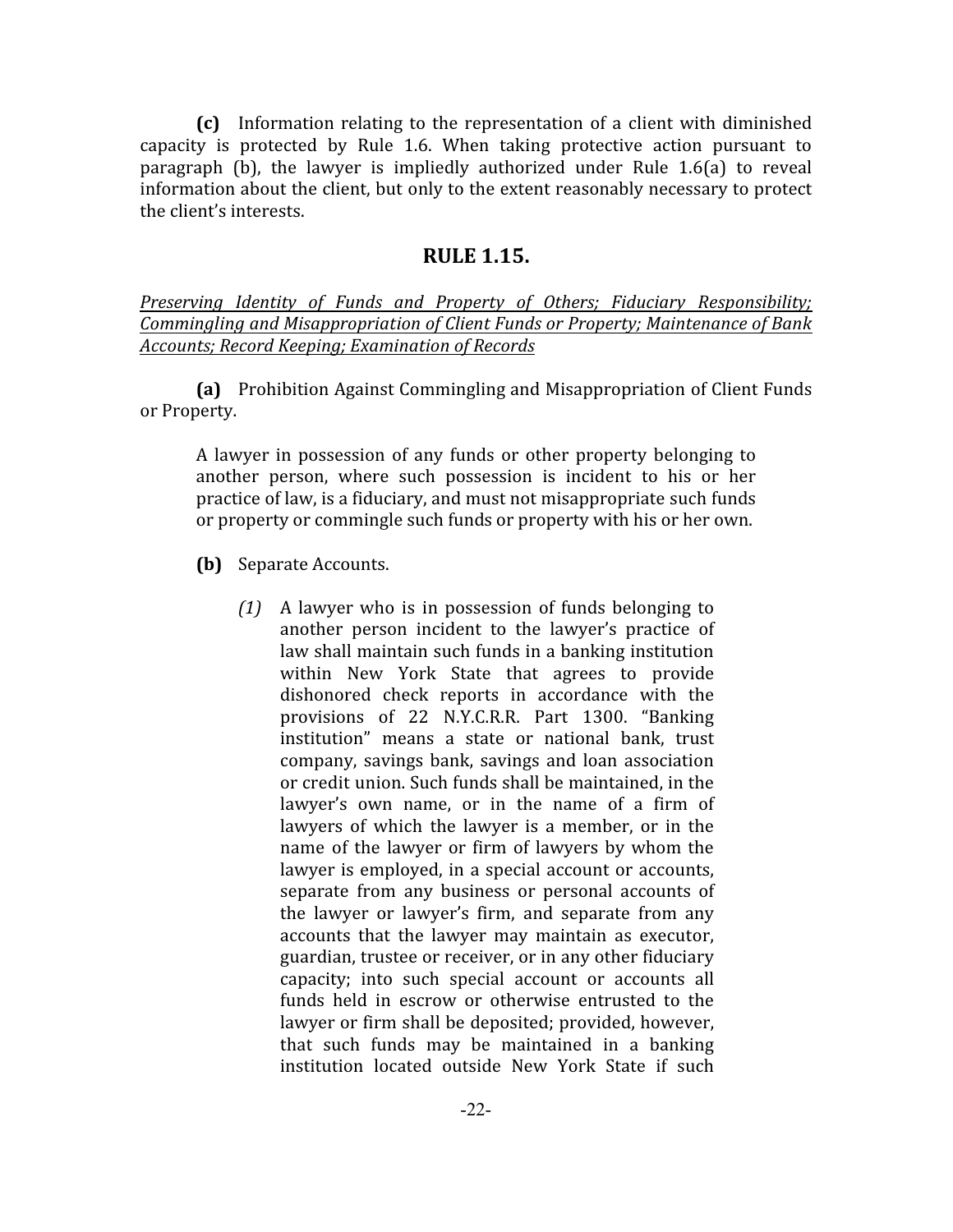banking institution complies with 22 N.Y.C.R.R. Part 1300 and the lawyer has obtained the prior written approval of the person to whom such funds belong specifying the name and address of the office or branch of the banking institution where such funds are to be maintained.

- *(2)* A lawyer or the lawyer's firm shall identify the special bank account or accounts required by Rule 1.15(b)(1) as an "Attorney Special Account," "Attorney Trust Account," or "Attorney Escrow Account," and shall obtain checks and deposit slips that bear such title. Such title may be accompanied by such other descriptive language as the lawyer may deem appropriate, provided that such additional language distinguishes such special account or accounts from other bank accounts that are maintained by the lawyer or the lawyer's firm.
- *(3)* Funds reasonably sufficient to maintain the account or to pay account charges may be deposited therein.
- *(4)* Funds belonging in part to a client or third person and in part currently or potentially to the lawyer or law firm shall be kept in such special account or accounts, but the portion belonging to the lawyer or law firm may be withdrawn when due unless the right of the lawyer or law firm to receive it is disputed by the client or third person, in which event the disputed portion shall not be withdrawn until the dispute is finally resolved.

**(c)** Notification of Receipt of Property; Safekeeping; Rendering Accounts; Payment or Delivery of Property.

A lawyer shall:

- *(1)* promptly notify a client or third person of the receipt of funds, securities, or other properties in which the client or third person has an interest;
- *(2)* identify and label securities and properties of a client or third person promptly upon receipt and place them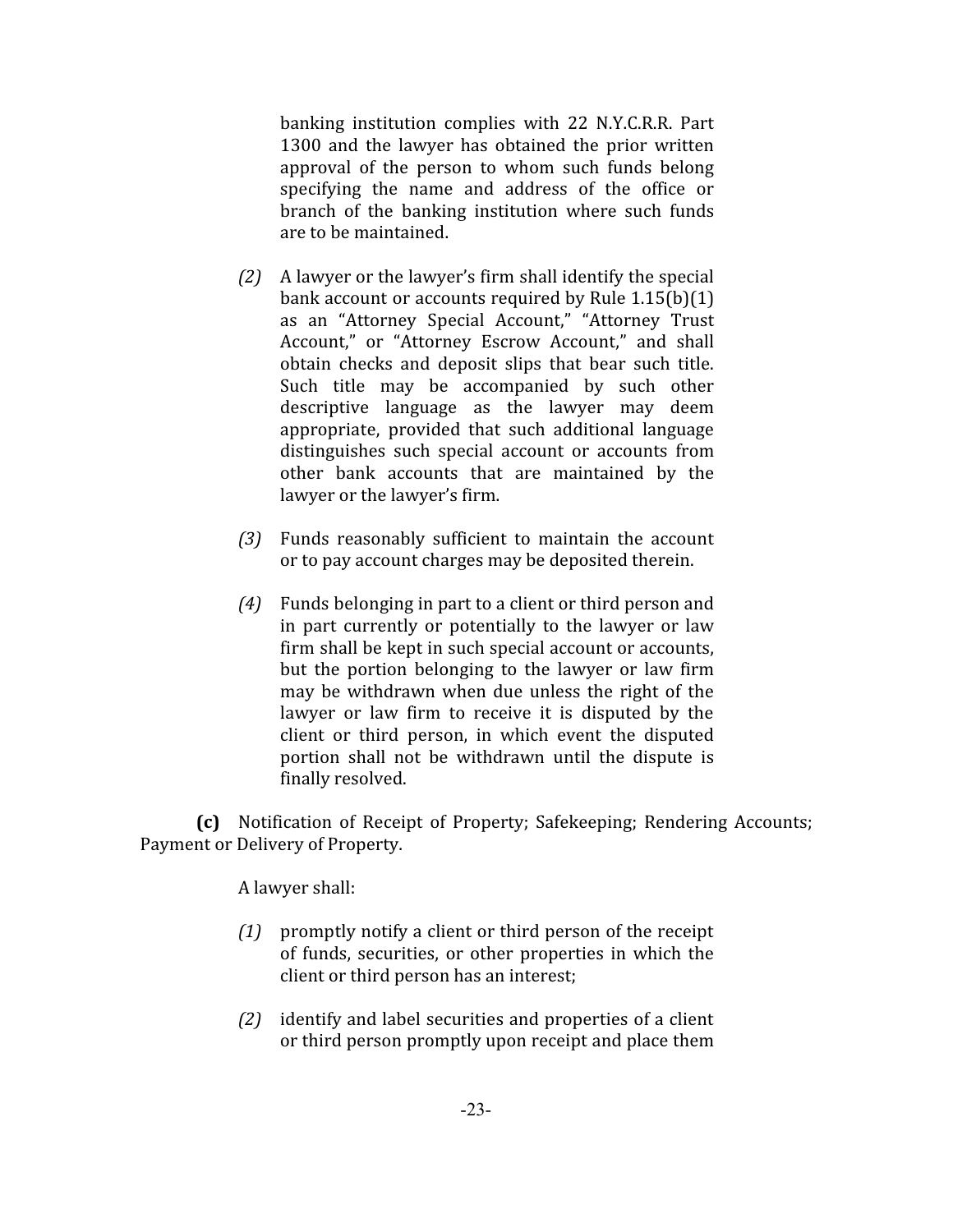in a safe deposit box or other place of safekeeping as soon as practicable;

- *(3)* maintain complete records of all funds, securities, and other properties of a client or third person coming into the possession of the lawyer and render appropriate accounts to the client or third person regarding them; and
- *(4)* promptly pay or deliver to the client or third person as requested by the client or third person the funds, securities, or other properties in the possession of the lawyer that the client or third person is entitled to receive.
- **(d)** Required Bookkeeping Records.
	- *(1)* A lawyer shall maintain for seven years after the events that they record:
		- (i) the records of all deposits in and withdrawals from the accounts specified in Rule 1.15(b) and of any other bank account that concerns or affects the lawyer's practice of law; these records shall specifically identify the date, source and description of each item deposited, as well as the date, payee and purpose of each withdrawal or disbursement;
		- (ii) a record for special accounts, showing the source of all funds deposited in such accounts, the names of all persons for whom the funds are or were held, the amount of such funds, the description and amounts, and the names of all persons to whom such funds were disbursed;
		- (iii) copies of all retainer and compensation agreements with clients;
		- (iv) copies of all statements to clients or other persons showing the disbursement of funds to them or on their behalf;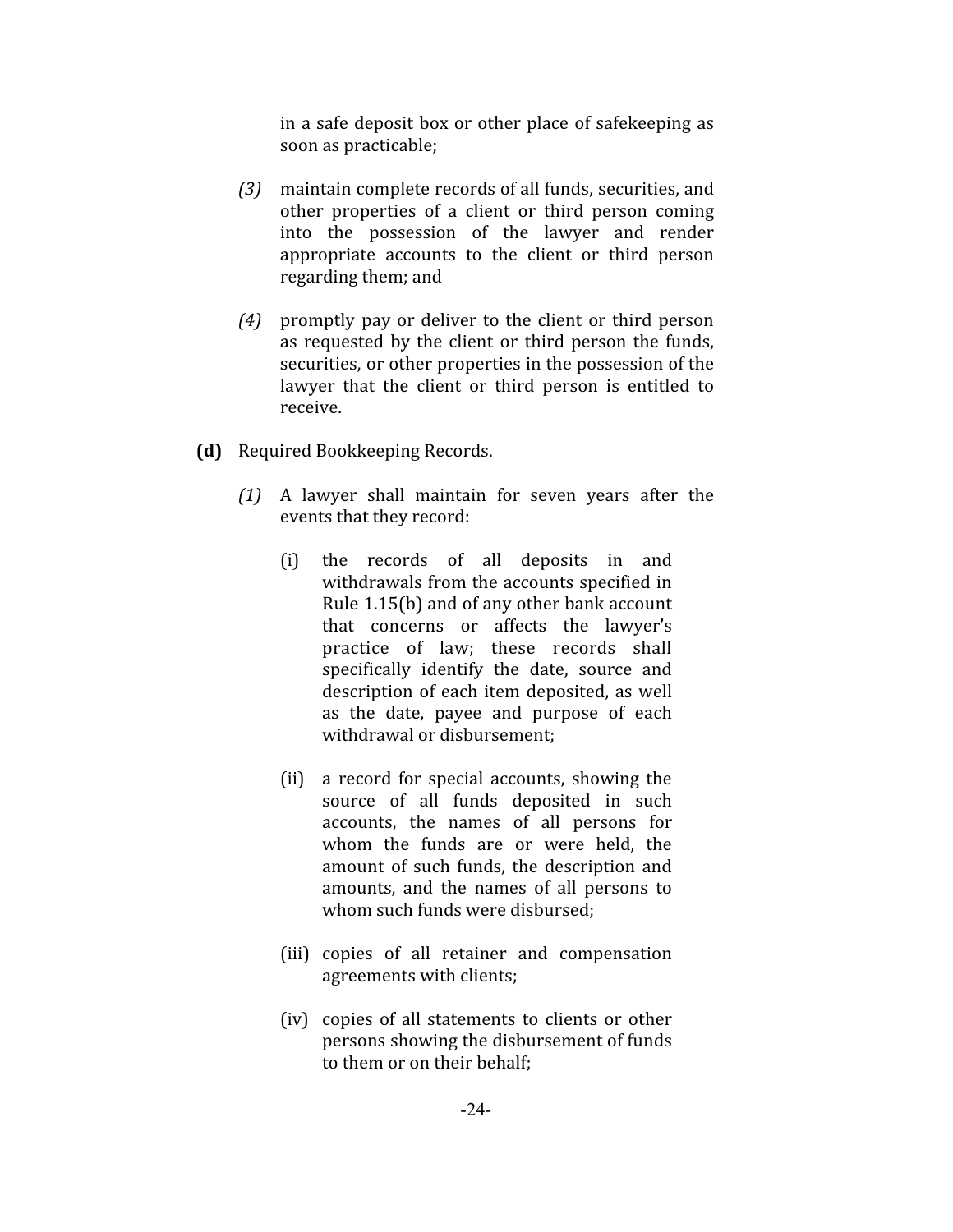- (v) copies of all bills rendered to clients;
- (vi) copies of all records showing payments to lawyers, investigators or other persons, not in the lawyer's regular employ, for services rendered or performed;
- (vii) copies of all retainer and closing statements filed with the Office of Court Administration; and
- (viii) all checkbooks and check stubs, bank statements, prenumbered canceled checks and duplicate deposit slips.
- *(2)* Lawyers shall make accurate entries of all financial transactions in their records of receipts and disbursements, in their special accounts, in their ledger books or similar records, and in any other books of account kept by them in the regular course of their practice, which entries shall be made at or near the time of the act, condition or event recorded.
- *(3)* For purposes of Rule 1.15(d), a lawyer may satisfy the requirements of maintaining "copies" by maintaining any of the following items: original records, photocopies, microfilm, optical imaging, and any other medium that preserves an image of the document that cannot be altered without detection.
- **(e)** Authorized Signatories.

All special account withdrawals shall be made only to a named payee and not to cash. Such withdrawals shall be made by check or, with the prior written approval of the party entitled to the proceeds, by bank transfer. Only a lawyer admitted to practice law in New York State shall be an authorized signatory of a special account.

**(f)** Missing Clients.

Whenever any sum of money is payable to a client and the lawyer is unable to locate the client, the lawyer shall apply to the court in which the action was brought if in the unified court system, or, if no action was commenced in the unified court system, to the Supreme Court in the county in which the lawyer maintains an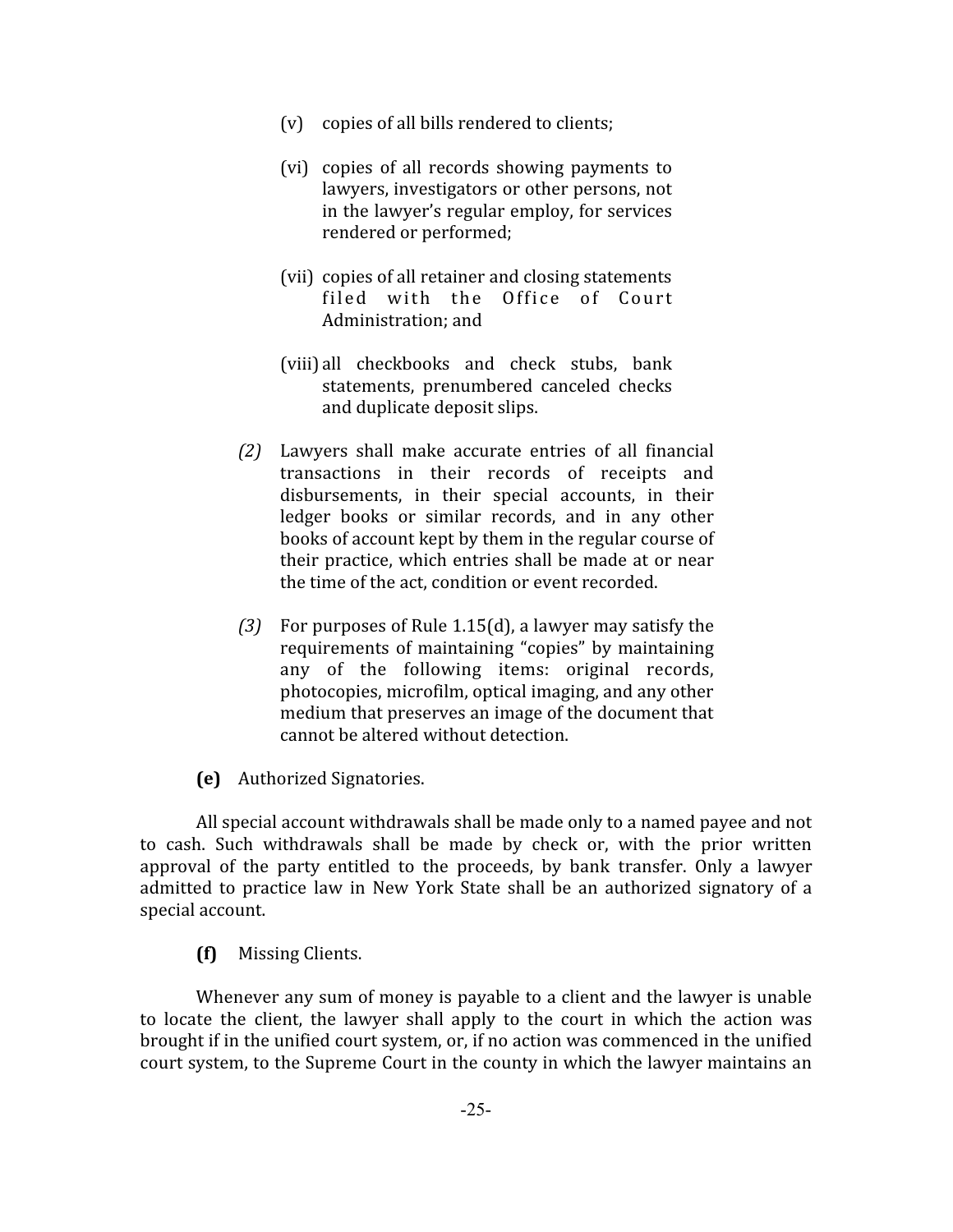office for the practice of law, for an order directing payment to the lawyer of any fees and disbursements that are owed by the client and the balance, if any, to the Lawyers' Fund for Client Protection for safeguarding and disbursement to persons who are entitled thereto.

- **(g)** Designation of Successor Signatories.
	- *(1)* Upon the death of a lawyer who was the sole signatory on an attorney trust, escrow or special account, an application may be made to the Supreme Court for an order designating a successor signatory for such trust, escrow or special account, who shall be a member of the bar in good standing and admitted to the practice of law in New York State.
	- *(2)* An application to designate a successor signatory shall be made to the Supreme Court in the judicial district in which the deceased lawyer maintained an office for the practice of law. The application may be made by the legal representative of the deceased lawyer's estate; a lawyer who was affiliated with the deceased lawyer in the practice of law; any person who has a beneficial interest in such trust, escrow or special account; an officer of a city or county bar association; or counsel for an attorney disciplinary committee. No lawyer may charge a legal fee for assisting with an application to designate a successor signatory pursuant to this Rule.
	- *(3)* The Supreme Court may designate a successor signatory and may direct the safeguarding of funds from such trust, escrow or special account, and the disbursement of such funds to persons who are entitled thereto, and may order that funds in such account be deposited with the Lawyers' Fund for Client Protection for safeguarding and disbursement to persons who are entitled thereto.
- **(h)** Dissolution of a Firm.

Upon the dissolution of any firm of lawyers, the former partners or members shall make appropriate arrangements for the maintenance, by one of them or by a successor firm, of the records specified in Rule 1.15(d).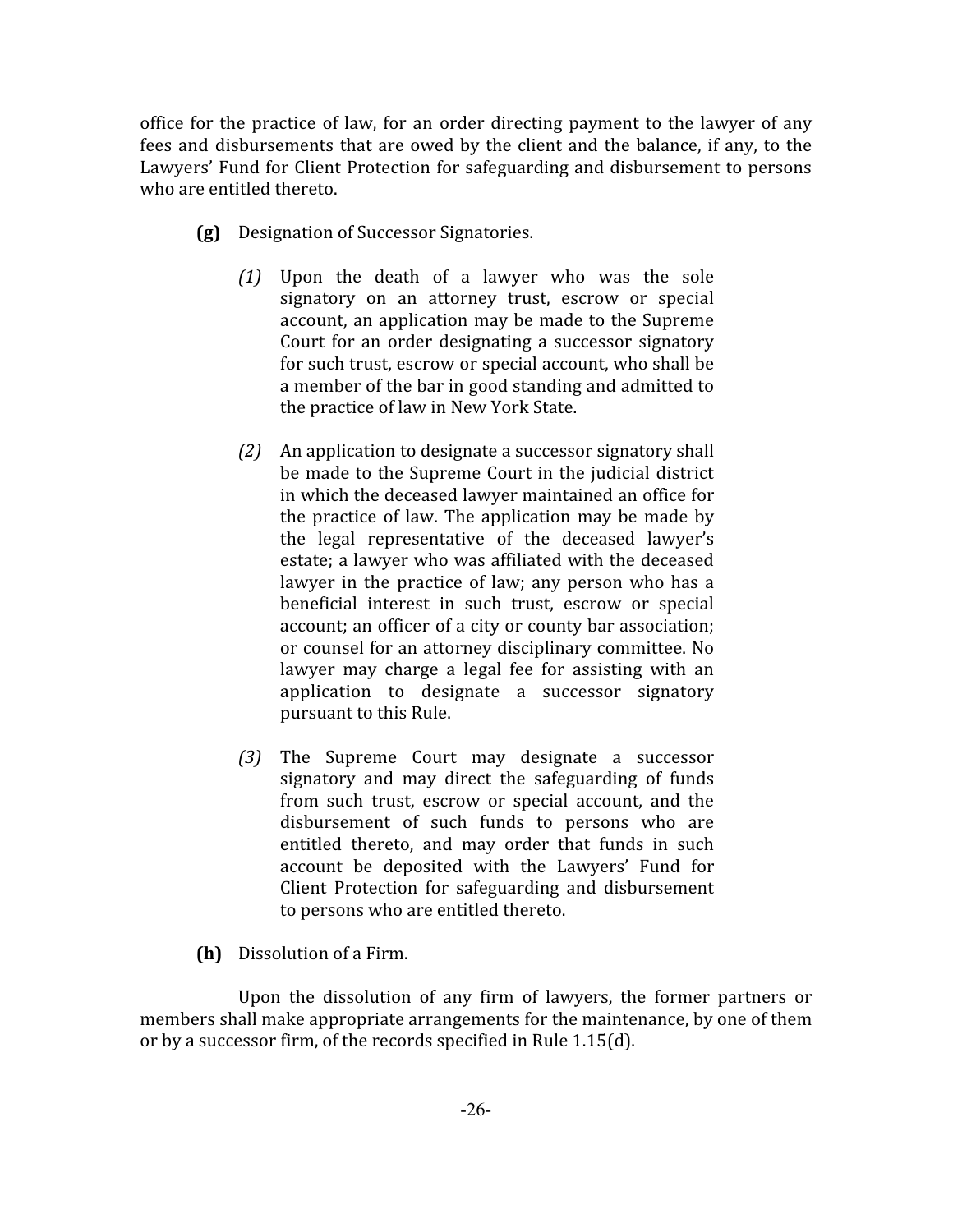**(i)** Availability of Bookkeeping Records: Records Subject to Production in Disciplinary Investigations and Proceedings.

The financial records required by this Rule shall be located, or made available, at the principal New York State office of the lawyers subject hereto, and any such records shall be produced in response to a notice or subpoena duces tecum issued in connection with a complaint before or any investigation by the appropriate grievance or departmental disciplinary committee, or shall be produced at the direction of the appropriate Appellate Division before any person designated by it. All books and records produced pursuant to this Rule shall be kept confidential, except for the purpose of the particular proceeding, and their contents shall not be disclosed by anyone in violation of the attorney-client privilege.

**(j)** Disciplinary Action.

A lawyer who does not maintain and keep the accounts and records as specified and required by this Rule, or who does not produce any such records pursuant to this Rule, shall be deemed in violation of these Rules and shall be subject to disciplinary proceedings.

# <span id="page-31-0"></span>**RULE 1.16.**

# *Declining or Terminating Representation*

**(a)** A lawyer shall not accept employment on behalf of a person if the lawyer knows or reasonably should know that such person wishes to:

- *(1)* bring a legal action, conduct a defense, or assert a position in a matter, or otherwise have steps taken for such person, merely for the purpose of harassing or maliciously injuring any person; or
- *(2)* present a claim or defense in a matter that is not warranted under existing law, unless it can be supported by a good faith argument for an extension, modification, or reversal of existing law.

**(b)** Except as stated in paragraph (d), a lawyer shall withdraw from the representation of a client when:

> *(1)* the lawyer knows or reasonably should know that the representation will result in a violation of these Rules or of law;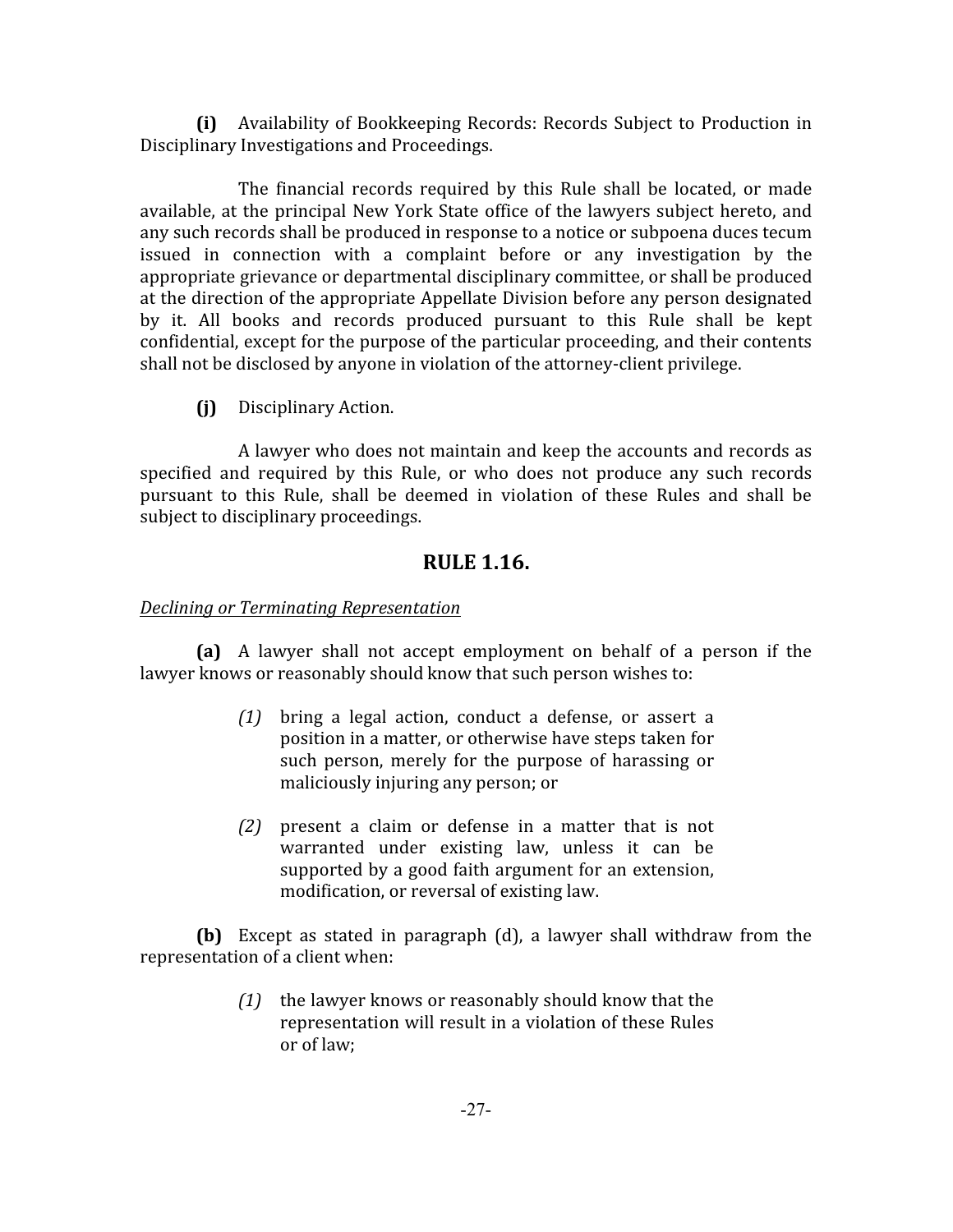- *(2)* the lawyer's physical or mental condition materially impairs the lawyer's ability to represent the client;
- *(3)* the lawyer is discharged; or
- *(4)* the lawyer knows or reasonably should know that the client is bringing the legal action, conducting the defense, or asserting a position in the matter, or is otherwise having steps taken, merely for the purpose of harassing or maliciously injuring any person.

**(c)** Except as stated in paragraph (d), a lawyer may withdraw from representing a client when:

- *(1)* withdrawal can be accomplished without material adverse effect on the interests of the client;
- *(2)* the client persists in a course of action involving the lawyer's services that the lawyer reasonably believes is criminal or fraudulent;
- *(3)* the client has used the lawyer's services to perpetrate a crime or fraud;
- *(4)* the client insists upon taking action with which the lawyer has a fundamental disagreement;
- *(5)* the client deliberately disregards an agreement or obligation to the lawyer as to expenses or fees;
- *(6)* the client insists upon presenting a claim or defense that is not warranted under existing law and cannot be supported by good faith argument for an extension, modification, or reversal of existing law;
- *(7)* the client fails to cooperate in the representation or otherwise renders the representation unreasonably difficult for the lawyer to carry out employment effectively;
- *(8)* the lawyer's inability to work with co-counsel indicates that the best interest of the client likely will be served by withdrawal;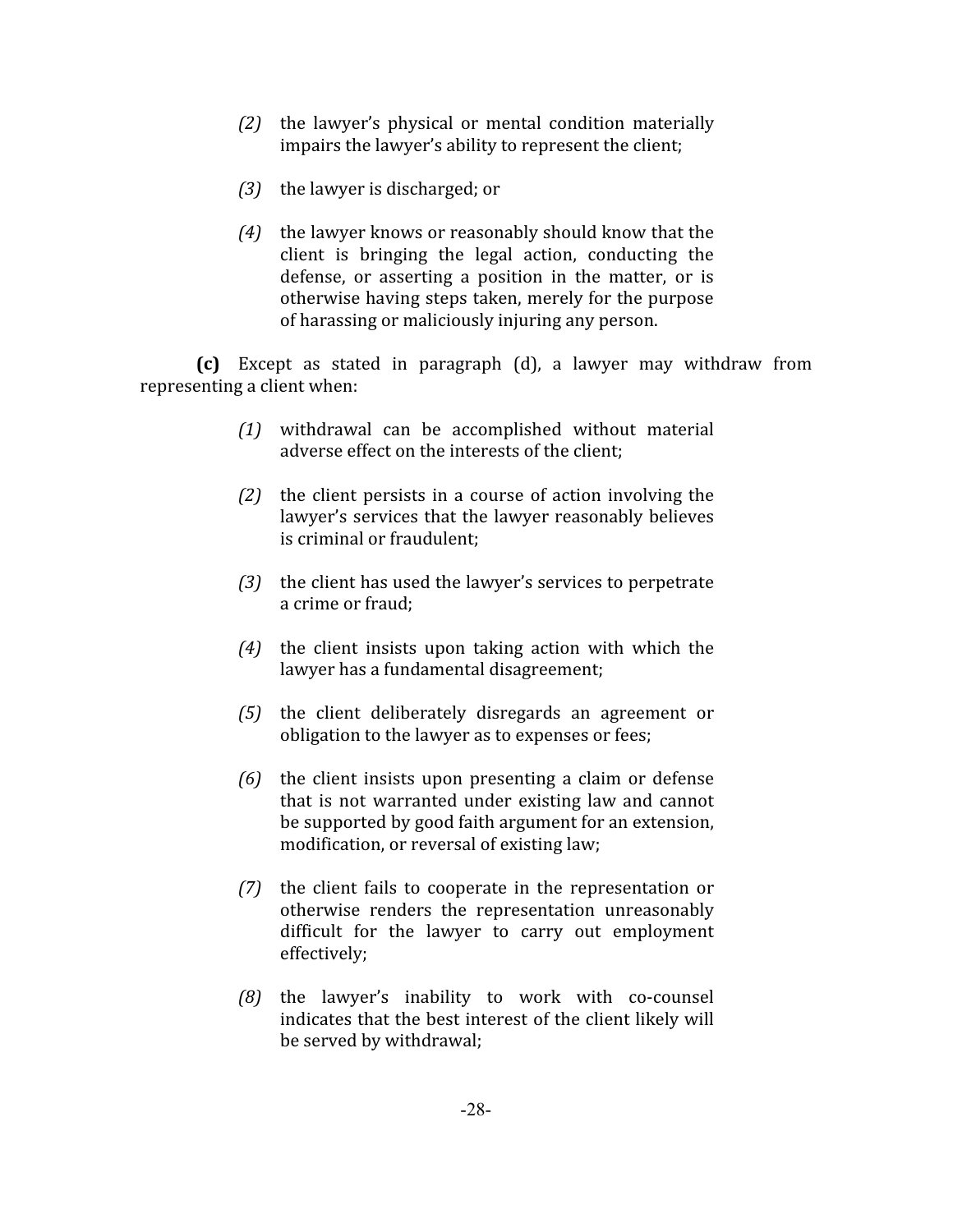- *(9)* the lawyer's mental or physical condition renders it difficult for the lawyer to carry out the representation effectively;
- *(10)* the client knowingly and freely assents to termination of the employment;
- *(11)* withdrawal is permitted under Rule 1.13(c) or other law;
- *(12)* the lawyer believes in good faith, in a matter pending before a tribunal, that the tribunal will find the existence of other good cause for withdrawal; or
- *(13)* the client insists that the lawyer pursue a course of conduct which is illegal or prohibited under these Rules.

**(d)** If permission for withdrawal from employment is required by the rules of a tribunal, a lawyer shall not withdraw from employment in a matter before that tribunal without its permission. When ordered to do so by a tribunal, a lawyer shall continue representation notwithstanding good cause for terminating the representation.

**(e)** Even when withdrawal is otherwise permitted or required, upon termination of representation, a lawyer shall take steps, to the extent reasonably practicable, to avoid foreseeable prejudice to the rights of the client, including giving reasonable notice to the client, allowing time for employment of other counsel, delivering to the client all papers and property to which the client is entitled, promptly refunding any part of a fee paid in advance that has not been earned and complying with applicable laws and rules.

# <span id="page-33-0"></span>**RULE 1.17.**

# *Sale of Law Practice*

**(a)** A lawyer retiring from a private practice of law; a law firm, one or more members of which are retiring from the private practice of law with the firm; or the personal representative of a deceased, disabled or missing lawyer, may sell a law practice, including goodwill, to one or more lawyers or law firms, who may purchase the practice. The seller and the buyer may agree on reasonable restrictions on the seller's private practice of law, notwithstanding any other provision of these Rules. Retirement shall include the cessation of the private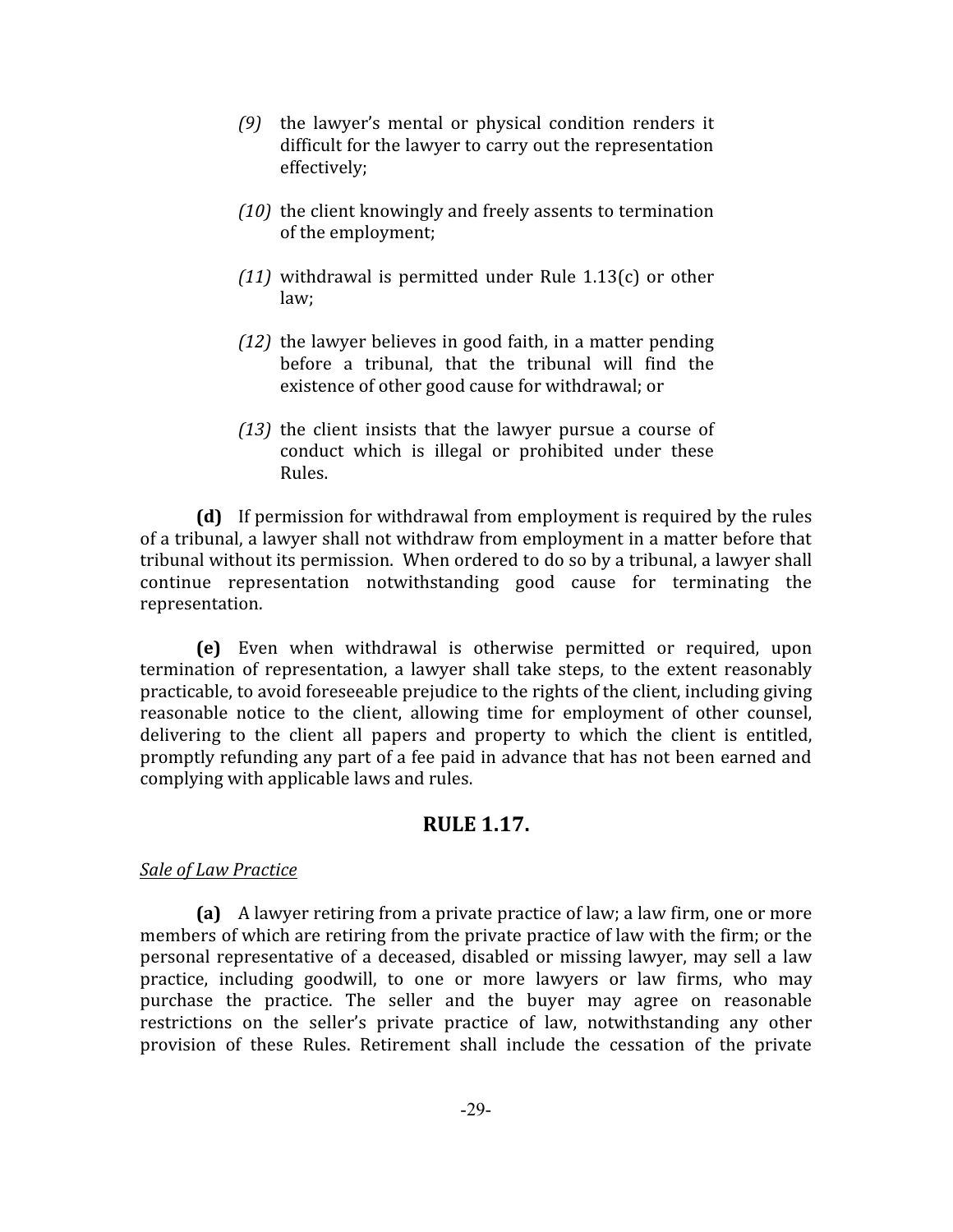practice of law in the geographic area, that is, the county and city and any county or city contiguous thereto, in which the practice to be sold has been conducted.

- **(b)** Confidential information.
	- *(1)* With respect to each matter subject to the contemplated sale, the seller may provide prospective buyers with any information not protected as confidential information under Rule 1.6.
	- *(2)* Notwithstanding Rule 1.6, the seller may provide the prospective buyer with information as to individual clients:
		- (i) concerning the identity of the client, except as provided in paragraph (b)(6);
		- (ii) concerning the status and general nature of the matter;
		- (iii) available in public court files; and
		- (iv) concerning the financial terms of the clientlawyer relationship and the payment status of the client's account.
	- *(3)* Prior to making any disclosure of confidential information that may be permitted under paragraph (b)(2), the seller shall provide the prospective buyer with information regarding the matters involved in the proposed sale sufficient to enable the prospective buyer to determine whether any conflicts of interest exist. Where sufficient information cannot be disclosed without revealing client confidential information, the seller may make the disclosures necessary for the prospective buyer to determine whether any conflict of interest exists, subject to paragraph (b)(6). If the prospective buyer determines that conflicts of interest exist prior to reviewing the information, or determines during the course of review that a conflict of interest exists, the prospective buyer shall not review or continue to review the information unless the seller shall have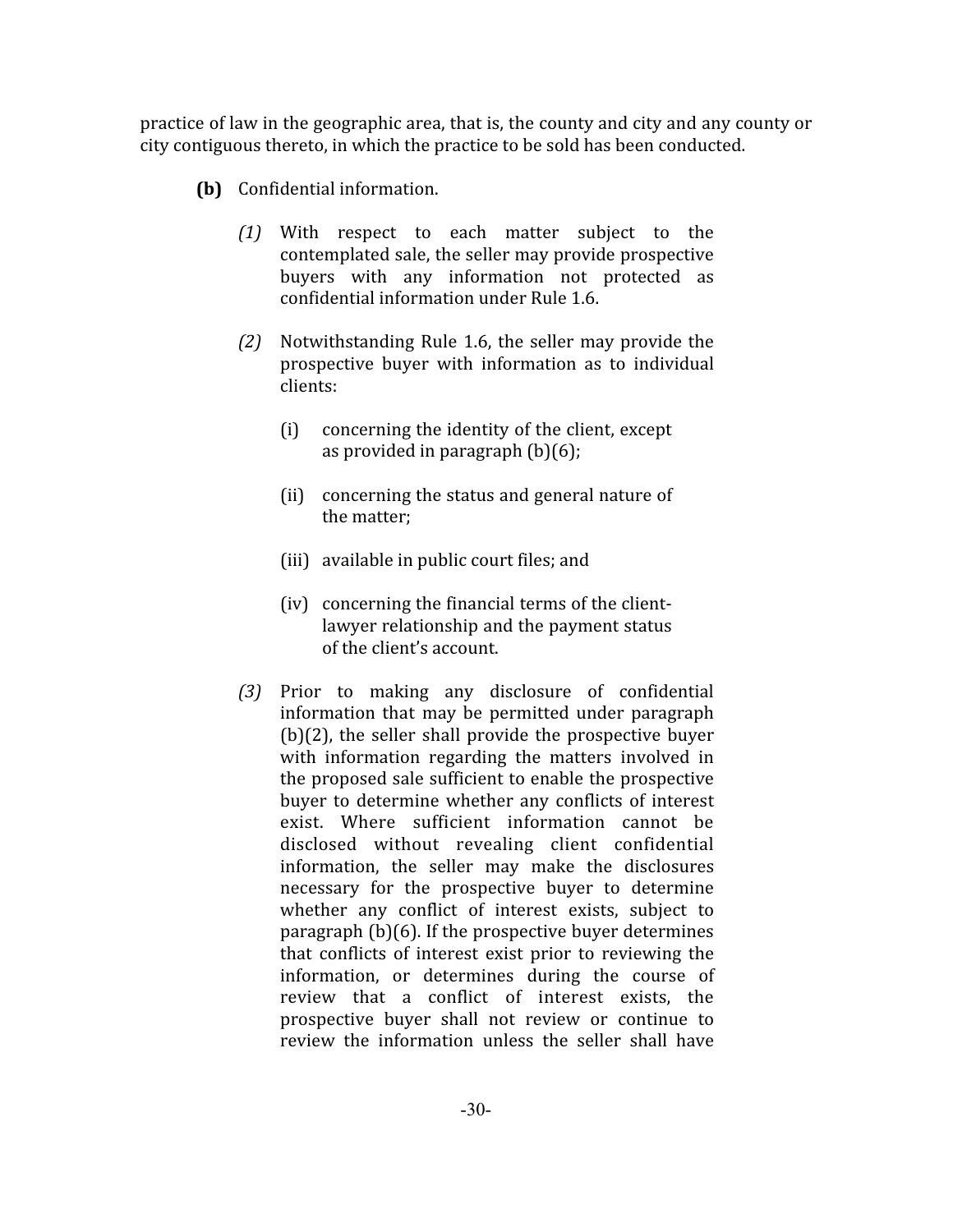obtained the consent of the client in accordance with Rule 1.6(a)(1).

- *(4)* Prospective buyers shall maintain the confidentiality of and shall not use any client information received in connection with the proposed sale in the same manner and to the same extent as if the prospective buyers represented the client.
- *(5)* Absent the consent of the client after full disclosure, a seller shall not provide a prospective buyer with information if doing so would cause a violation of the attorney-client privilege.
- *(6)* If the seller has reason to believe that the identity of the client or the fact of the representation itself constitutes confidential information in the circumstances, the seller may not provide such information to a prospective buyer without first advising the client of the identity of the prospective buyer and obtaining the client's consent to the proposed disclosure.

**(c)** Written notice of the sale shall be given jointly by the seller and the buyer to each of the seller's clients and shall include information regarding:

- *(1)* the client's right to retain other counsel or to take possession of the file;
- *(2)* the fact that the client's consent to the transfer of the client's file or matter to the buyer will be presumed if the client does not take any action or otherwise object within 90 days of the sending of the notice, subject to any court rule or statute requiring express approval by the client or a court;
- *(3)* the fact that agreements between the seller and the seller's clients as to fees will be honored by the buyer;
- *(4)* proposed fee increases, if any, permitted under paragraph (e); and
- *(5)* the identity and background of the buyer or buyers, including principal office address, bar admissions,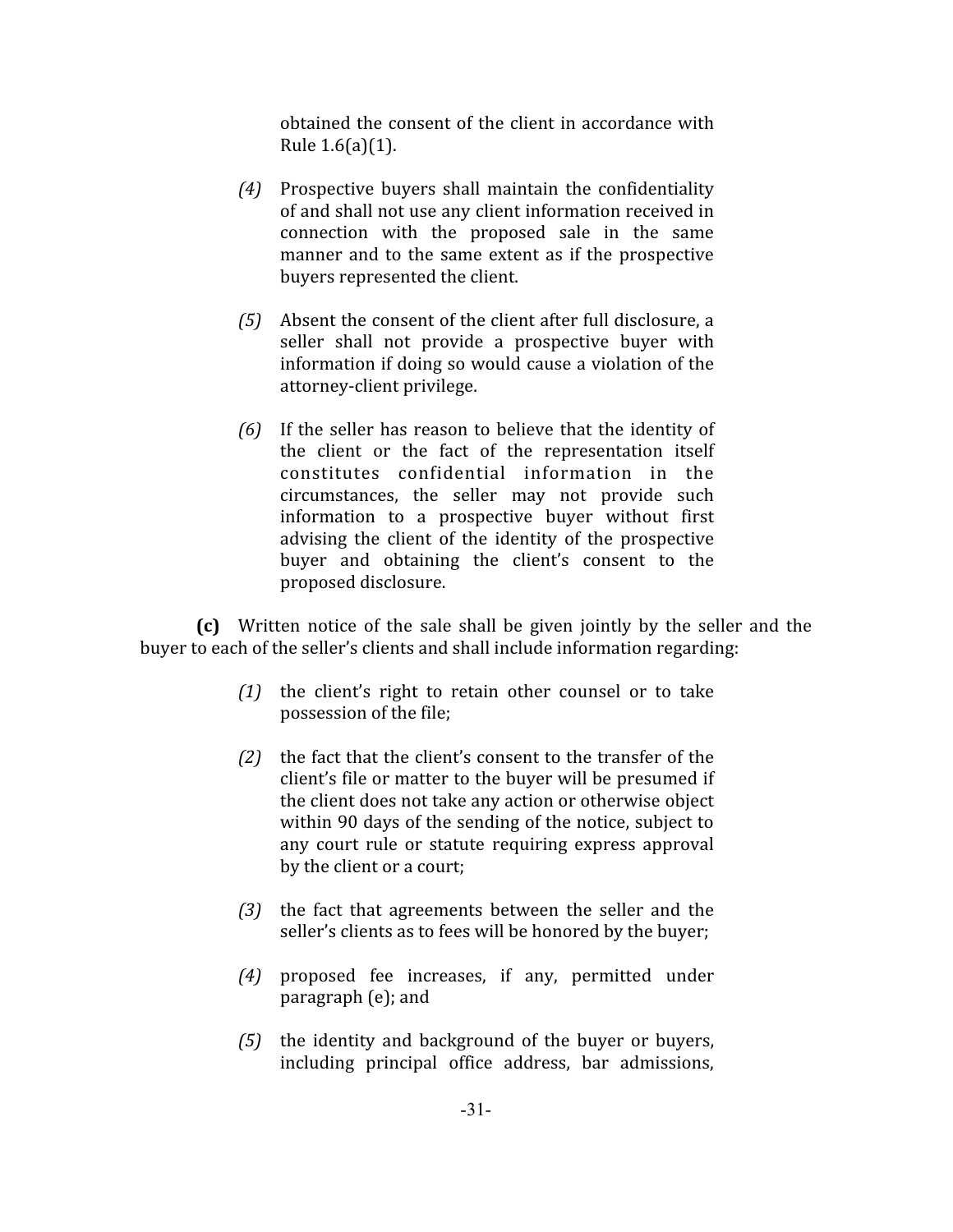number of years in practice in New York State, whether the buyer has ever been disciplined for professional misconduct or convicted of a crime, and whether the buyer currently intends to resell the practice.

**(d)** When the buyer's representation of a client of the seller would give rise to a waivable conflict of interest, the buyer shall not undertake such representation unless the necessary waiver or waivers have been obtained in writing.

**(e)** The fee charged a client by the buyer shall not be increased by reason of the sale, unless permitted by a retainer agreement with the client or otherwise specifically agreed to by the client.

## **RULE 1.18.**

#### *Duties to Prospective Clients*

**(a)** Except as provided in Rule l.18(e), a person who consults with a lawyer about the possibility of forming a client-lawyer relationship with respect to a matter is a prospective client.

**(b)** Even when no client-lawyer relationship ensues, a lawyer who has learned information from a prospective client shall not use or reveal that information, except as Rule 1.9 would permit with respect to information of a former client.

**(c)** A lawyer subject to paragraph (b) shall not represent a client with interests materially adverse to those of a prospective client in the same or a substantially related matter if the lawyer received information from the prospective client that could be significantly harmful to that person in the matter, except as provided in paragraph (d). If a lawyer is disqualified from representation under this paragraph, no lawyer in a firm with which that lawyer is associated may knowingly undertake or continue representation in such a matter, except as provided in paragraph (d).

**(d)** When the lawyer has received disqualifying information as defined in paragraph (c), representation is permissible if:

- *(1)* both the affected client and the prospective client have given informed consent, confirmed in writing; or
- *(2)* the lawyer who received the information took reasonable measures to avoid exposure to more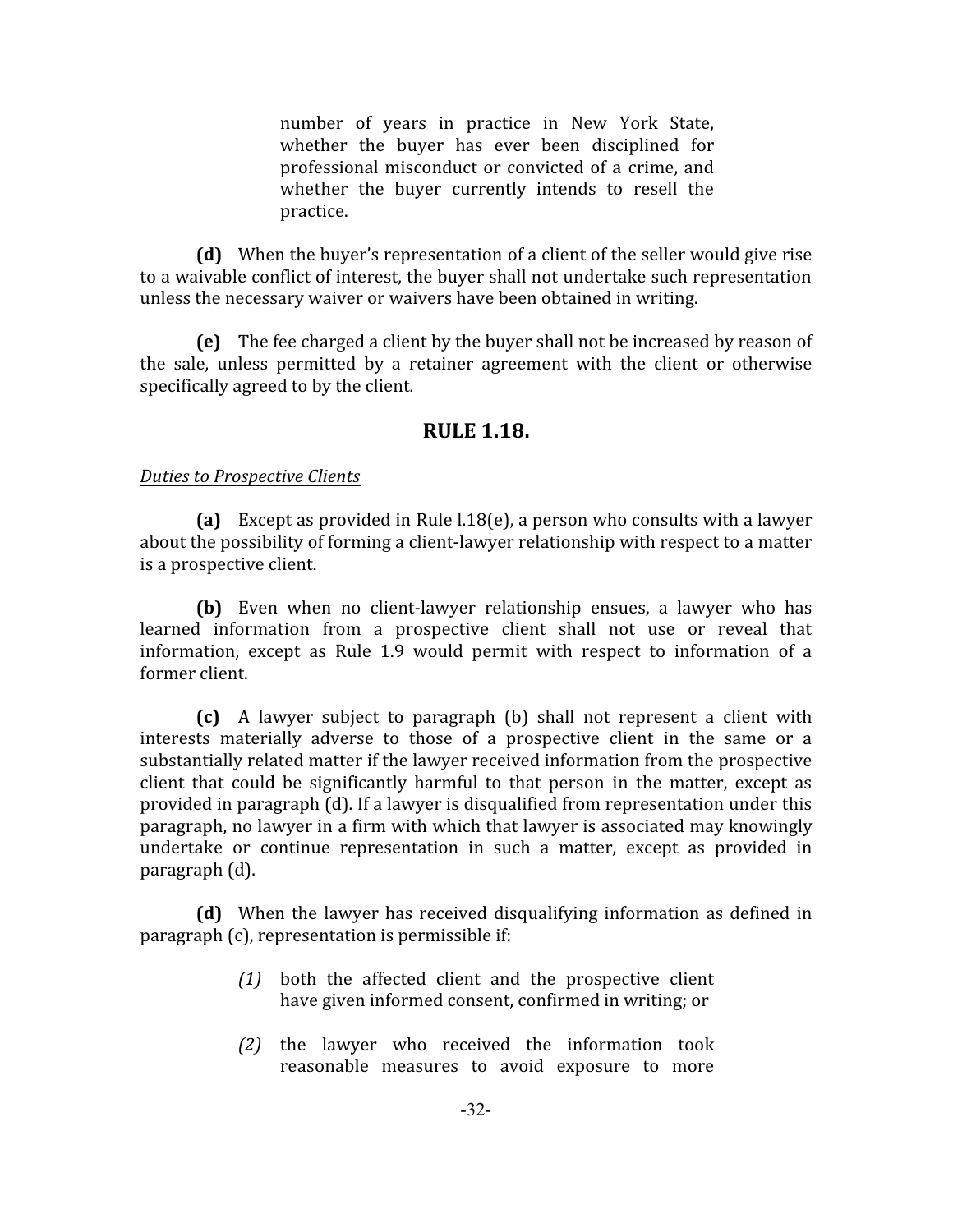disqualifying information than was reasonably necessary to determine whether to represent the prospective client; and

- (i) the firm acts promptly and reasonably to notify, as appropriate, lawyers and nonlawyer personnel within the firm that the personally disqualified lawyer is prohibited from participating in the representation of the current client;
- (ii) the firm implements effective screening procedures to prevent the flow of information about the matter between the disqualified lawyer and the others in the firm;
- (iii) the disqualified lawyer is apportioned no part of the fee therefrom; and
- (iv) written notice is promptly given to the prospective client; and
- *(3)* a reasonable lawyer would conclude that the law firm will be able to provide competent and diligent representation in the matter.

**(e)** A person is not a prospective client within the meaning of paragraph (a) if the person:

- *(1)* communicates information unilaterally to a lawyer, without any reasonable expectation that the lawyer is willing to discuss the possibility of forming a clientlawyer relationship; or
- *(2)* communicates with a lawyer for the purpose of disqualifying the lawyer from handling a materially adverse representation on the same or a substantially related matter.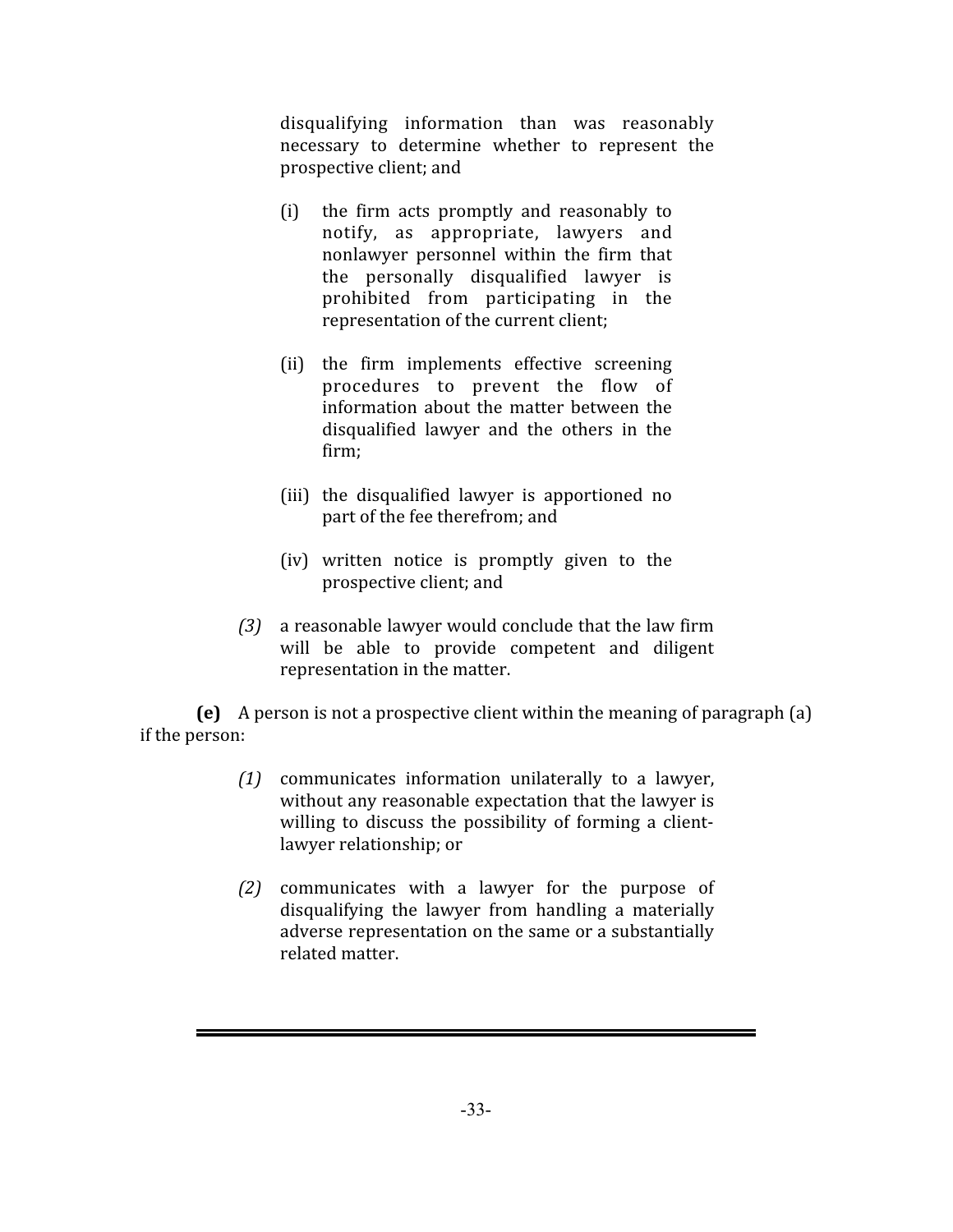## **RULE 2.1.**

#### *Advisor*

In representing a client, a lawyer shall exercise independent professional judgment and render candid advice. In rendering advice, a lawyer may refer not only to law but to other considerations such as moral, economic, social, psychological, and political factors that may be relevant to the client's situation.

## **RULE 2.2.**

## *[Reserved]*

## **RULE 2.3.**

#### *Evaluation for Use by Third Persons*

**(a)** A lawyer may provide an evaluation of a matter affecting a client for the use of someone other than the client if the lawyer reasonably believes that making the evaluation is compatible with other aspects of the lawyer's relationship with the client.

**(b)** When the lawyer knows or reasonably should know that the evaluation is likely to affect the client's interests materially and adversely, the lawyer shall not provide the evaluation unless the client gives informed consent.

**(c)** Unless disclosure is authorized in connection with a report of an evaluation, information relating to the evaluation is protected by Rule 1.6.

## **RULE 2.4.**

#### *Lawyer Serving as Third-Party Neutral*

**(a)** A lawyer serves as a "third-party neutral" when the lawyer assists two or more persons who are not clients of the lawyer to reach a resolution of a dispute or other matter that has arisen between them. Service as a third-party neutral may include service as an arbitrator, a mediator or in such other capacity as will enable the lawyer to assist the parties to resolve the matter.

**(b)** A lawyer serving as a third-party neutral shall inform unrepresented parties that the lawyer is not representing them. When the lawyer knows or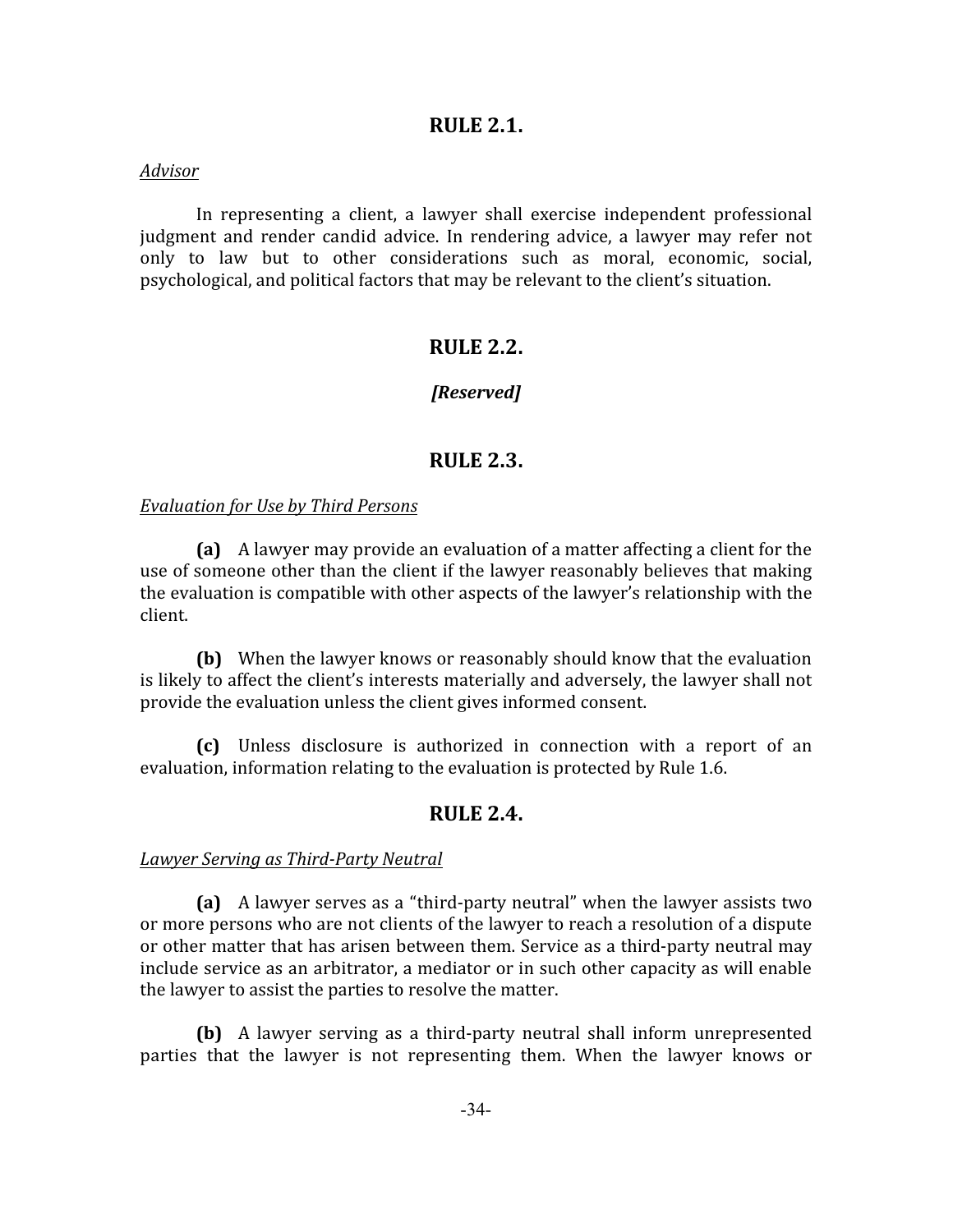reasonably should know that a party does not understand the lawyer's role in the matter, the lawyer shall explain the difference between the lawyer's role as a thirdparty neutral and a lawyer's role as one who represents a client.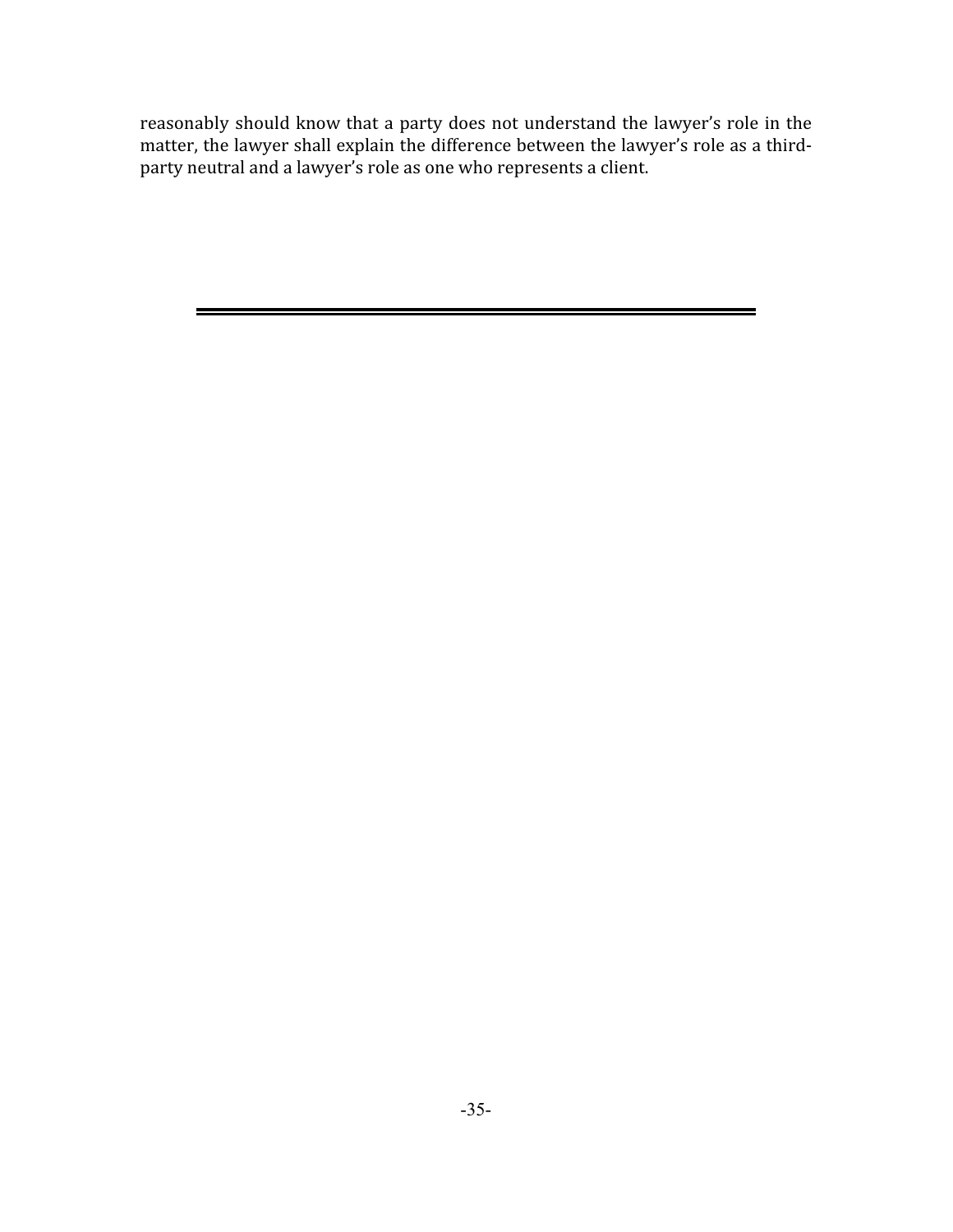# **RULE 3.1.**

#### *Non-Meritorious Claims and Contentions*

**(a)** A lawyer shall not bring or defend a proceeding, or assert or controvert an issue therein, unless there is a basis in law and fact for doing so that is not frivolous. A lawyer for the defendant in a criminal proceeding or for the respondent in a proceeding that could result in incarceration may nevertheless so defend the proceeding as to require that every element of the case be established.

- **(b)** A lawyer's conduct is "frivolous" for purposes of this Rule if:
	- *(1)* the lawyer knowingly advances a claim or defense that is unwarranted under existing law, except that the lawyer may advance such claim or defense if it can be supported by good faith argument for an extension, modification, or reversal of existing law;
	- *(2)* the conduct has no reasonable purpose other than to delay or prolong the resolution of litigation, in violation of Rule 3.2, or serves merely to harass or maliciously injure another; or
	- *(3)* the lawyer knowingly asserts material factual statements that are false.

# **RULE 3.2.**

#### *Delay of Litigation*

In representing a client, a lawyer shall not use means that have no substantial purpose other than to delay or prolong the proceeding or to cause needless expense.

## **RULE 3.3.**

#### *Conduct Before a Tribunal*

- **(a)** A lawyer shall not knowingly:
	- *(1)* make a false statement of fact or law to a tribunal or fail to correct a false statement of material fact or law previously made to the tribunal by the lawyer;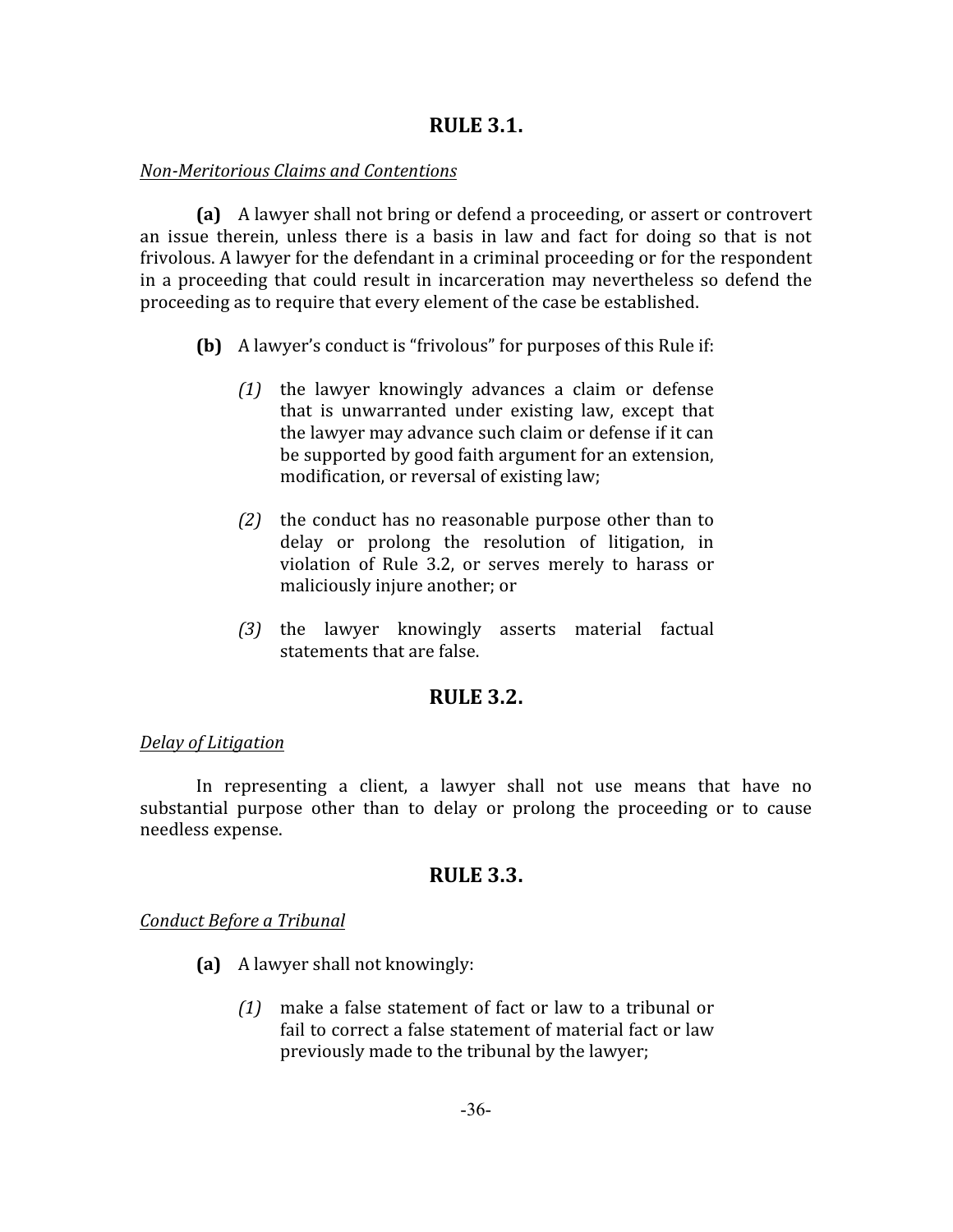- *(2)* fail to disclose to the tribunal controlling legal authority known to the lawyer to be directly adverse to the position of the client and not disclosed by opposing counsel; or
- *(3)* offer or use evidence that the lawyer knows to be false. If a lawyer, the lawyer's client, or a witness called by the lawyer has offered material evidence and the lawyer comes to know of its falsity, the lawyer shall take reasonable remedial measures, including, if necessary, disclosure to the tribunal. A lawyer may refuse to offer evidence, other than the testimony of a defendant in a criminal matter, that the lawyer reasonably believes is false.

**(b)** A lawyer who represents a client before a tribunal and who knows that a person intends to engage, is engaging or has engaged in criminal or fraudulent conduct related to the proceeding shall take reasonable remedial measures, including, if necessary, disclosure to the tribunal.

**(c)** The duties stated in paragraphs (a) and (b) apply even if compliance requires disclosure of information otherwise protected by Rule 1.6.

**(d)** In an ex parte proceeding, a lawyer shall inform the tribunal of all material facts known to the lawyer that will enable the tribunal to make an informed decision, whether or not the facts are adverse.

**(e)** In presenting a matter to a tribunal, a lawyer shall disclose, unless privileged or irrelevant, the identities of the clients the lawyer represents and of the persons who employed the lawyer.

- **(f)** In appearing as a lawyer before a tribunal, a lawyer shall not:
	- *(1)* fail to comply with known local customs of courtesy or practice of the bar or a particular tribunal without giving to opposing counsel timely notice of the intent not to comply;
	- *(2)* engage in undignified or discourteous conduct;
	- *(3)* intentionally or habitually violate any established rule of procedure or of evidence; or
	- *(4)* engage in conduct intended to disrupt the tribunal.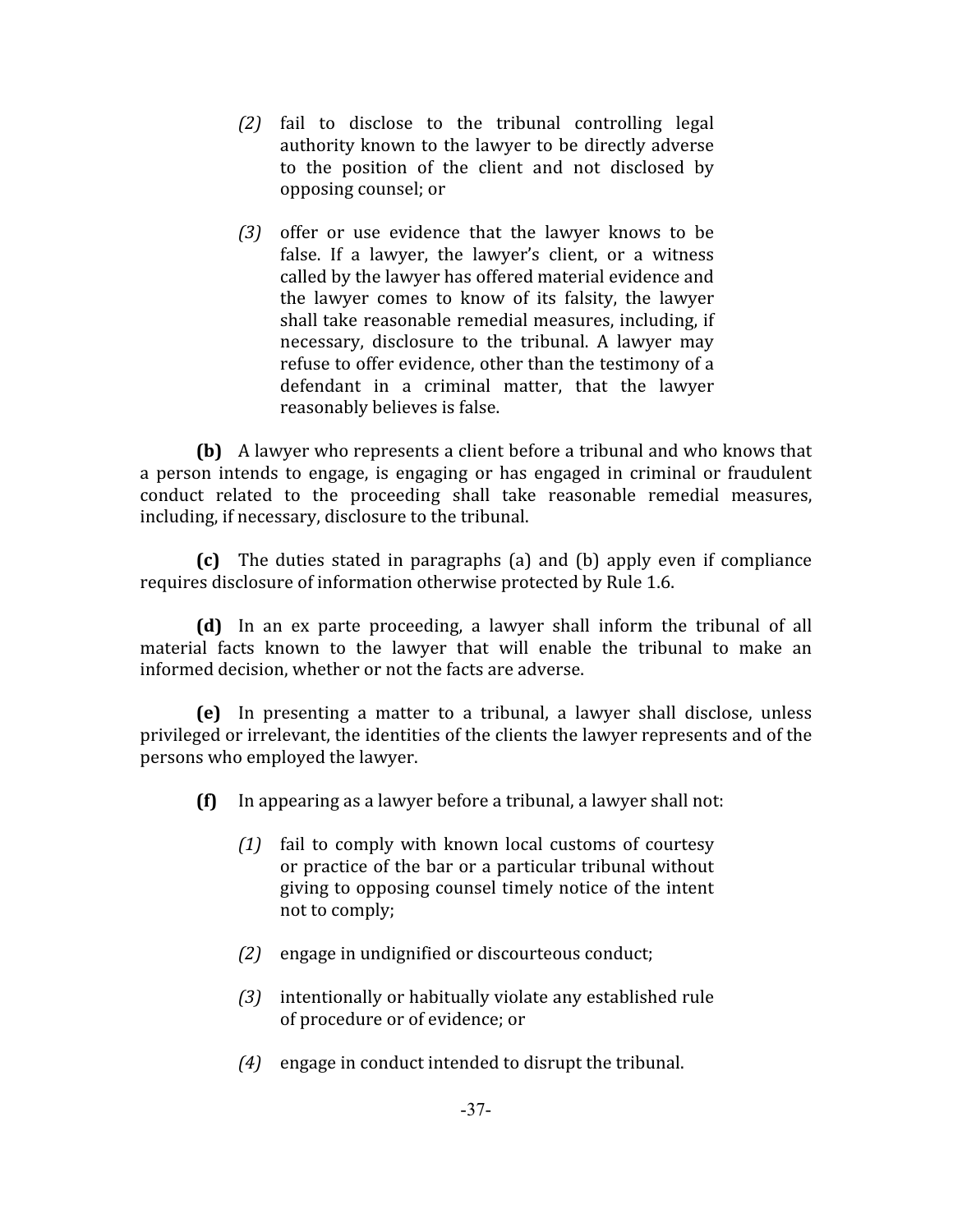# **RULE 3.4.**

#### *Fairness to Opposing Party and Counsel*

A lawyer shall not:

- **(a)** *(1)* suppress any evidence that the lawyer or the client has a legal obligation to reveal or produce;
	- *(2)* advise or cause a person to hide or leave the jurisdiction of a tribunal for the purpose of making the person unavailable as a witness therein;
	- *(3)* conceal or knowingly fail to disclose that which the lawyer is required by law to reveal;
	- *(4)* knowingly use perjured testimony or false evidence;
	- *(5)* participate in the creation or preservation of evidence when the lawyer knows or it is obvious that the evidence is false; or
	- *(6)* knowingly engage in other illegal conduct or conduct contrary to these Rules;

**(b)** offer an inducement to a witness that is prohibited by law or pay, offer to pay or acquiesce in the payment of compensation to a witness contingent upon the content of the witness's testimony or the outcome of the matter. A lawyer may advance, guarantee or acquiesce in the payment of:

- *(1)* reasonable compensation to a witness for the loss of time in attending, testifying, preparing to testify or otherwise assisting counsel, and reasonable related expenses; or
- *(2)* a reasonable fee for the professional services of an expert witness and reasonable related expenses;

**(c)** disregard or advise the client to disregard a standing rule of a tribunal or a ruling of a tribunal made in the course of a proceeding, but the lawyer may take appropriate steps in good faith to test the validity of such rule or ruling;

**(d)** in appearing before a tribunal on behalf of a client: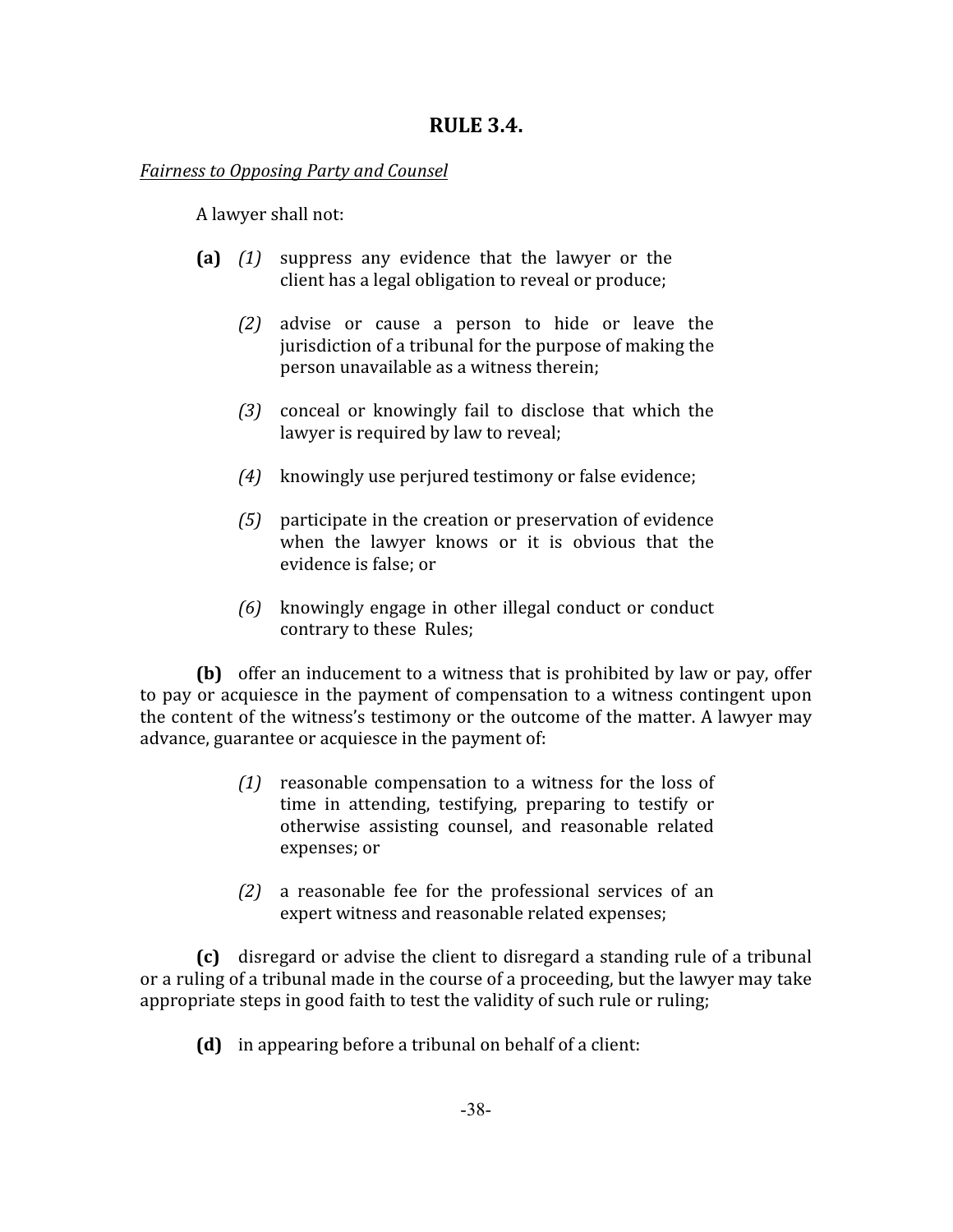- *(1)* state or allude to any matter that the lawyer does not reasonably believe is relevant or that will not be supported by admissible evidence;
- *(2)* assert personal knowledge of facts in issue except when testifying as a witness;
- *(3)* assert a personal opinion as to the justness of a cause, the credibility of a witness, the culpability of a civil litigant or the guilt or innocence of an accused but the lawyer may argue, upon analysis of the evidence, for any position or conclusion with respect to the matters stated herein; or
- *(4)* ask any question that the lawyer has no reasonable basis to believe is relevant to the case and that is intended to degrade a witness or other person; or

**(e)** present, participate in presenting, or threaten to present criminal charges solely to obtain an advantage in a civil matter.

# **RULE 3.5.**

# *Maintaining and Preserving the Impartiality of Tribunals and Jurors*

- **(a)** A lawyer shall not:
	- *(1)* seek to or cause another person to influence a judge, official or employee of a tribunal by means prohibited by law or give or lend anything of value to such judge, official, or employee of a tribunal when the recipient is prohibited from accepting the gift or loan but a lawyer may make a contribution to the campaign fund of a candidate for judicial office in conformity with Part 100 of the Rules of the Chief Administrator of the Courts;
	- *(2)* in an adversarial proceeding communicate or cause another person to do so on the lawyer's behalf, as to the merits of the matter with a judge or official of a tribunal or an employee thereof before whom the matter is pending, except: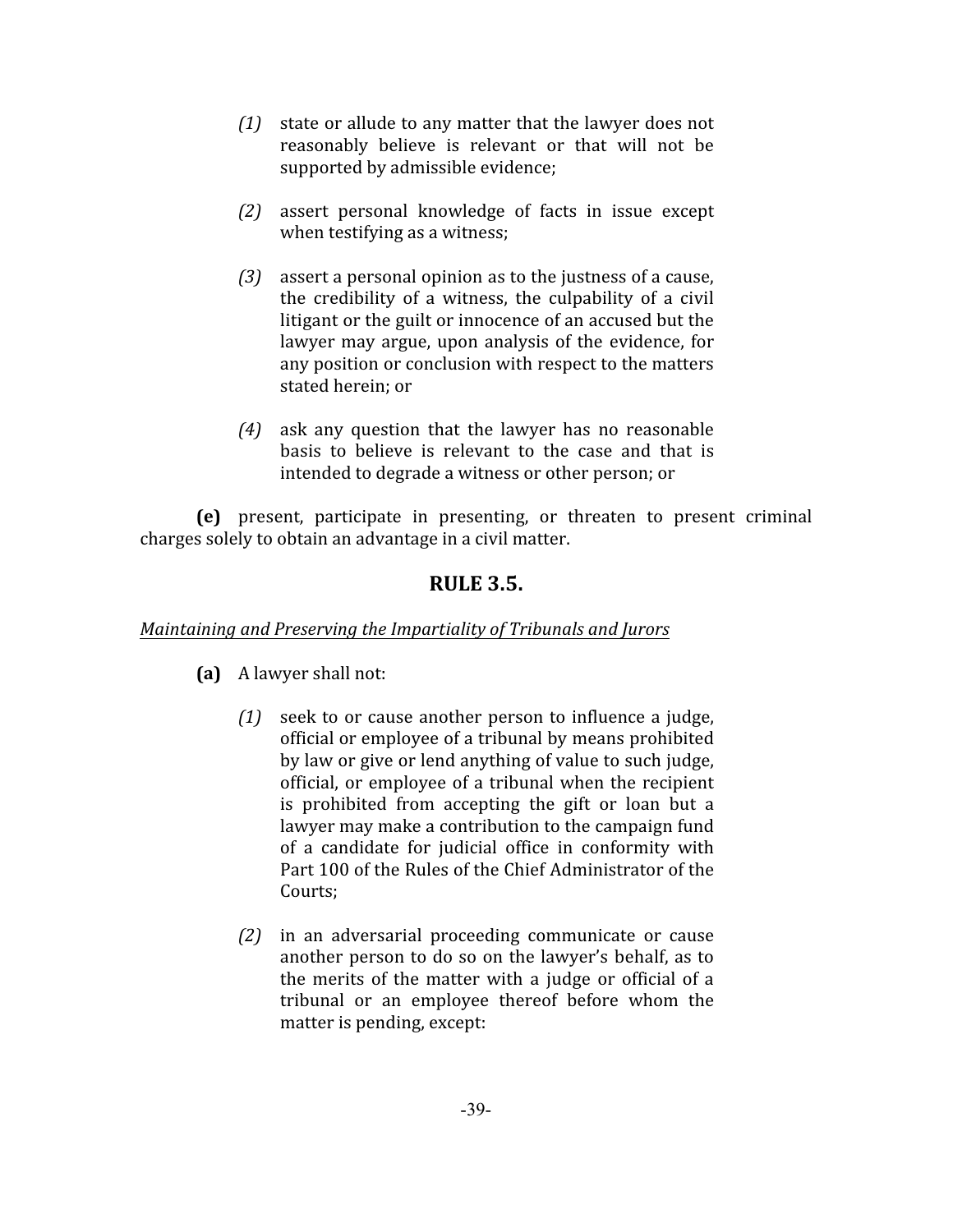- (i) in the course of official proceedings in the matter;
- (ii) in writing, if the lawyer promptly delivers a copy of the writing to counsel for other parties and to a party who is not represented by a lawyer;
- (iii) orally, upon adequate notice to counsel for the other parties and to any party who is not represented by a lawyer; or
- (iv) as otherwise authorized by law, or by Part 100 of the Rules of the Chief Administrator of the Courts;
- *(3)* seek to or cause another person to influence a juror or prospective juror by means prohibited by law;
- *(4)* communicate or cause another to communicate with a member of the jury venire from which the jury will be selected for the trial of a case or, during the trial of a case, with any member of the jury unless authorized to do so by law or court order;
- *(5)* communicate with a juror or prospective juror after discharge of the jury if:
	- (i) the communication is prohibited by law or court order;
	- (ii) the juror has made known to the lawyer a desire not to communicate;
	- (iii) the communication involves misrepresentation, coercion, duress or harassment; or
	- (iv) the communication is an attempt to influence the juror's actions in future jury service; or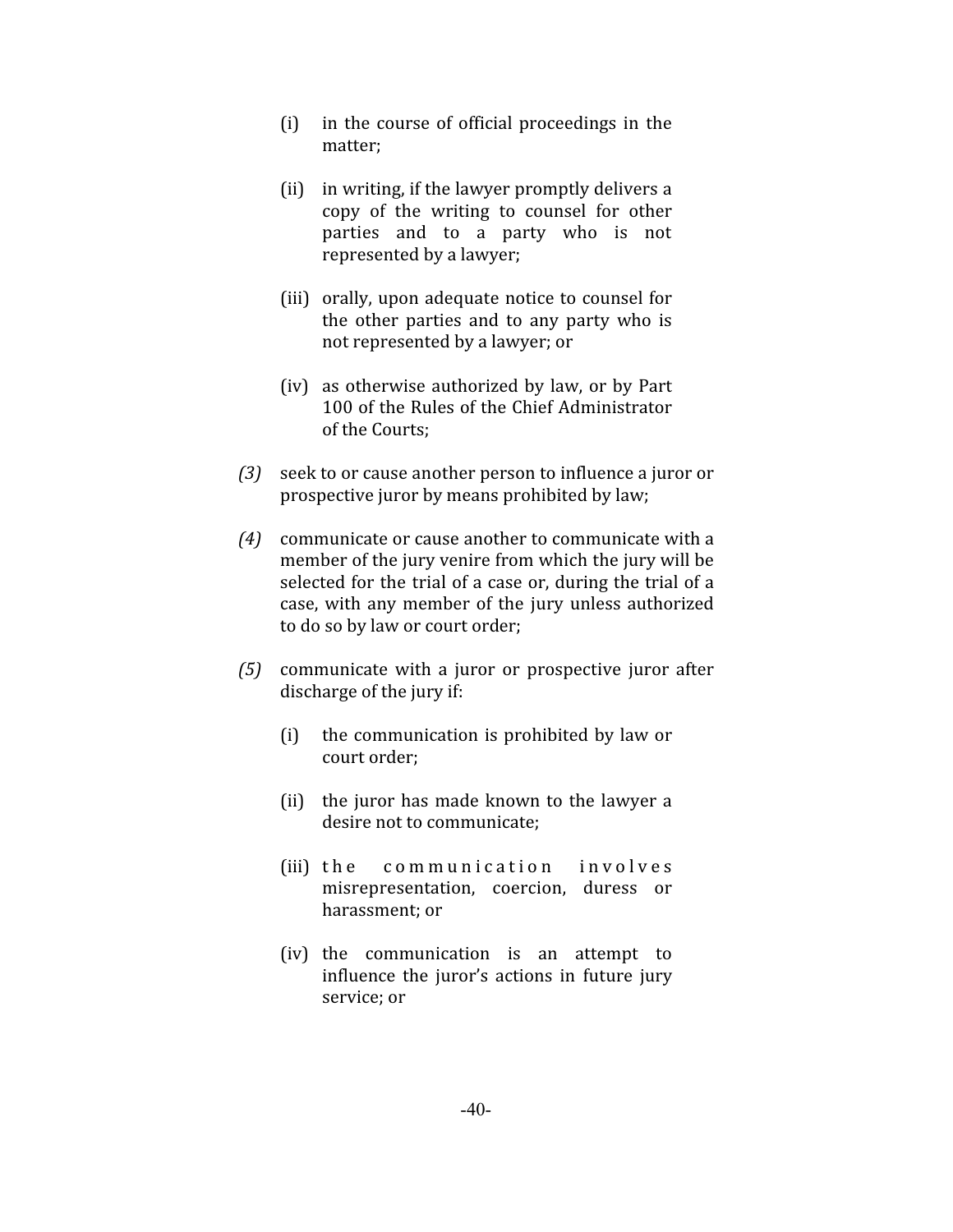*(6)* conduct a vexatious or harassing investigation of either a member of the venire or a juror or, by financial support or otherwise, cause another to do so.

**(b)** During the trial of a case a lawyer who is not connected therewith shall not communicate with or cause another to communicate with a juror concerning the case.

**(c)** All restrictions imposed by this Rule also apply to communications with or investigations of members of a family of a member of the venire or a juror.

**(d)** A lawyer shall reveal promptly to the court improper conduct by a member of the venire or a juror, or by another toward a member of the venire or a juror or a member of his or her family of which the lawyer has knowledge.

# **RULE 3.6.**

## *Trial Publicity*

**(a)** A lawyer who is participating in or has participated in a criminal or civil matter shall not make an extrajudicial statement that the lawyer knows or reasonably should know will be disseminated by means of public communication and will have a substantial likelihood of materially prejudicing an adjudicative proceeding in the matter.

**(b)** A statement ordinarily is likely to prejudice materially an adjudicative proceeding when it refers to a civil matter triable to a jury, a criminal matter or any other proceeding that could result in incarceration, and the statement relates to:

- *(1)* the character, credibility, reputation or criminal record of a party, suspect in a criminal investigation or witness, or the identity of a witness or the expected testimony of a party or witness;
- *(2)* in a criminal matter that could result in incarceration, the possibility of a plea of guilty to the offense or the existence or contents of any confession, admission or statement given by a defendant or suspect, or that person's refusal or failure to make a statement;
- *(3)* the performance or results of any examination or test, or the refusal or failure of a person to submit to an examination or test, or the identity or nature of physical evidence expected to be presented;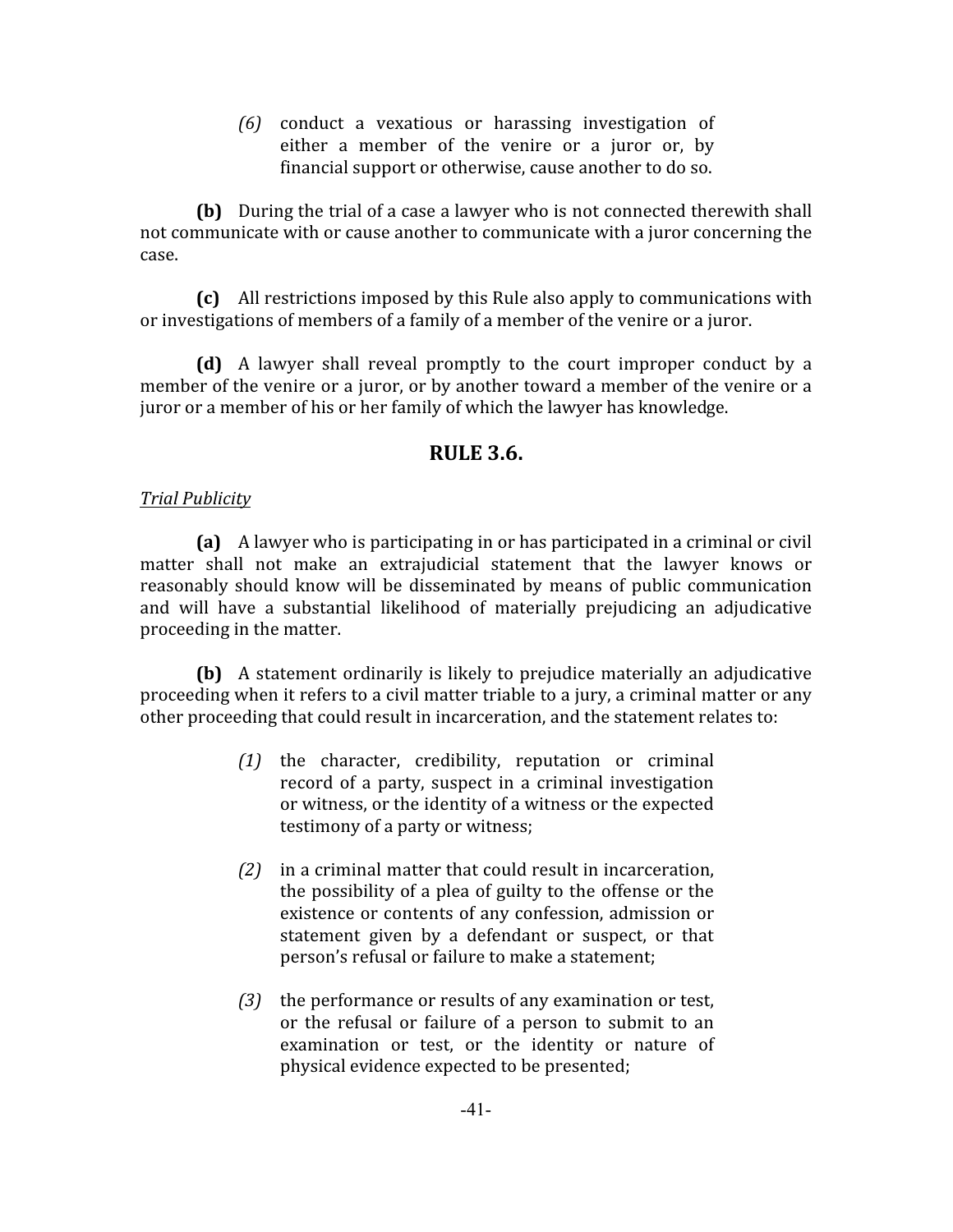- *(4)* any opinion as to the guilt or innocence of a defendant or suspect in a criminal matter that could result in incarceration;
- *(5)* information the lawyer knows or reasonably should know is likely to be inadmissible as evidence in a trial and would, if disclosed, create a substantial risk of prejudicing an impartial trial; or
- *(6)* the fact that a defendant has been charged with a crime, unless there is included therein a statement explaining that the charge is merely an accusation and that the defendant is presumed innocent until and unless proven guilty.

**(c)** Provided that the statement complies with paragraph (a), a lawyer may state the following without elaboration:

- *(1)* the claim, offense or defense and, except when prohibited by law, the identity of the persons involved;
- *(2)* information contained in a public record;
- *(3)* that an investigation of a matter is in progress;
- *(4)* the scheduling or result of any step in litigation;
- *(5)* a request for assistance in obtaining evidence and information necessary thereto;
- *(6)* a warning of danger concerning the behavior of a person involved, when there is reason to believe that there exists the likelihood of substantial harm to an individual or to the public interest; and
- *(7)* in a criminal matter:
	- (i) the identity, age, residence, occupation and family status of the accused;
	- (ii) if the accused has not been apprehended, information necessary to aid in apprehension of that person;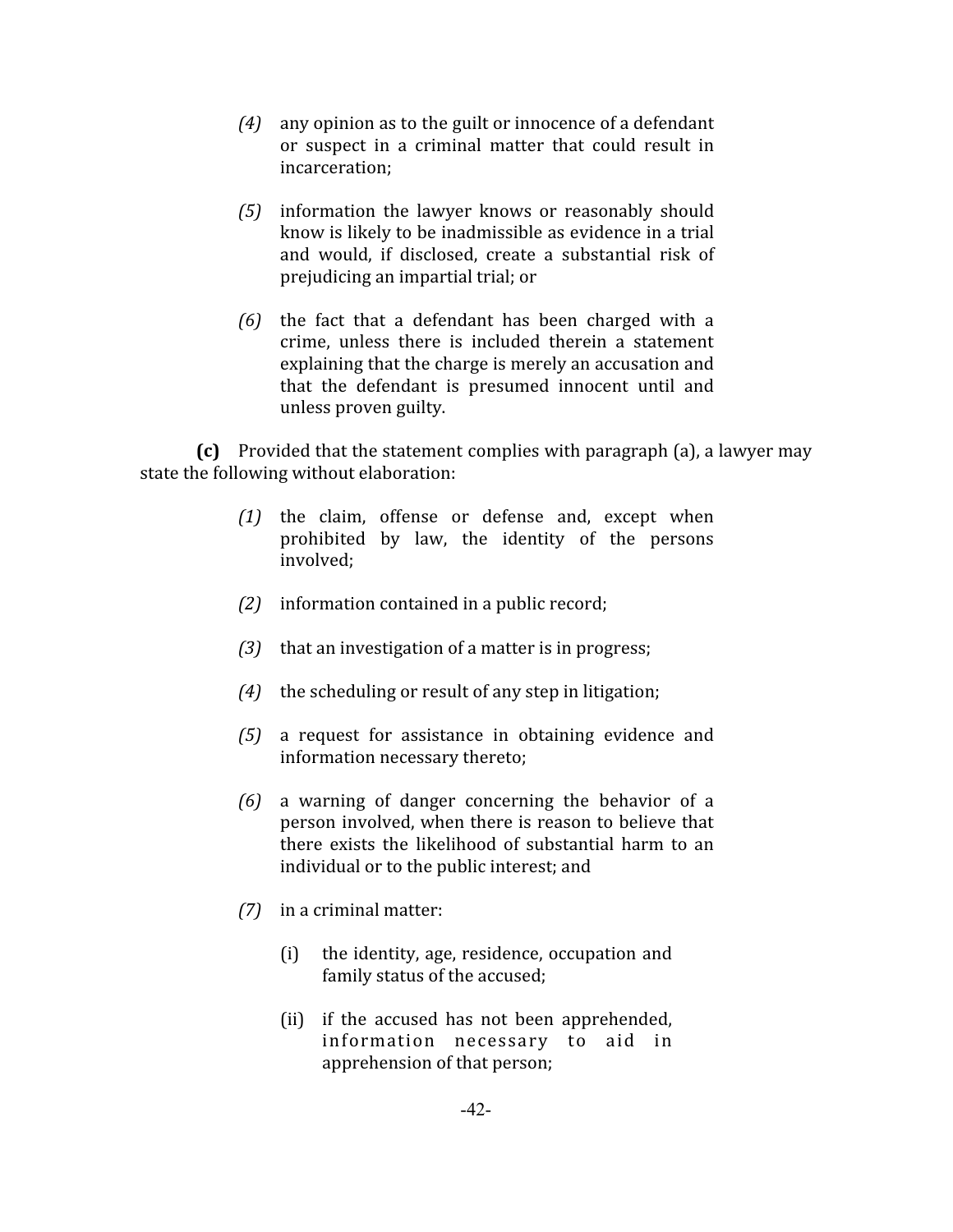- (iii) the identity of investigating and arresting officers or agencies and the length of the investigation; and
- (iv) the fact, time and place of arrest, resistance, pursuit and use of weapons, and a description of physical evidence seized, other than as contained only in a confession, admission or statement.

**(d)** Notwithstanding paragraph (a), a lawyer may make a statement that a reasonable lawyer would believe is required to protect a client from the substantial prejudicial effect of recent publicity not initiated by the lawyer or the lawyer's client. A statement made pursuant to this paragraph shall be limited to such information as is necessary to mitigate the recent adverse publicity.

**(e)** No lawyer associated in a firm or government agency with a lawyer subject to paragraph (a) shall make a statement prohibited by paragraph (a).

# **RULE 3.7.**

#### *Lawyer As Witness*

**(a)** A lawyer shall not act as advocate before a tribunal in a matter in which the lawyer is likely to be a witness on a significant issue of fact unless:

- *(1)* the testimony relates solely to an uncontested issue;
- *(2)* the testimony relates solely to the nature and value of legal services rendered in the matter;
- *(3)* disqualification of the lawyer would work substantial hardship on the client;
- *(4)* the testimony will relate solely to a matter of formality, and there is no reason to believe that substantial evidence will be offered in opposition to the testimony; or
- *(5)* the testimony is authorized by the tribunal.
- **(b)** A lawyer may not act as advocate before a tribunal in a matter if: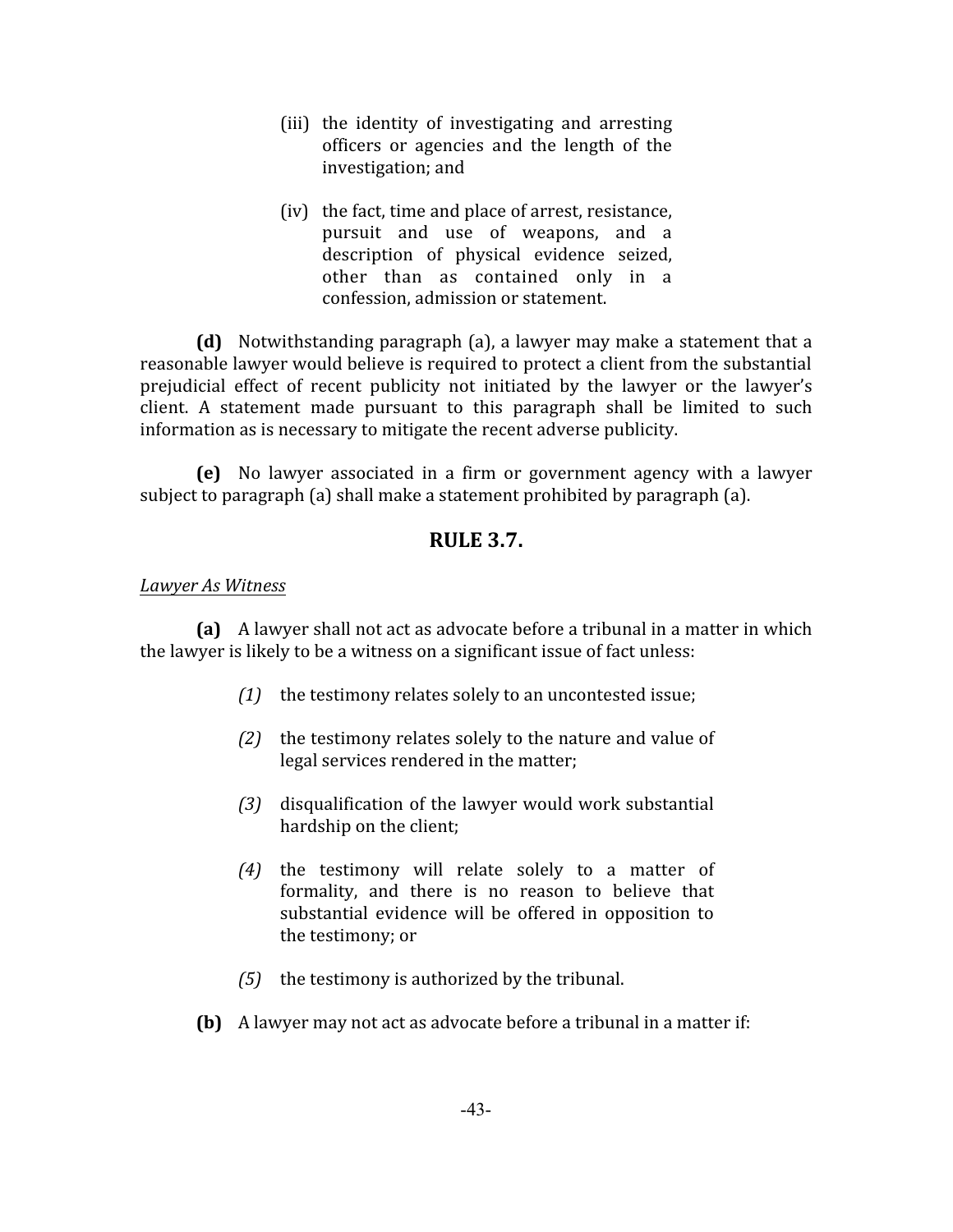- *(1)* another lawyer in the lawyer's firm is likely to be called as a witness on a significant issue other than on behalf of the client, and it is apparent that the testimony may be prejudicial to the client; or
- *(2)* the lawyer is precluded from doing so by Rule 1.7 or Rule 1.9.

# **RULE 3.8.**

## *Special Responsibilities of Prosecutors and Other Government Lawyers*

**(a)** A prosecutor or other government lawyer shall not institute, cause to be instituted or maintain a criminal charge when the prosecutor or other government lawyer knows or it is obvious that the charge is not supported by probable cause.

**(b)** A prosecutor or other government lawyer in criminal litigation shall make timely disclosure to counsel for the defendant or to a defendant who has no counsel of the existence of evidence or information known to the prosecutor or other government lawyer that tends to negate the guilt of the accused, mitigate the degree of the offense, or reduce the sentence, except when relieved of this responsibility by a protective order of a tribunal.

**(c)** When a prosecutor knows of new, credible and material evidence creating a reasonable likelihood that a convicted defendant did not commit an offense of which the defendant was convicted, the prosecutor shall within a reasonable time:

- (1) disclose that evidence to an appropriate court or prosecutor's office; or
- (2) if the conviction was obtained by that prosecutor's office,
	- (A) notify the appropriate court and the defendant that the prosecutor's office possesses such evidence unless a court authorizes delay for good cause shown;
	- (B) disclose that evidence to the defendant unless the disclosure would interfere with an ongoing investigation or endanger the safety of a witness or other person, and a court authorizes delay for good cause shown; and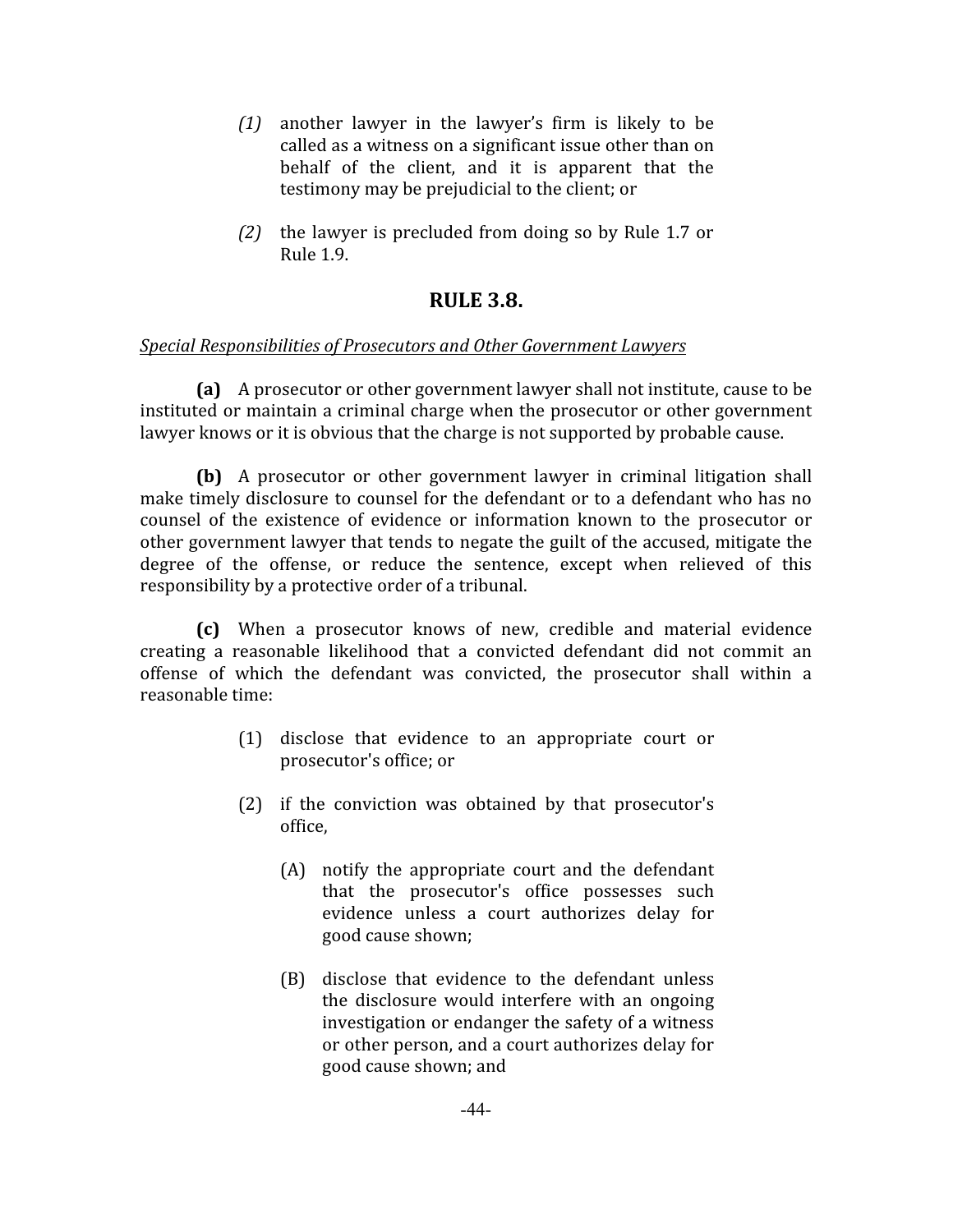(C) undertake or make reasonable efforts to cause to be undertaken such further inquiry or investigation as may be necessary to provide a reasonable belief that the conviction should or should not be set aside.

**(d)** When a prosecutor knows of clear and convincing evidence establishing that a defendant was convicted, in a prosecution by the prosecutor's office, of an offense that the defendant did not commit, the prosecutor shall seek a remedy consistent with justice, applicable law, and the circumstances of the case.

**(e)** A prosecutor's independent judgment, made in good faith, that the new evidence is not of such nature as to trigger the obligations of sections (c) and (d), though subsequently determined to have been erroneous, does not constitute a violation of this rule.

# **RULE 3.9.**

#### *Advocate In Non-Adjudicative Matters*

A lawyer communicating in a representative capacity with a legislative body or administrative agency in connection with a pending non-adjudicative matter or proceeding shall disclose that the appearance is in a representative capacity, except when the lawyer seeks information from an agency that is available to the public.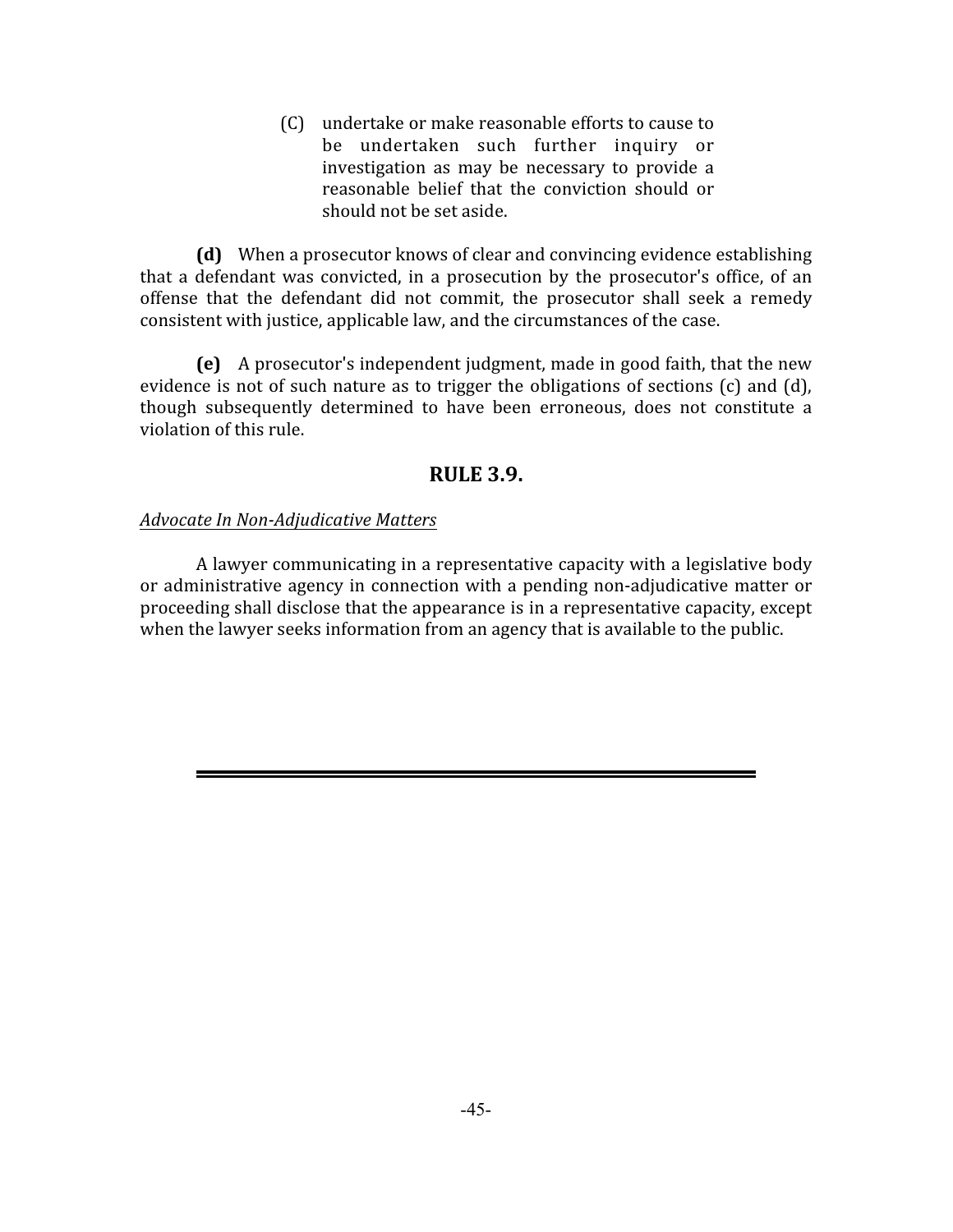#### **RULE 4.1.**

#### *Truthfulness In Statements To Others*

In the course of representing a client, a lawyer shall not knowingly make a false statement of fact or law to a third person.

#### **RULE 4.2.**

#### *Communication With Person Represented By Counsel*

**(a)** In representing a client, a lawyer shall not communicate or cause another to communicate about the subject of the representation with a party the lawyer knows to be represented by another lawyer in the matter, unless the lawyer has the prior consent of the other lawyer or is authorized to do so by law.

**(b)** Notwithstanding the prohibitions of paragraph (a), and unless otherwise prohibited by law, a lawyer may cause a client to communicate with a represented person unless the represented person is not legally competent, and may counsel the client with respect to those communications, provided the lawyer gives reasonable advance notice to the represented person's counsel that such communications will be taking place.

**(c)** A lawyer who is acting *pro se* or is represented by counsel in a matter is subject to paragraph (a), but may communicate with a represented person, unless otherwise prohibited by law and unless the represented person is not legally competent, provided the lawyer or the lawyer's counsel gives reasonable advance notice to the represented person's counsel that such communications will be taking place.

## **RULE 4.3.**

#### *Communicating With Unrepresented Persons*

In communicating on behalf of a client with a person who is not represented by counsel, a lawyer shall not state or imply that the lawyer is disinterested. When the lawyer knows or reasonably should know that the unrepresented person misunderstands the lawyer's role in the matter, the lawyer shall make reasonable efforts to correct the misunderstanding. The lawyer shall not give legal advice to an unrepresented person other than the advice to secure counsel if the lawyer knows or reasonably should know that the interests of such person are or have a reasonable possibility of being in conflict with the interests of the client.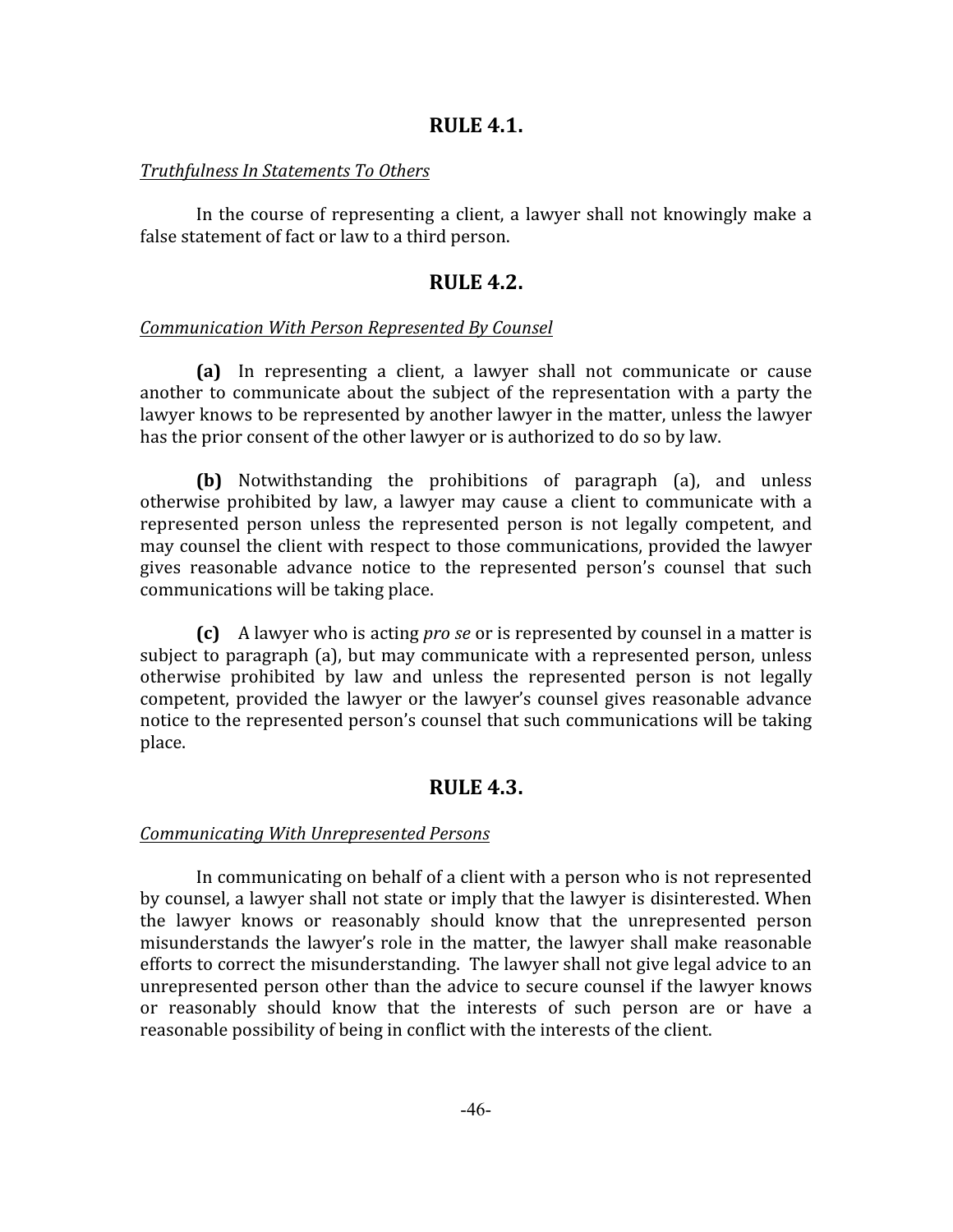## **RULE 4.4.**

#### *Respect for Rights of Third Persons*

**(a)** In representing a client, a lawyer shall not use means that have no substantial purpose other than to embarrass or harm a third person or use methods of obtaining evidence that violate the legal rights of such a person.

**(b)** A lawyer who receives a document, electronically stored information, or other writing relating to the representation of the lawyer's client and knows or reasonably should know that it was inadvertently sent shall promptly notify the sender.

# **RULE 4.5.**

## *Communication After Incidents Involving Personal Injury or Wrongful Death*

**(a)** In the event of a specific incident involving potential claims for personal injury or wrongful death, no unsolicited communication shall be made to an individual injured in the incident or to a family member or legal representative of such an individual, by a lawyer or law firm, or by any associate, agent, employee or other representative of a lawyer or law firm representing actual or potential defendants or entities that may defend and/or indemnify said defendants, before the 30th day after the date of the incident, unless a filing must be made within 30 days of the incident as a legal prerequisite to the particular claim, in which case no unsolicited communication shall be made before the 15th day after the date of the incident.

**(b)** An unsolicited communication by a lawyer or law firm, seeking to represent an injured individual or the legal representative thereof under the circumstance described in paragraph (a) shall comply with Rule 7.3(e).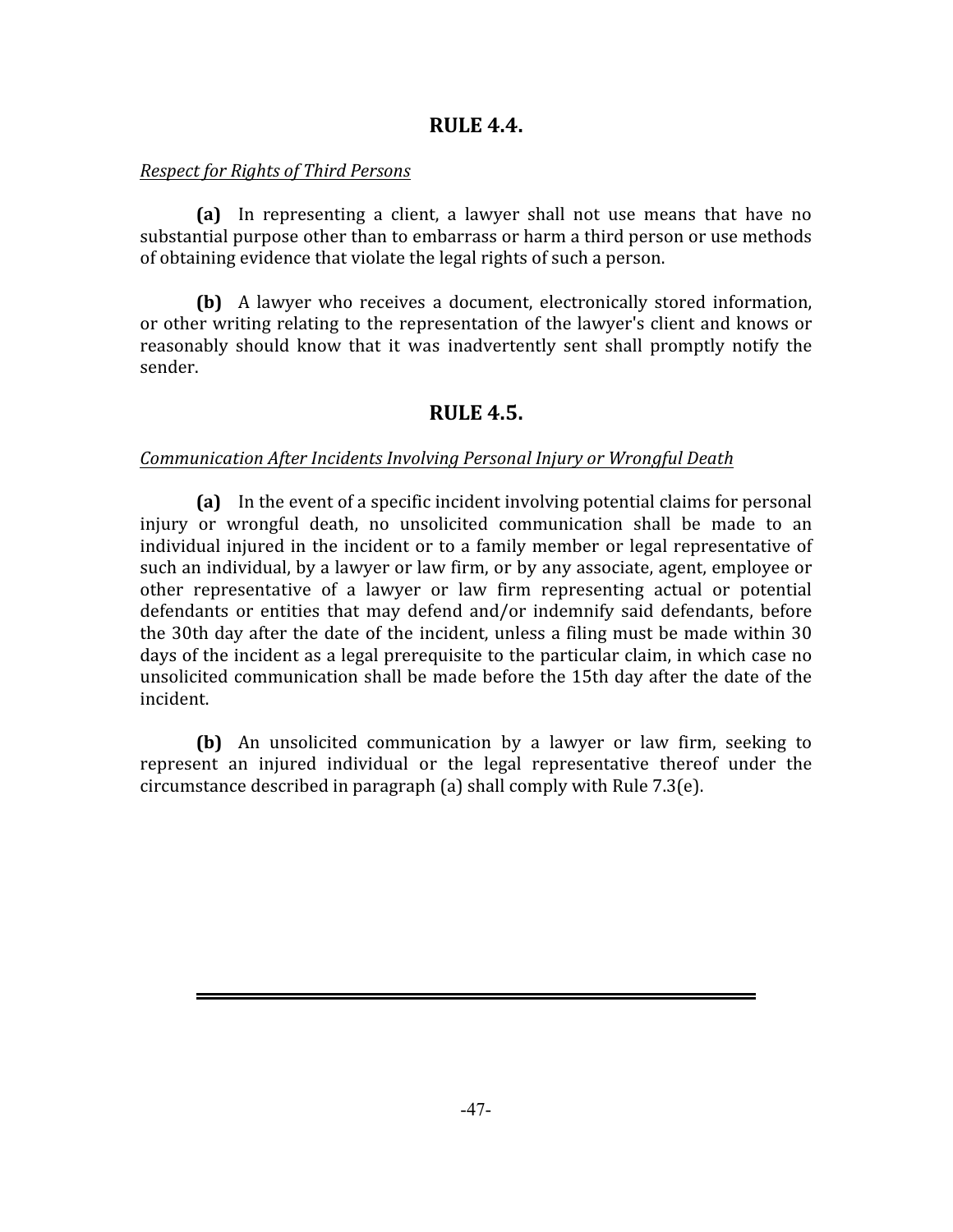# **RULE 5.1.**

## *Responsibilities of Law Firms, Partners, Managers and Supervisory Lawyers*

**(a)** A law firm shall make reasonable efforts to ensure that all lawyers in the firm conform to these Rules.

- **(b)** *(1)* A lawyer with management responsibility in a law firm shall make reasonable efforts to ensure that other lawyers in the law firm conform to these Rules.
	- *(2)* A lawyer with direct supervisory authority over another lawyer shall make reasonable efforts to ensure that the supervised lawyer conforms to these Rules.

**(c)** A law firm shall ensure that the work of partners and associates is adequately supervised, as appropriate. A lawyer with direct supervisory authority over another lawyer shall adequately supervise the work of the other lawyer, as appropriate. In either case, the degree of supervision required is that which is reasonable under the circumstances, taking into account factors such as the experience of the person whose work is being supervised, the amount of work involved in a particular matter, and the likelihood that ethical problems might arise in the course of working on the matter.

**(d)** A lawyer shall be responsible for a violation of these Rules by another lawyer if:

- *(1)* the lawyer orders or directs the specific conduct or, with knowledge of the specific conduct, ratifies it; or
- *(2)* the lawyer is a partner in a law firm or is a lawyer who individually or together with other lawyers possesses comparable managerial responsibility in a law firm in which the other lawyer practices or is a lawyer who has supervisory authority over the other lawyer; and
	- (i) knows of such conduct at a time when it could be prevented or its consequences avoided or mitigated but fails to take reasonable remedial action; or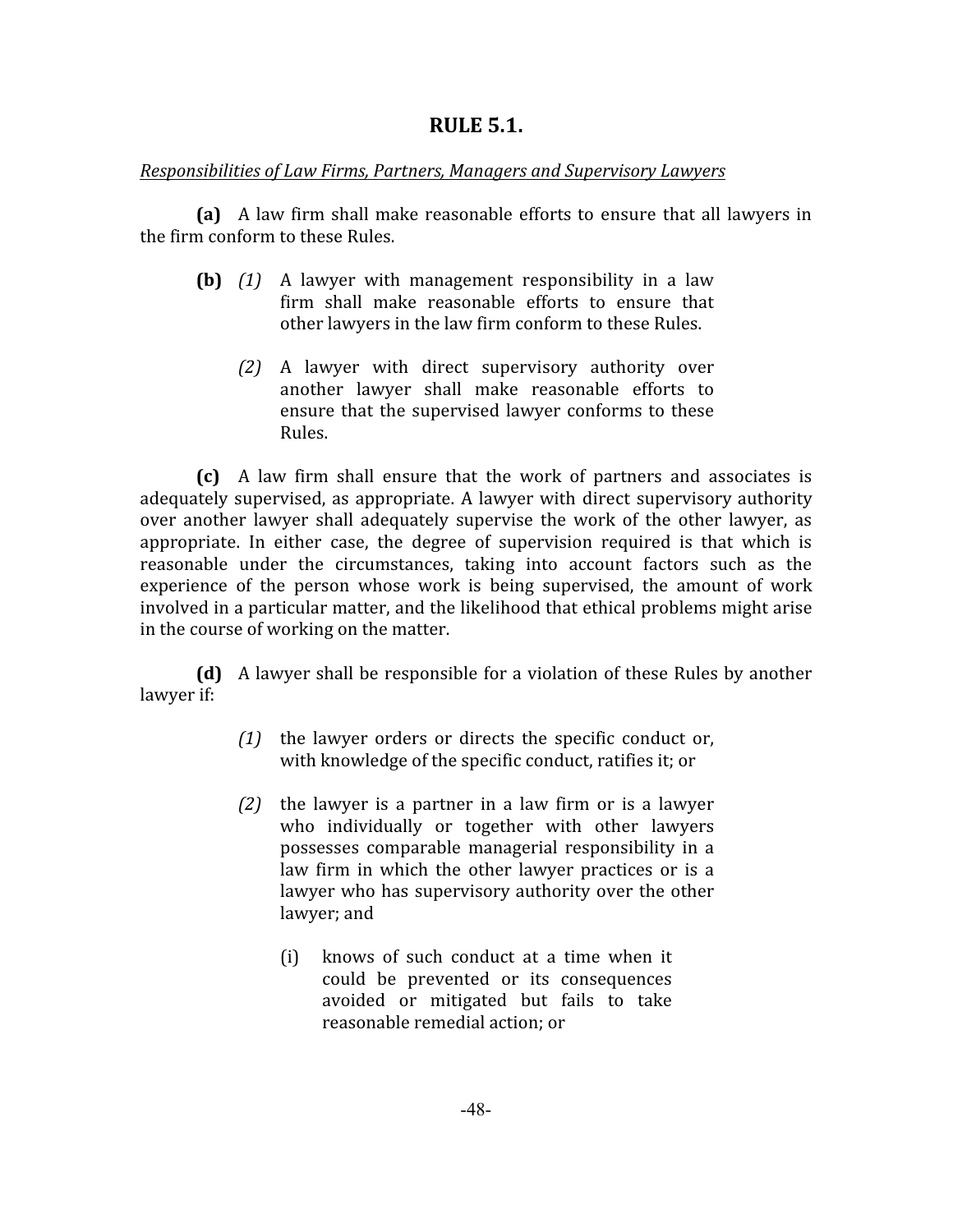(ii) in the exercise of reasonable management or supervisory authority should have known of the conduct so that reasonable remedial action could have been taken at a time when the consequences of the conduct could have been avoided or mitigated.

## **RULE 5.2.**

#### *Responsibilities of a Subordinate Lawyer*

**(a)** A lawyer is bound by these Rules notwithstanding that the lawyer acted at the direction of another person.

**(b)** A subordinate lawyer does not violate these Rules if that lawyer acts in accordance with a supervisory lawyer's reasonable resolution of an arguable question of professional duty.

## **RULE 5.3.**

#### *Lawyer's Responsibility for Conduct of Nonlawyers*

**(a)** A law firm shall ensure that the work of nonlawyers who work for the firm is adequately supervised, as appropriate. A lawyer with direct supervisory authority over a nonlawyer shall adequately supervise the work of the nonlawyer, as appropriate. In either case, the degree of supervision required is that which is reasonable under the circumstances, taking into account factors such as the experience of the person whose work is being supervised, the amount of work involved in a particular matter and the likelihood that ethical problems might arise in the course of working on the matter.

**(b)** A lawyer shall be responsible for conduct of a nonlawyer employed or retained by or associated with the lawyer that would be a violation of these Rules if engaged in by a lawyer, if:

- *(1)* the lawyer orders or directs the specific conduct or, with knowledge of the specific conduct, ratifies it; or
- *(2)* the lawyer is a partner in a law firm or is a lawyer who individually or together with other lawyers possesses comparable managerial responsibility in a law firm in which the nonlawyer is employed or is a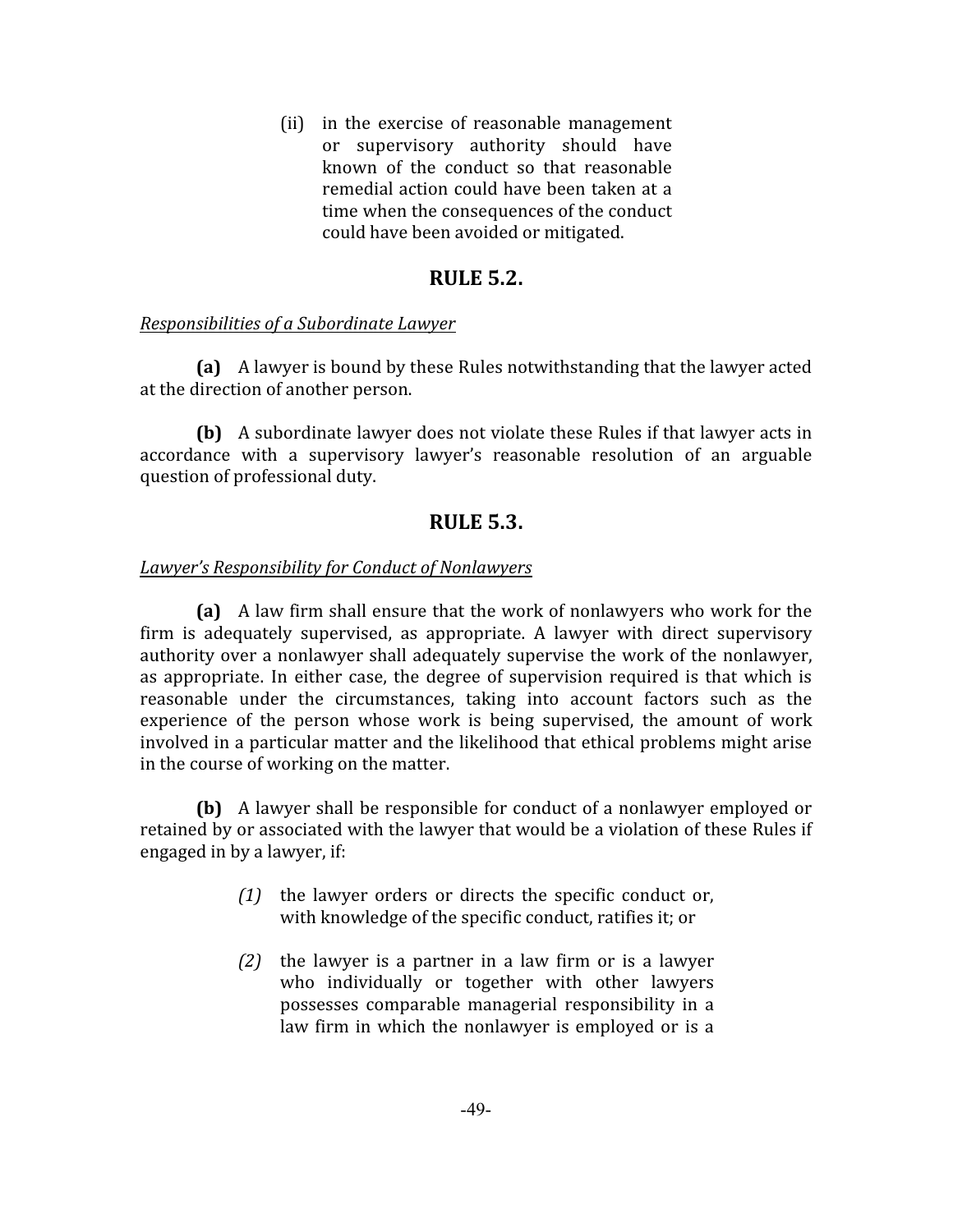lawyer who has supervisory authority over the nonlawyer; and

- (i) knows of such conduct at a time when it could be prevented or its consequences avoided or mitigated but fails to take reasonable remedial action; or
- (ii) in the exercise of reasonable management or supervisory authority should have known of the conduct so that reasonable remedial action could have been taken at a time when the consequences of the conduct could have been avoided or mitigated.

# **RULE 5.4.**

## *Professional Independence of a Lawyer*

**(a)** A lawyer or law firm shall not share legal fees with a nonlawyer, except that:

- *(1)* an agreement by a lawyer with the lawyer's firm or another lawyer associated in the firm may provide for the payment of money, over a reasonable period of time after the lawyer's death, to the lawyer's estate or to one or more specified persons;
- *(2)* a lawyer who undertakes to complete unfinished legal business of a deceased lawyer may pay to the estate of the deceased lawyer that portion of the total compensation that fairly represents the services rendered by the deceased lawyer; and
- *(3)* a lawyer or law firm may compensate a nonlawyer employee or include a nonlawyer employee in a retirement plan based in whole or in part on a profitsharing arrangement.

**(b)** A lawyer shall not form a partnership with a nonlawyer if any of the activities of the partnership consist of the practice of law.

**(c)** Unless authorized by law, a lawyer shall not permit a person who recommends, employs or pays the lawyer to render legal service for another to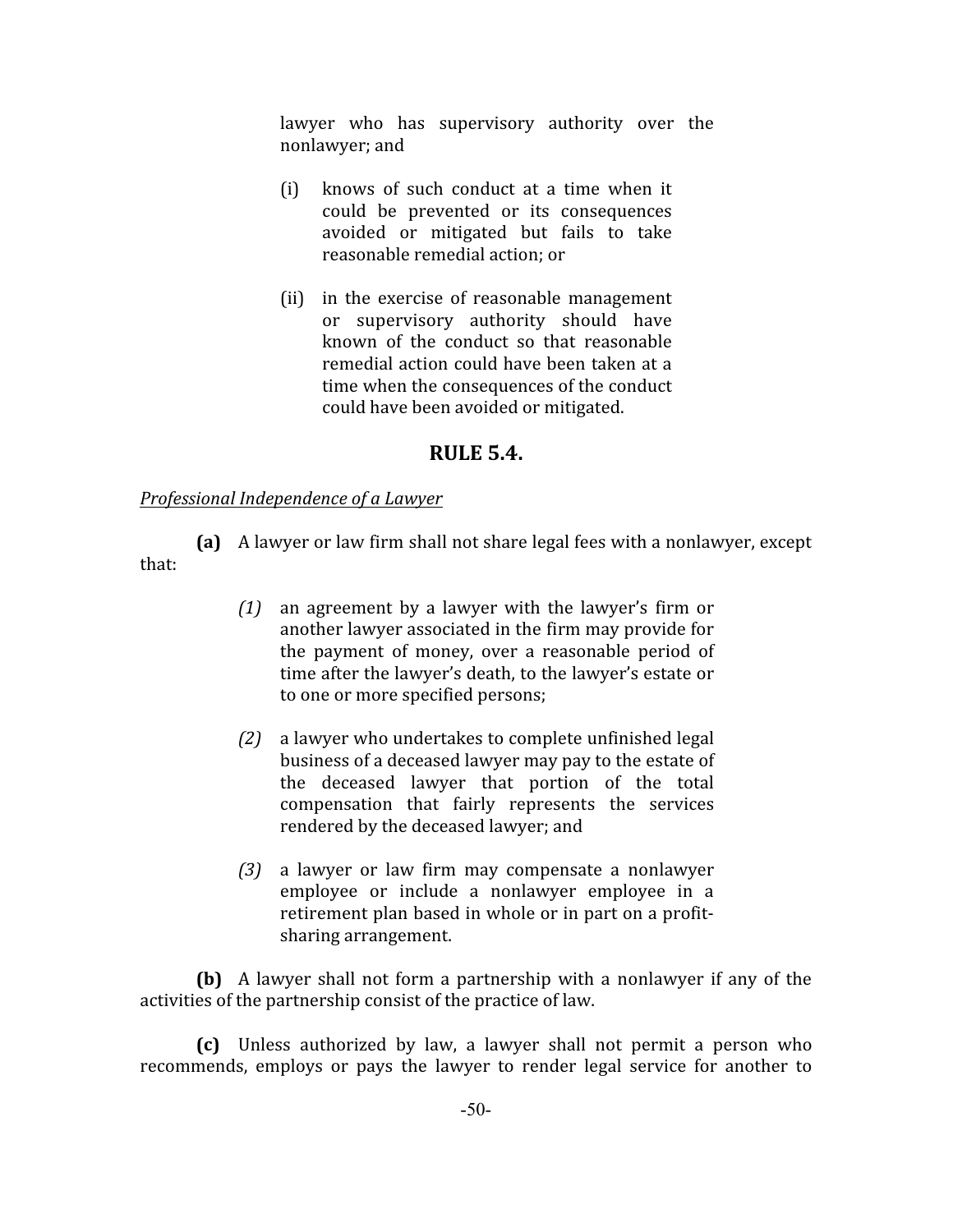direct or regulate the lawyer's professional judgment in rendering such legal services or to cause the lawyer to compromise the lawyer's duty to maintain the confidential information of the client under Rule 1.6.

**(d)** A lawyer shall not practice with or in the form of an entity authorized to practice law for profit, if:

- *(1)* a nonlawyer owns any interest therein, except that a fiduciary representative of the estate of a lawyer may hold the stock or interest of the lawyer for a reasonable time during administration;
- *(2)* a nonlawyer is a member, corporate director or officer thereof or occupies a position of similar responsibility in any form of association other than a corporation; or
- *(3)* a nonlawyer has the right to direct or control the professional judgment of a lawyer.

# **RULE 5.5.**

# *Unauthorized Practice of Law*

**(a)** A lawyer shall not practice law in a jurisdiction in violation of the regulation of the legal profession in that jurisdiction.

**(b)** A lawyer shall not aid a nonlawyer in the unauthorized practice of law.

# **RULE 5.6.**

*Restrictions On Right To Practice*

- **(a)** A lawyer shall not participate in offering or making:
	- *(1)* a partnership, shareholder, operating, employment, or other similar type of agreement that restricts the right of a lawyer to practice after termination of the relationship, except an agreement concerning benefits upon retirement; or
	- *(2)* an agreement in which a restriction on a lawyer's right to practice is part of the settlement of a client controversy.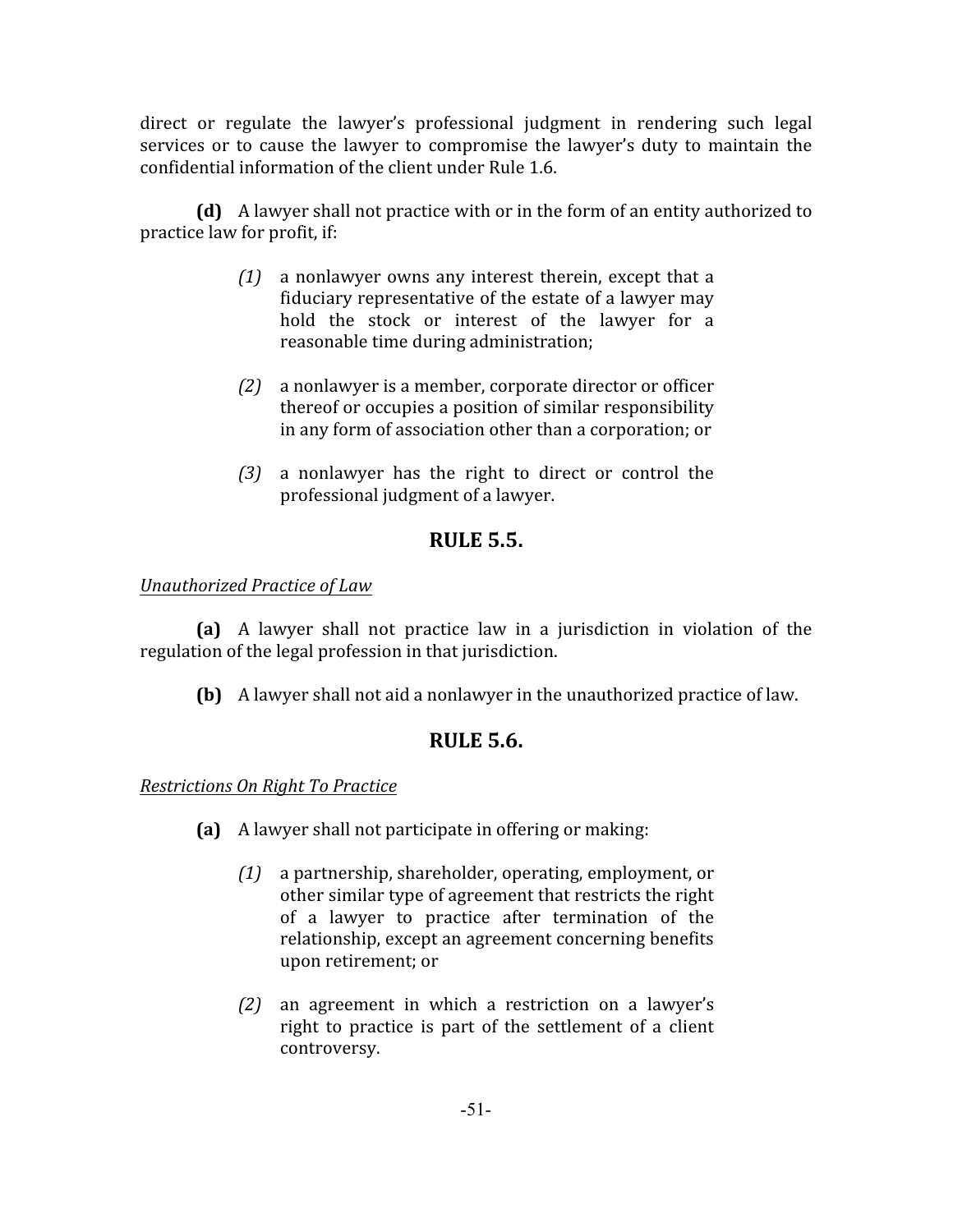**(b)** This Rule does not prohibit restrictions that may be included in the terms of the sale of a law practice pursuant to Rule 1.17.

# **RULE 5.7.**

## *Responsibilities Regarding Nonlegal Services*

**(a)** With respect to lawyers or law firms providing nonlegal services to clients or other persons:

- *(1)* A lawyer or law firm that provides nonlegal services to a person that are not distinct from legal services being provided to that person by the lawyer or law firm is subject to these Rules with respect to the provision of both legal and nonlegal services.
- *(2)* A lawyer or law firm that provides nonlegal services to a person that are distinct from legal services being provided to that person by the lawyer or law firm is subject to these Rules with respect to the nonlegal services if the person receiving the services could reasonably believe that the nonlegal services are the subject of a client-lawyer relationship.
- *(3)* A lawyer or law firm that is an owner, controlling party or agent of, or that is otherwise affiliated with, an entity that the lawyer or law firm knows to be providing nonlegal services to a person is subject to these Rules with respect to the nonlegal services if the person receiving the services could reasonably believe that the nonlegal services are the subject of a client-lawyer relationship.
- *(4)* For purposes of paragraphs (a)(2) and (a)(3), it will be presumed that the person receiving nonlegal services believes the services to be the subject of a client-lawyer relationship unless the lawyer or law firm has advised the person receiving the services in writing that the services are not legal services and that the protection of a client-lawyer relationship does not exist with respect to the nonlegal services, or if the interest of the lawyer or law firm in the entity providing nonlegal services is de minimis.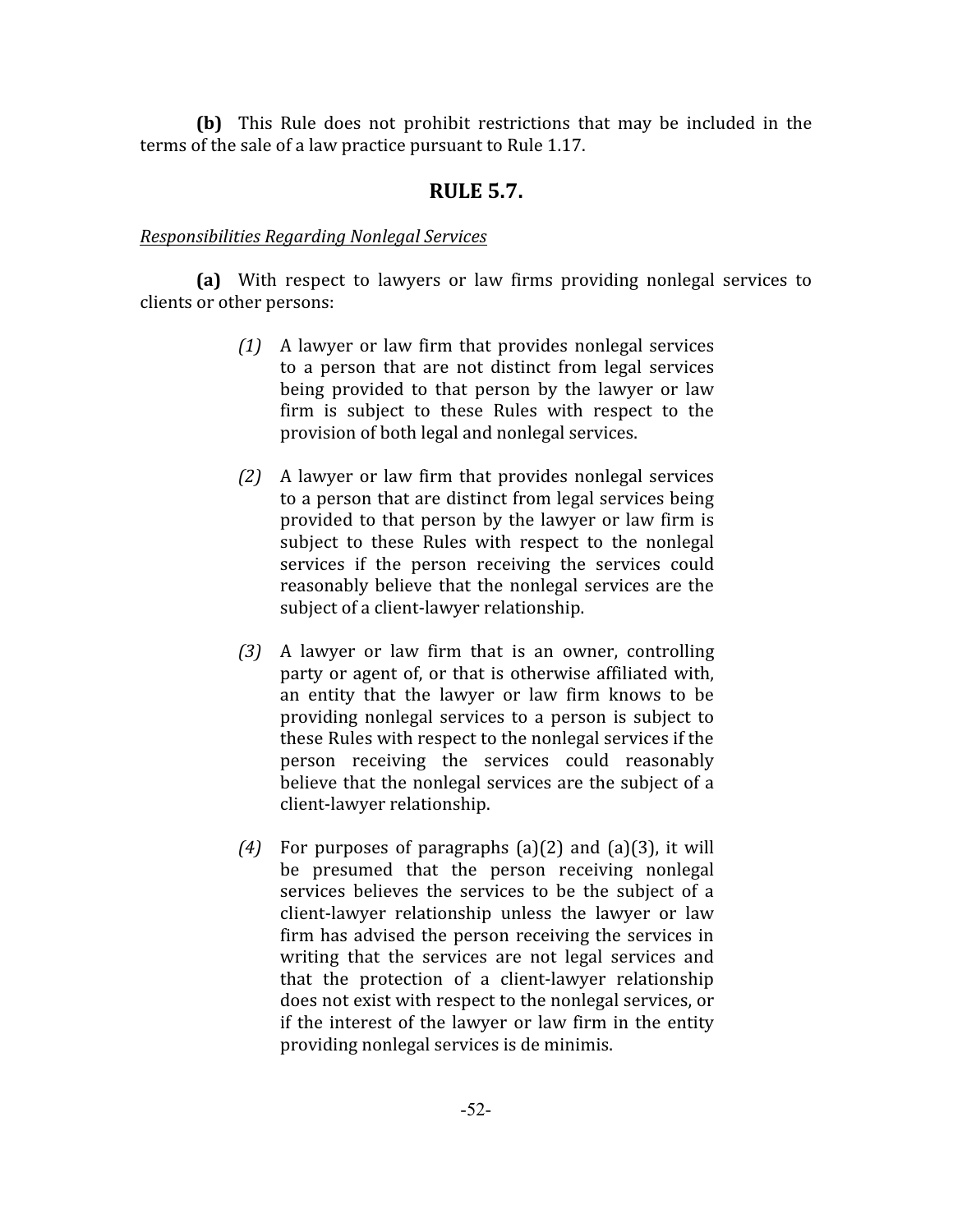**(b)** Notwithstanding the provisions of paragraph (a), a lawyer or law firm that is an owner, controlling party, agent, or is otherwise affiliated with an entity that the lawyer or law firm knows is providing nonlegal services to a person shall not permit any nonlawyer providing such services or affiliated with that entity to direct or regulate the professional judgment of the lawyer or law firm in rendering legal services to any person, or to cause the lawyer or law firm to compromise its duty under Rule 1.6(a) and (c) with respect to the confidential information of a client receiving legal services.

**(c)** For purposes of this Rule, "nonlegal services" shall mean those services that lawyers may lawfully provide and that are not prohibited as an unauthorized practice of law when provided by a nonlawyer.

## **RULE 5.8.**

#### *Contractual Relationship Between Lawyers and Nonlegal Professionals*

**(a)** The practice of law has an essential tradition of complete independence and uncompromised loyalty to those it serves. Recognizing this tradition, clients of lawyers practicing in New York State are guaranteed "independent professional judgment and undivided loyalty uncompromised by conflicts of interest." Indeed, these guarantees represent the very foundation of the profession and allow and foster its continued role as a protector of the system of law. Therefore, a lawyer must remain completely responsible for his or her own independent professional judgment, maintain the confidences and secrets of clients, preserve funds of clients and third parties in his or her control, and otherwise comply with the legal and ethical principles governing lawyers in New York State.

Multi-disciplinary practice between lawyers and nonlawyers is incompatible with the core values of the legal profession and therefore, a strict division between services provided by lawyers and those provided by nonlawyers is essential to protect those values. However, a lawyer or law firm may enter into and maintain a contractual relationship with a nonlegal professional or nonlegal professional service firm for the purpose of offering to the public, on a systematic and continuing basis, legal services performed by the lawyer or law firm as well as other nonlegal professional services, notwithstanding the provisions of Rule 1.7(a), provided that:

> *(1)* the profession of the nonlegal professional or nonlegal professional service firm is included in a list jointly established and maintained by the Appellate Divisions pursuant to Section 1205.3 of the Joint Appellate Division Rules;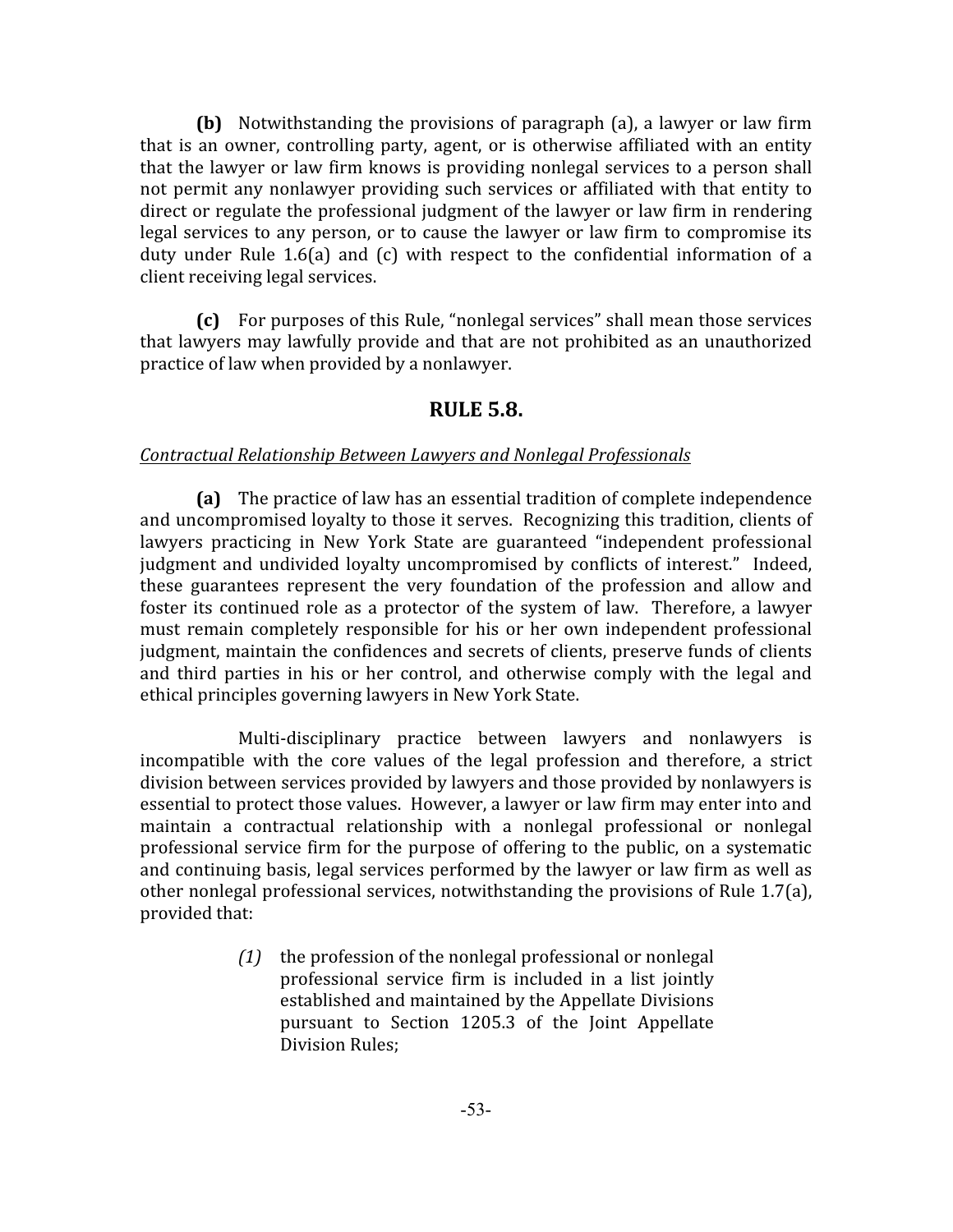- *(2)* the lawyer or law firm neither grants to the nonlegal professional or nonlegal professional service firm, nor permits such person or firm to obtain, hold or exercise, directly or indirectly, any ownership or investment interest in, or managerial or supervisory right, power or position in connection with the practice of law by the lawyer or law firm, nor, as provided in Rule 7.2(a)(1), shares legal fees with a nonlawyer or receives or gives any monetary or other tangible benefit for giving or receiving a referral; and
- *(3)* the fact that the contractual relationship exists is disclosed by the lawyer or law firm to any client of the lawyer or law firm before the client is referred to the nonlegal professional service firm, or to any client of the nonlegal professional service firm before that client receives legal services from the lawyer or law firm; and the client has given informed written consent and has been provided with a copy of the "Statement of Client's Rights In Cooperative Business Arrangements" pursuant to section 1205.4 of the Joint Appellate Divisions Rules.
- **(b)** For purposes of paragraph (a):
	- *(1)* each profession on the list maintained pursuant to a Joint Rule of the Appellate Divisions shall have been designated sua sponte, or approved by the Appellate Divisions upon application of a member of a nonlegal profession or nonlegal professional service firm, upon a determination that the profession is composed of individuals who, with respect to their profession:
		- (i) have been awarded a bachelor's degree or its equivalent from an accredited college or university, or have attained an equivalent combination of educational credit from such a college or university and work experience;
		- (ii) are licensed to practice the profession by an agency of the State of New York or the United States Government; and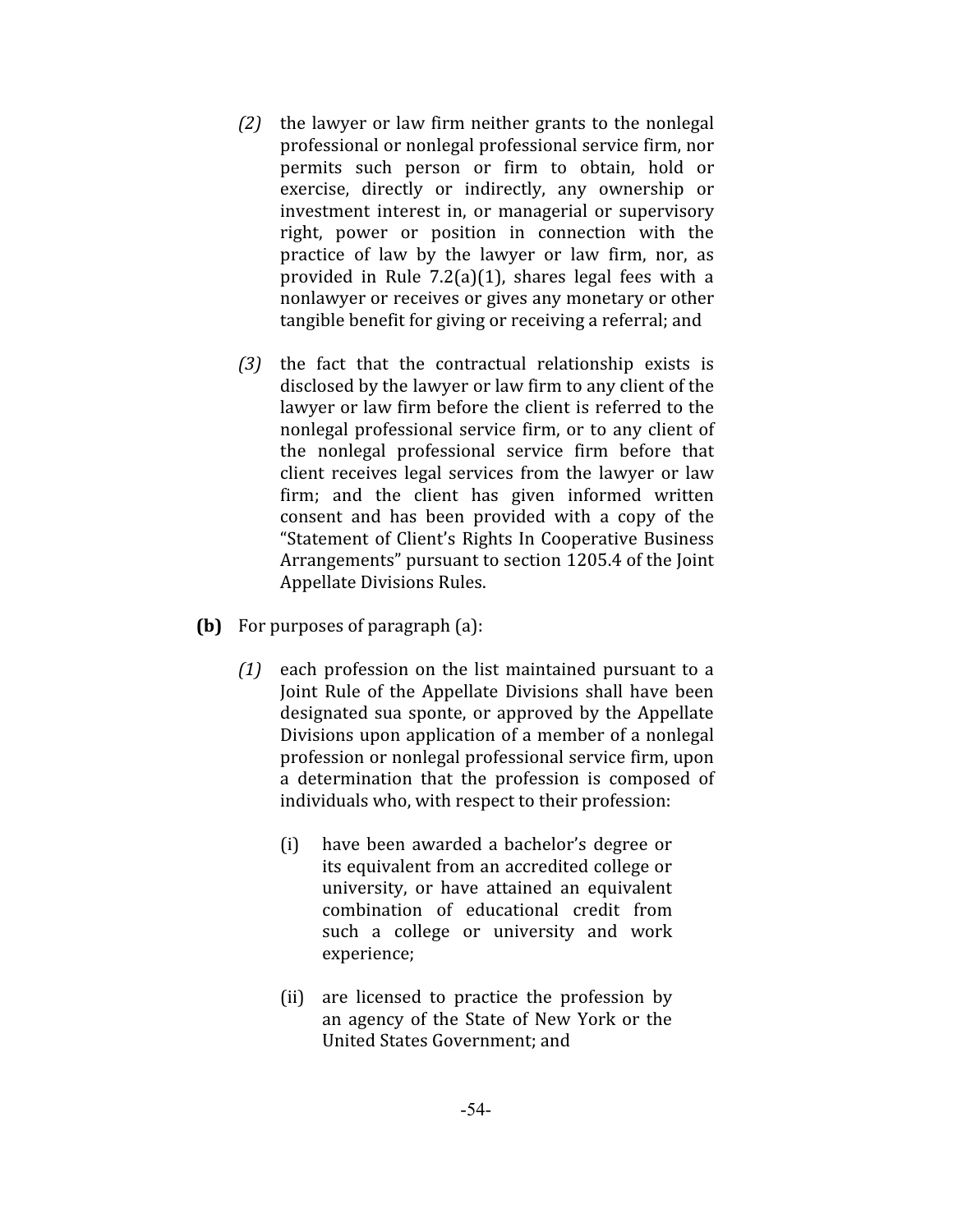- (iii) are required under penalty of suspension or revocation of license to adhere to a code of ethical conduct that is reasonably comparable to that of the legal profession;
- *(2)* the term "ownership or investment interest" shall mean any such interest in any form of debt or equity, and shall include any interest commonly considered to be an interest accruing to or enjoyed by an owner or investor.

**(c)** This Rule shall not apply to relationships consisting solely of nonexclusive reciprocal referral agreements or understandings between a lawyer or law firm and a nonlegal professional or nonlegal professional service firm.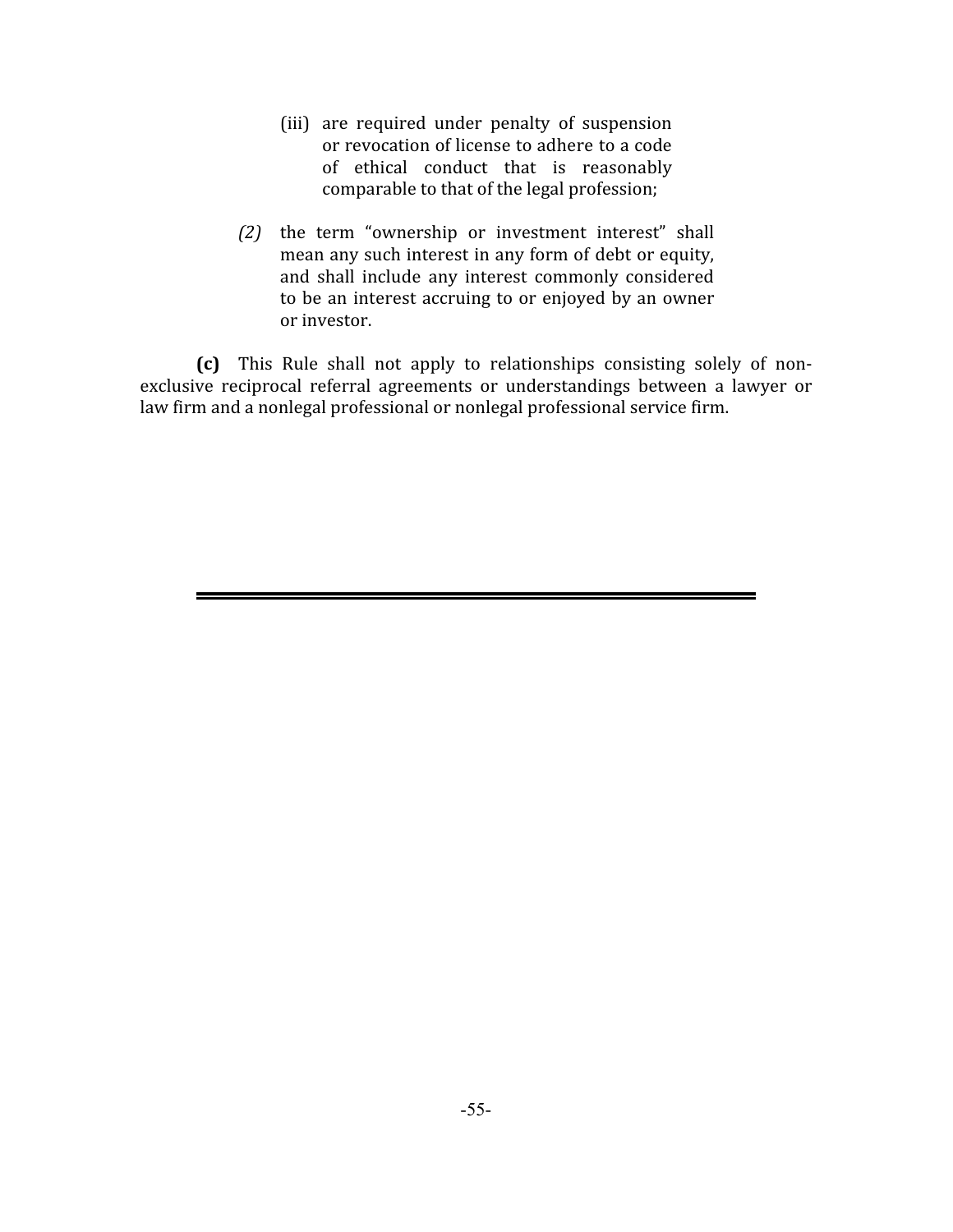# **RULE 6.1.**

#### *Voluntary Pro Bono Service*

Lawyers are strongly encouraged to provide pro bono legal services to benefit poor persons.

- **(a)** Every lawyer should aspire to:
	- *(1)* provide at least 50 hours of pro bono legal services each year to poor persons; and
	- *(2)* contribute financially to organizations that provide legal services to poor persons. Lawyers in private practice or employed by a for-profit entity should aspire to contribute annually in an amount at least equivalent to (i) the amount typically billed by the lawyer (or the firm with which the lawyer is associated) for one hour of time; or (ii) if the lawyer's work is performed on a contingency basis, the amount typically billed by lawyers in the community for one hour of time; or (iii) the amount typically paid by the organization employing the lawyer for one hour of the lawyer's time; or (iv) if the lawyer is underemployed, an amount not to exceed one-tenth of one percent of the lawyer's income.
- **(b)** Pro bono legal services that meet this goal are:
	- *(1)* professional services rendered in civil matters, and in those criminal matters for which the government is not obliged to provide funds for legal representation, to persons who are financially unable to compensate counsel;
	- *(2)* activities related to improving the administration of justice by simplifying the legal process for, or increasing the availability and quality of legal services to, poor persons; and
	- *(3)* professional services to charitable, religious, civic and educational organizations in matters designed predominantly to address the needs of poor persons.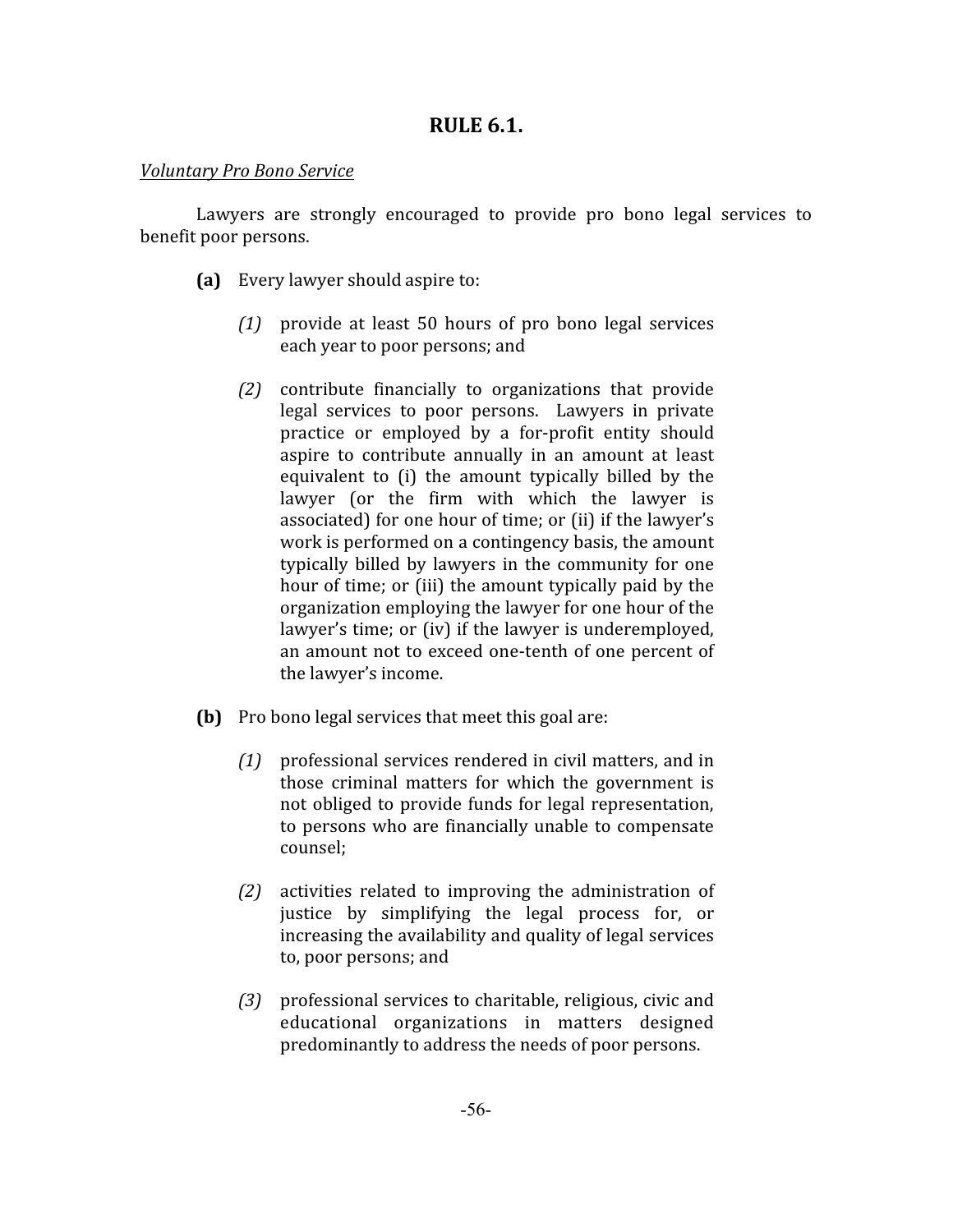- **(c)** Appropriate organizations for financial contributions are:
	- *(1)* organizations primarily engaged in the provision of legal services to the poor; and
	- *(2)* organizations substantially engaged in the provision of legal services to the poor, provided that the donated funds are to be used for the provision of such legal services.

**(d)** This Rule is not intended to be enforced through the disciplinary process, and the failure to fulfill the aspirational goals contained herein should be without legal consequence.

# **RULE 6.2.**

# *[Reserved]*

# **RULE 6.3.**

## *Membership in a Legal Services Organization*

A lawyer may serve as a director, officer or member of a not-for-profit legal services organization, apart from the law firm in which the lawyer practices, notwithstanding that the organization serves persons having interests that differ from those of a client of the lawyer or the lawyer's firm. The lawyer shall not knowingly participate in a decision or action of the organization:

- **(a)** if participating in the decision or action would be incompatible with the lawyer's obligations to a client under Rules 1.7 through 1.13; or
- **(b)** where the decision or action could have a material adverse effect on the representation of a client of the organization whose interests differ from those of a client of the lawyer or the lawyer's firm.

# **RULE 6.4.**

## *Law Reform Activities Affecting Client Interests*

A lawyer may serve as a director, officer or member of an organization involved in reform of the law or its administration, notwithstanding that the reform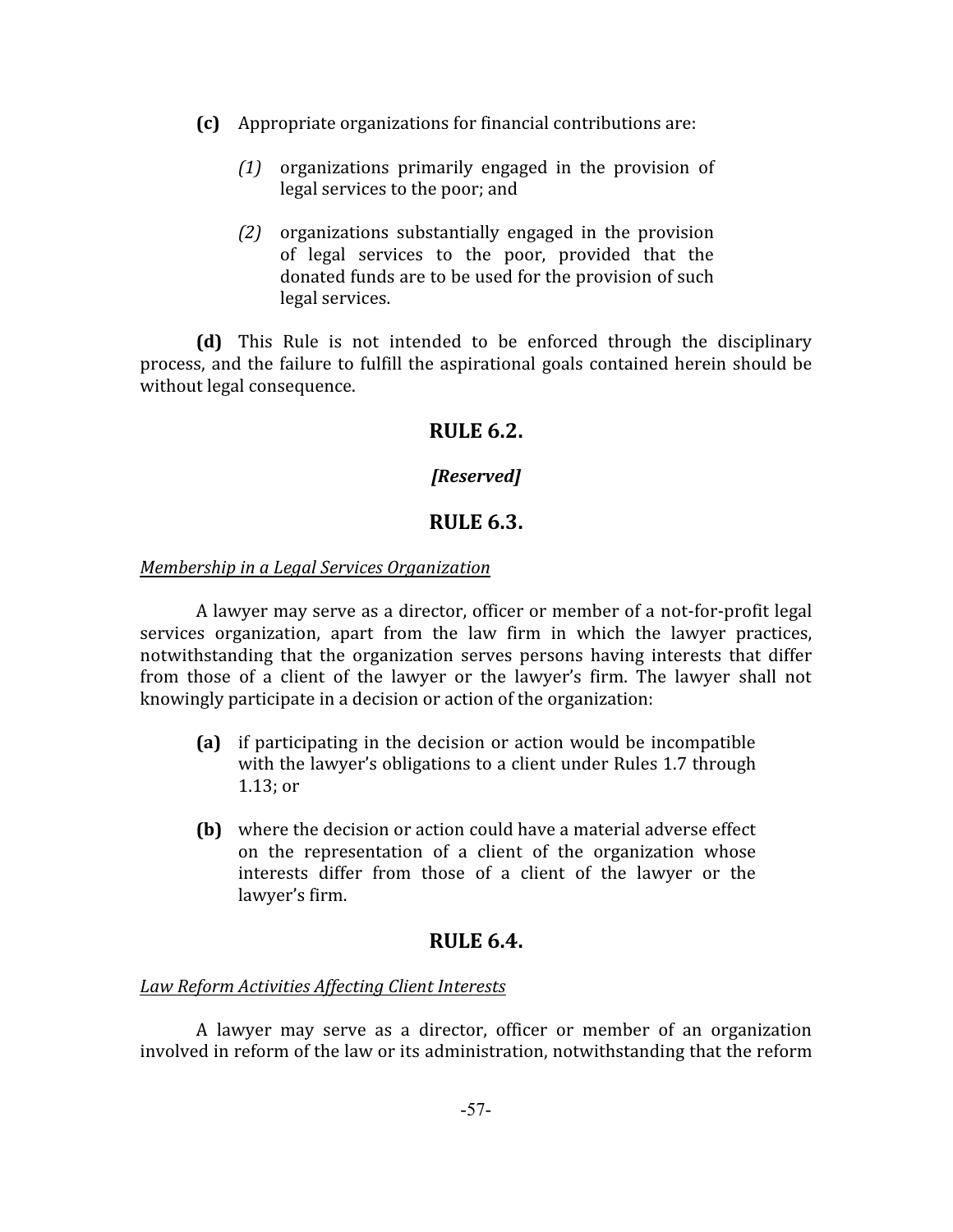may affect the interests of a client of the lawyer. When the lawyer knows that the interests of a client may be materially benefitted by a decision in which the lawyer actively participates, the lawyer shall disclose that fact to the organization, but need not identify the client. In determining the nature and scope of participation in such activities, a lawyer should be mindful of obligations to clients under other Rules, particularly Rule 1.7.

#### **RULE 6.5.**

#### *Participation in Limited Pro Bono Legal Service Programs*

**(a)** A lawyer who, under the auspices of a program sponsored by a court, government agency, bar association or not-for-profit legal services organization, provides short-term limited legal services to a client without expectation by either the lawyer or the client that the lawyer will provide continuing representation in the matter:

- *(1)* shall comply with Rules 1.7, 1.8 and 1.9, concerning restrictions on representations where there are or may be conflicts of interest as that term is defined in these Rules, only if the lawyer has actual knowledge at the time of commencement of representation that the representation of the client involves a conflict of interest; and
- *(2)* shall comply with Rule 1.10 only if the lawyer has actual knowledge at the time of commencement of representation that another lawyer associated with the lawyer in a law firm is affected by Rules 1.7, 1.8 and 1.9.

**(b)** Except as provided in paragraph (a)(2), Rule 1.7 and Rule 1.9 are inapplicable to a representation governed by this Rule.

**(c)** Short-term limited legal services are services providing legal advice or representation free of charge as part of a program described in paragraph (a) with no expectation that the assistance will continue beyond what is necessary to complete an initial consultation, representation or court appearance.

**(d)** The lawyer providing short-term limited legal services must secure the client's informed consent to the limited scope of the representation, and such representation shall be subject to the provisions of Rule 1.6.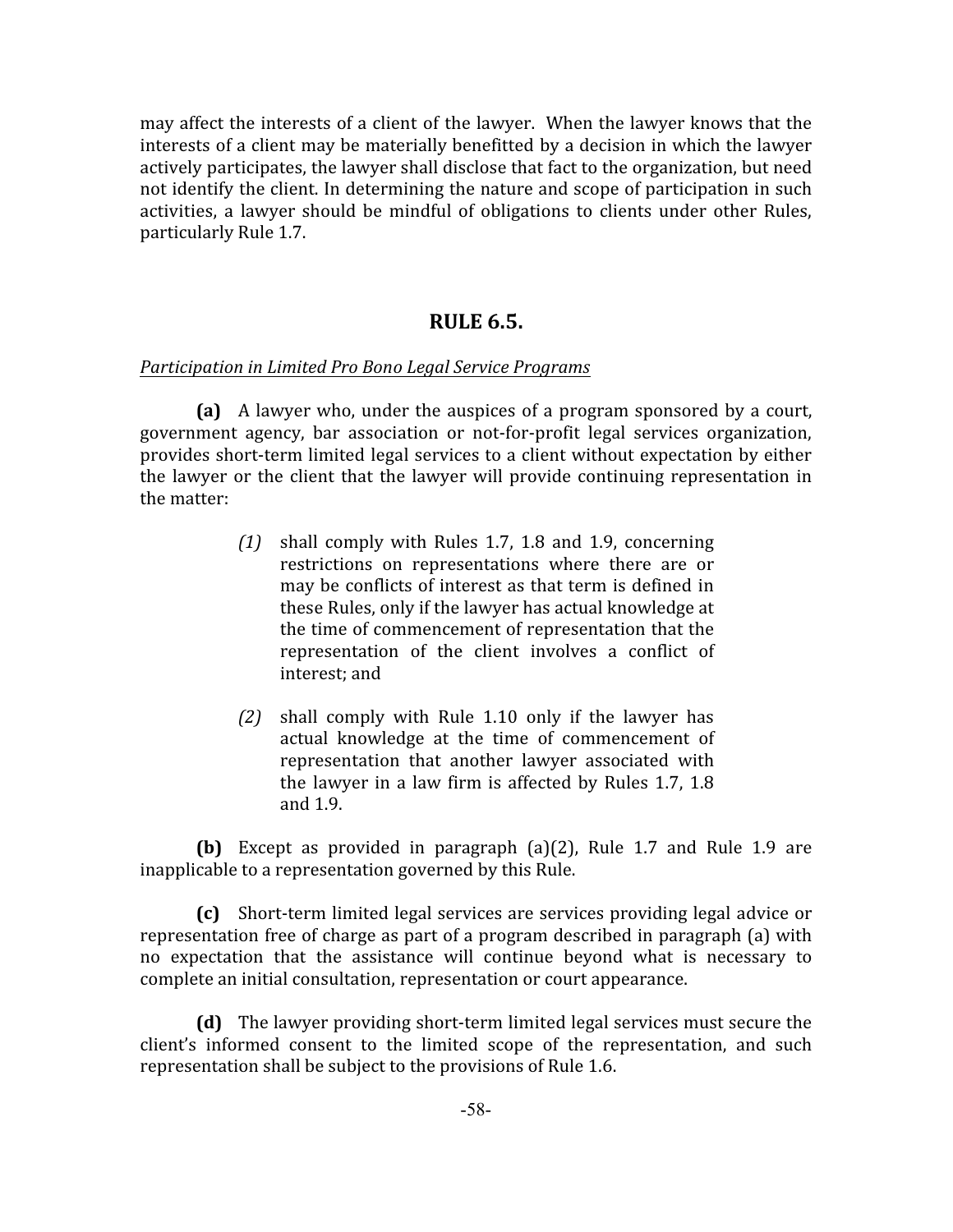**(e)** This Rule shall not apply where the court before which the matter is pending determines that a conflict of interest exists or, if during the course of the representation, the lawyer providing the services becomes aware of the existence of a conflict of interest precluding continued representation.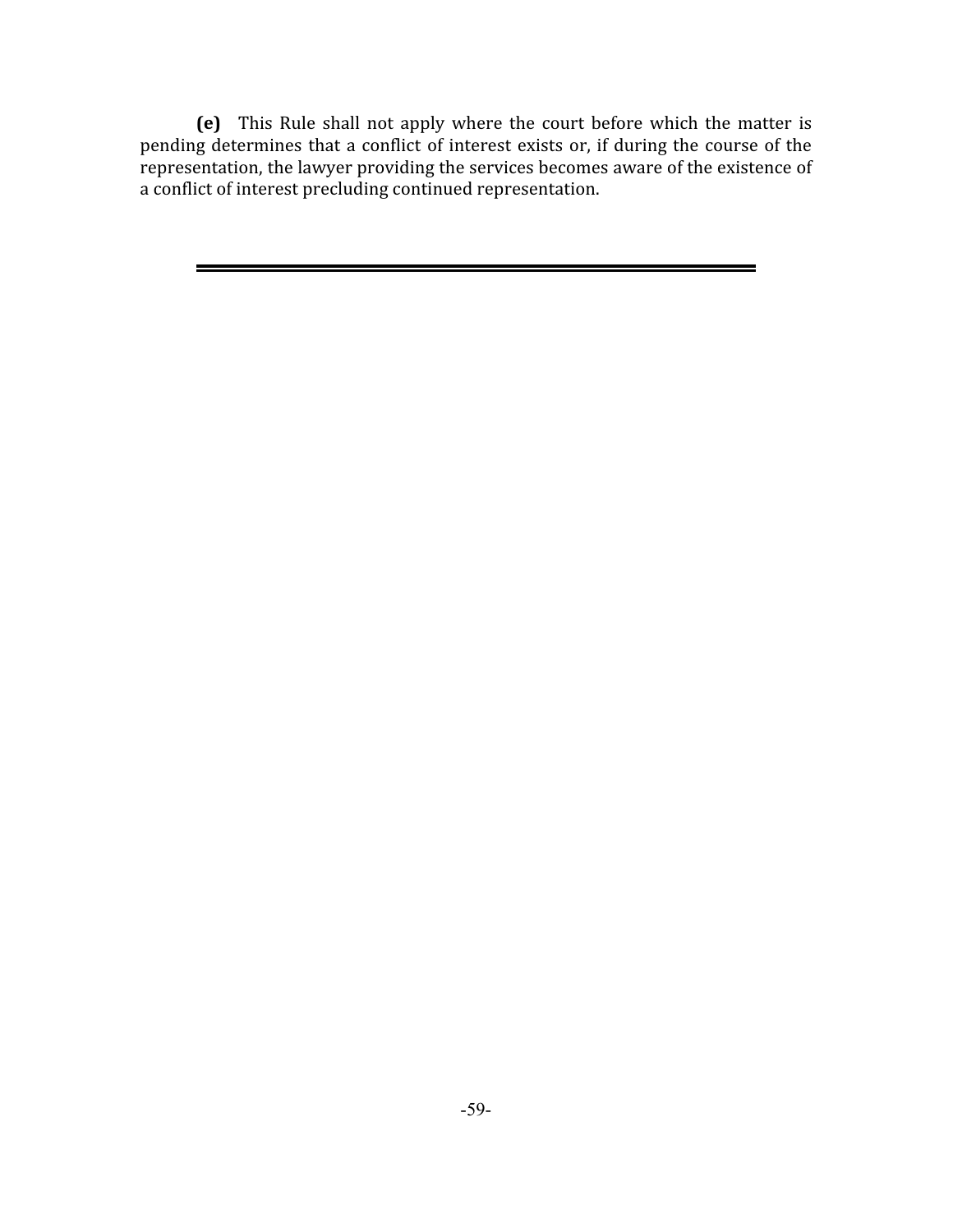## **RULE 7.1.**

#### *Advertising*

**(a)** A lawyer or law firm shall not use or disseminate or participate in the use or dissemination of any advertisement that:

- *(1)* contains statements or claims that are false, deceptive or misleading; or
- *(2)* violates a Rule.

**(b)** Subject to the provisions of paragraph (a), an advertisement may include information as to:

- *(1)* legal and nonlegal education, degrees and other scholastic distinctions, dates of admission to any bar; areas of the law in which the lawyer or law firm practices, as authorized by these Rules; public offices and teaching positions held; publications of law related matters authored by the lawyer; memberships in bar associations or other professional societies or organizations, including offices and committee assignments therein; foreign language fluency; and bona fide professional ratings;
- *(2)* names of clients regularly represented, provided that the client has given prior written consent;
- *(3)* bank references; credit arrangements accepted; prepaid or group legal services programs in which the lawyer or law firm participates; nonlegal services provided by the lawyer or law firm or by an entity owned and controlled by the lawyer or law firm; the existence of contractual relationships between the lawyer or law firm and a nonlegal professional or nonlegal professional service firm, to the extent permitted by Rule 5.8, and the nature and extent of services available through those contractual relationships; and
- *(4)* legal fees for initial consultation; contingent fee rates in civil matters when accompanied by a statement disclosing the information required by paragraph (p);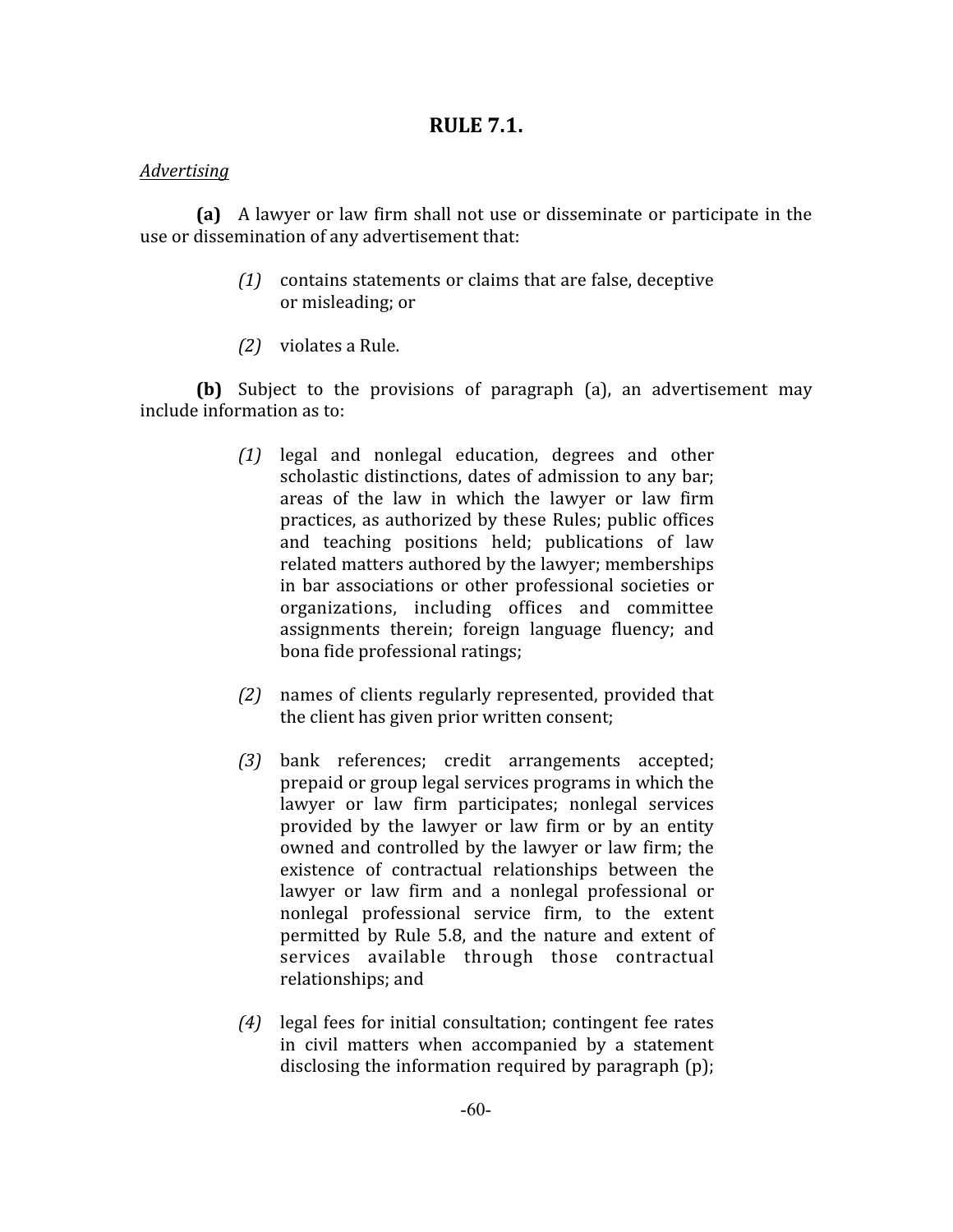range of fees for legal and nonlegal services, provided that there be available to the public free of charge a written statement clearly describing the scope of each advertised service; hourly rates; and fixed fees for specified legal and nonlegal services.

- **(c)** An advertisement shall not:
	- *(1)* include a paid endorsement of, or testimonial about, a lawyer or law firm without disclosing that the person is being compensated therefor;
	- *(2)* include the portrayal of a fictitious law firm, the use of a fictitious name to refer to lawyers not associated together in a law firm, or otherwise imply that lawyers are associated in a law firm if that is not the case;
	- *(3)* use actors to portray a judge, the lawyer, members of the law firm, or clients, or utilize depictions of fictionalized events or scenes, without disclosure of same; or
	- *(4)* be made to resemble legal documents.

**(d)** An advertisement that complies with subdivision (e) of this section may contain the following:

- *(1)* statements that are reasonably likely to create an expectation about results the lawyer can achieve;
- *(2)* statements that compare the lawyer's services with the services of other lawyers;
- *(3)* testimonials or endorsements of clients, and of former clients; or
- *(4)* statements describing or characterizing the quality of the lawyer's or law firm's services.

**(e)** It is permissible to provide the information set forth in subdivision(d) of this section provided: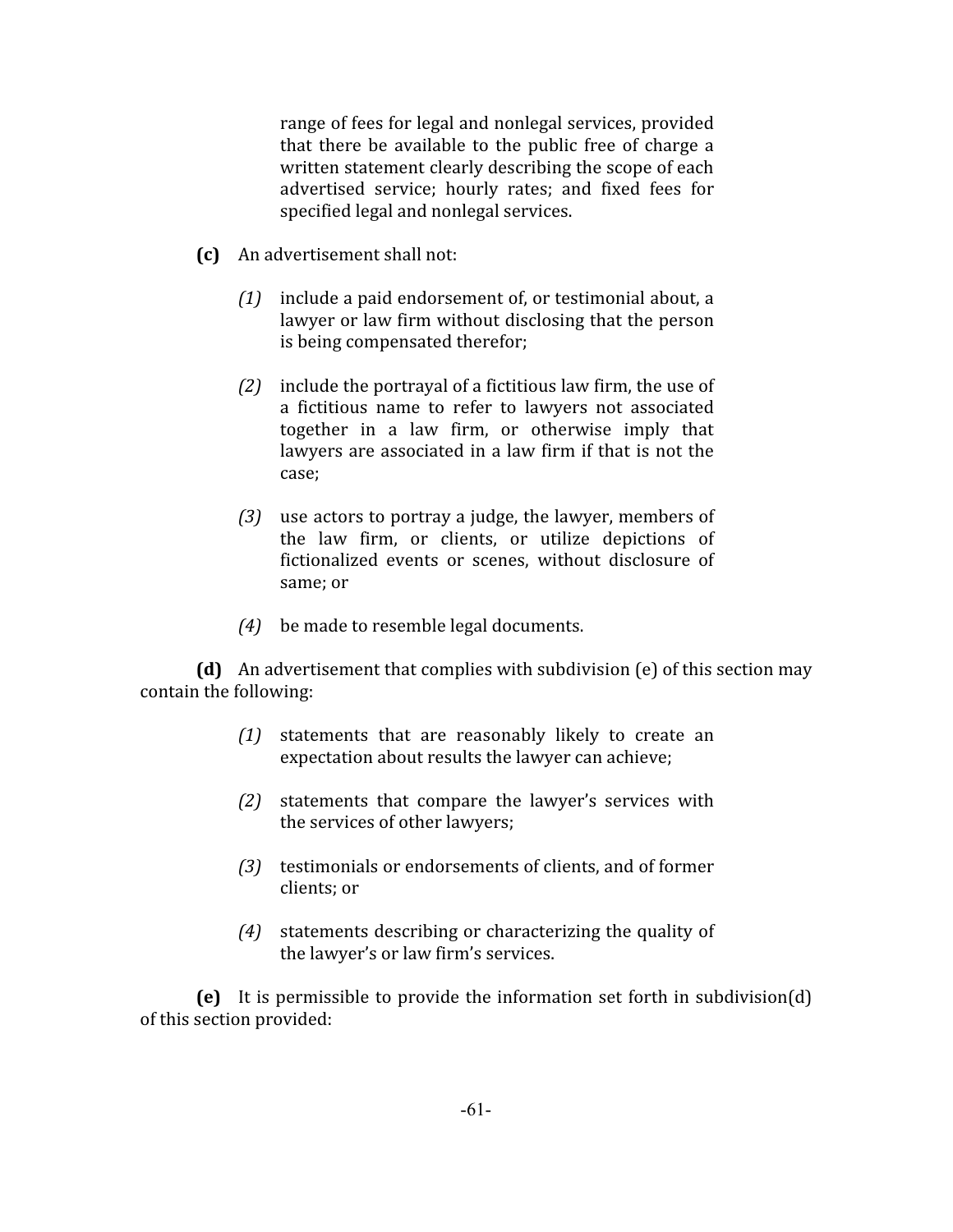- *(1)* its dissemination does not violate subdivision(a)of this section;
- *(2)* it can be factually supported by the lawyer or law firm as of the date on which the advertisement is published or disseminated;
- *(3)* it is accompanied by the following disclaimer: "Prior results do not guarantee a similar outcome"; and
- *(4)* in the case of a testimonial or endorsement from a client with respect to a matter still pending, the client gives informed consent confirmed in writing.

**(f)** Every advertisement other than those appearing in a radio, television or billboard advertisement, in a directory, newspaper, magazine or other periodical (and any web sites related thereto), or made in person pursuant to Rule  $7.3(a)(1)$ , shall be labeled "Attorney Advertising" on the first page, or on the home page in the case of a web site. If the communication is in the form of a self-mailing brochure or postcard, the words "Attorney Advertising" shall appear therein. In the case of electronic mail, the subject line shall contain the notation "ATTORNEY ADVERTISING."

**(g)** A lawyer or law firm shall not utilize meta tags or other hidden computer codes that, if displayed, would violate these Rules.

**(h)** All advertisements shall include the name, principal law office address and telephone number of the lawyer or law firm whose services are being offered.

**(i)** Any words or statements required by this Rule to appear in an advertisement must be clearly legible and capable of being read by the average person, if written, and intelligible if spoken aloud. In the case of a web site, the required words or statements shall appear on the home page.

**(j)** A lawyer or law firm advertising any fixed fee for specified legal services shall, at the time of fee publication, have available to the public a written statement clearly describing the scope of each advertised service, which statement shall be available to the client at the time of retainer for any such service. Such legal services shall include all those services that are recognized as reasonable and necessary under local custom in the area of practice in the community where the services are performed.

**(k)** All advertisements shall be pre-approved by the lawyer or law firm, and a copy shall be retained for a period of not less than three years following its initial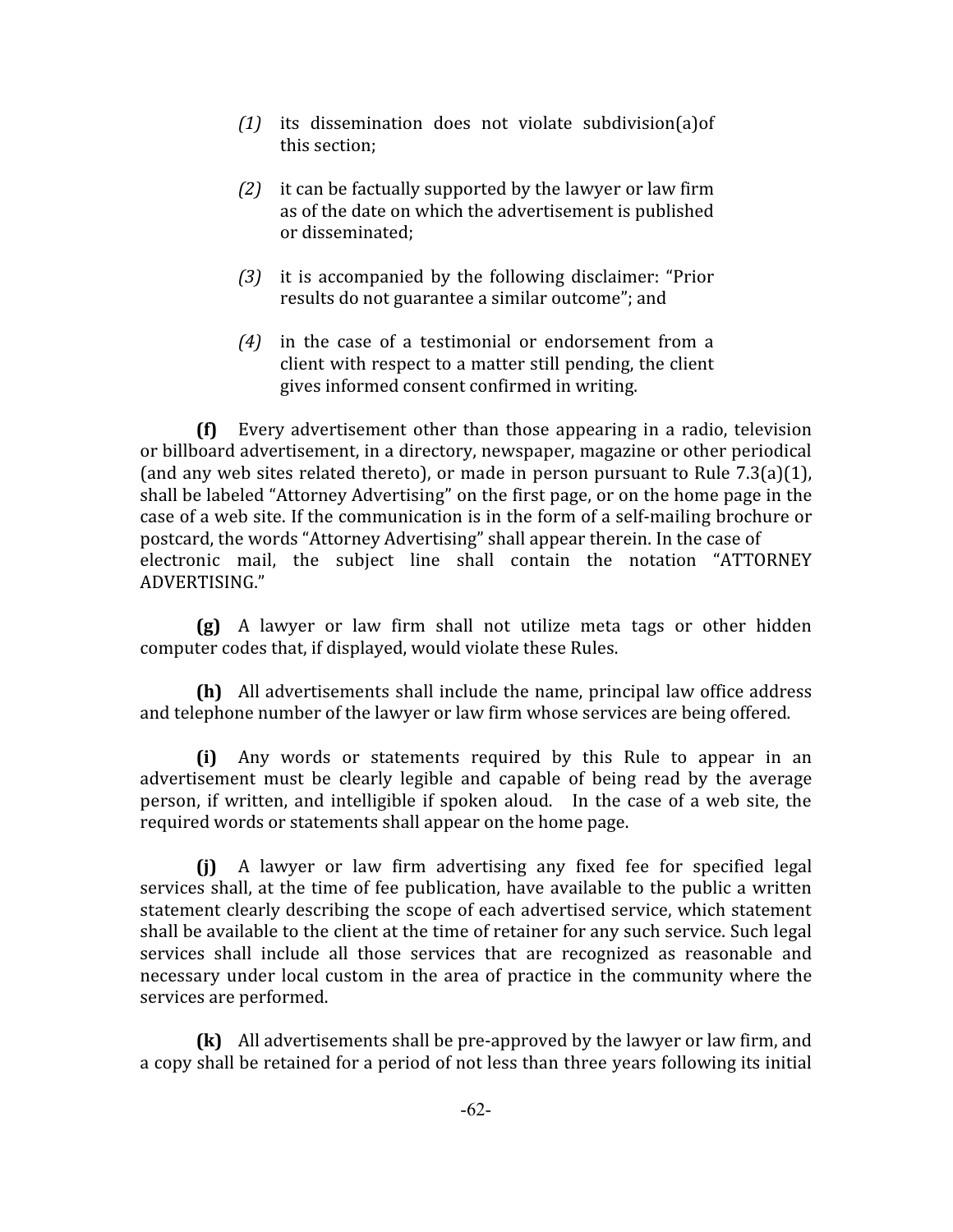dissemination. Any advertisement contained in a computer-accessed communication shall be retained for a period of not less than one year. A copy of the contents of any web site covered by this Rule shall be preserved upon the initial publication of the web site, any major web site redesign, or a meaningful and extensive content change, but in no event less frequently than once every 90 days.

**(l)** If a lawyer or law firm advertises a range of fees or an hourly rate for services, the lawyer or law firm shall not charge more than the fee advertised for such services. If a lawyer or law firm advertises a fixed fee for specified legal services, or performs services described in a fee schedule, the lawyer or law firm shall not charge more than the fixed fee for such stated legal service as set forth in the advertisement or fee schedule, unless the client agrees in writing that the services performed or to be performed were not legal services referred to or implied in the advertisement or in the fee schedule and, further, that a different fee arrangement shall apply to the transaction.

**(m)** Unless otherwise specified in the advertisement, if a lawyer publishes any fee information authorized under this Rule in a publication that is published more frequently than once per month, the lawyer shall be bound by any representation made therein for a period of not less than 30 days after such publication. If a lawyer publishes any fee information authorized under this Rule in a publication that is published once per month or less frequently, the lawyer shall be bound by any representation made therein until the publication of the succeeding issue. If a lawyer publishes any fee information authorized under this Rule in a publication that has no fixed date for publication of a succeeding issue, the lawyer shall be bound by any representation made therein for a reasonable period of time after publication, but in no event less than 90 days.

**(n)** Unless otherwise specified, if a lawyer broadcasts any fee information authorized under this Rule, the lawyer shall be bound by any representation made therein for a period of not less than 30 days after such broadcast.

**(o)** A lawyer shall not compensate or give any thing of value to representatives of the press, radio, television or other communication medium in anticipation of or in return for professional publicity in a news item.

**(p)** All advertisements that contain information about the fees charged by the lawyer or law firm, including those indicating that in the absence of a recovery no fee will be charged, shall comply with the provisions of Judiciary Law §488(3).

**(q)** A lawyer may accept employment that results from participation in activities designed to educate the public to recognize legal problems, to make intelligent selection of counsel or to utilize available legal services.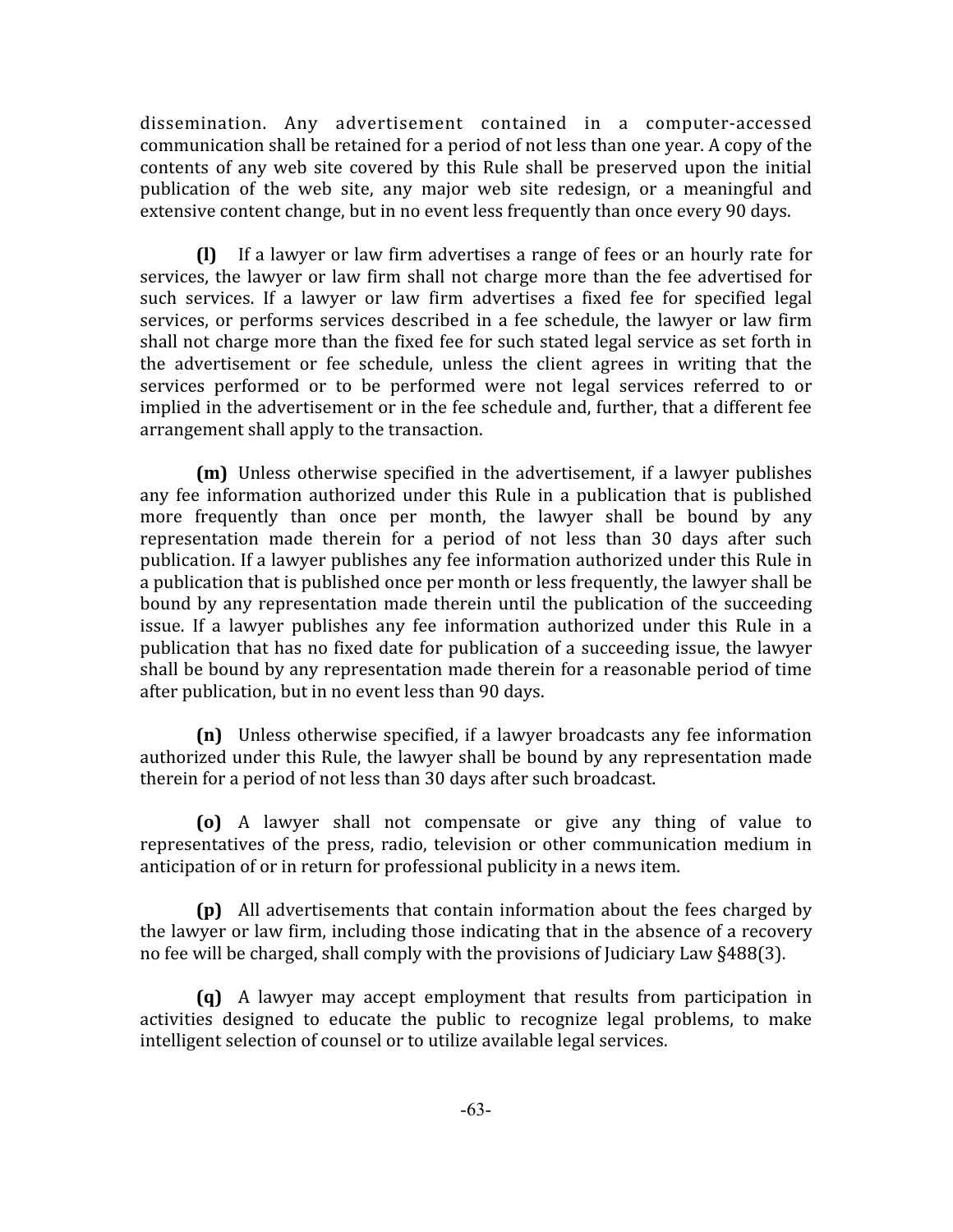**(r)** Without affecting the right to accept employment, a lawyer may speak publicly or write for publication on legal topics so long as the lawyer does not undertake to give individual advice.

## **RULE 7.2.**

#### *Payment for Referrals*

**(a)** A lawyer shall not compensate or give anything of value to a person or organization to recommend or obtain employment by a client, or as a reward for having made a recommendation resulting in employment by a client, except that:

- *(1)* a lawyer or law firm may refer clients to a nonlegal professional or nonlegal professional service firm pursuant to a contractual relationship with such nonlegal professional or nonlegal professional service firm to provide legal and other professional services on a systematic and continuing basis as permitted by Rule 5.8, provided however that such referral shall not otherwise include any monetary or other tangible consideration or reward for such, or the sharing of legal fees; and
- *(2)* a lawyer may pay the usual and reasonable fees or dues charged by a qualified legal assistance organization or referral fees to another lawyer as permitted by Rule 1.5(g).

**(b)** A lawyer or the lawyer's partner or associate or any other affiliated lawyer may be recommended, employed or paid by, or may cooperate with one of the following offices or organizations that promote the use of the lawyer's services or those of a partner or associate or any other affiliated lawyer, or request one of the following offices or organizations to recommend or promote the use of the lawyer's services or those of the lawyer's partner or associate, or any other affiliated lawyer as a private practitioner, if there is no interference with the exercise of independent professional judgment on behalf of the client:

- *(1)* a legal aid office or public defender office:
	- (i) operated or sponsored by a duly accredited law school;
	- (ii) operated or sponsored by a bona fide, nonprofit community organization;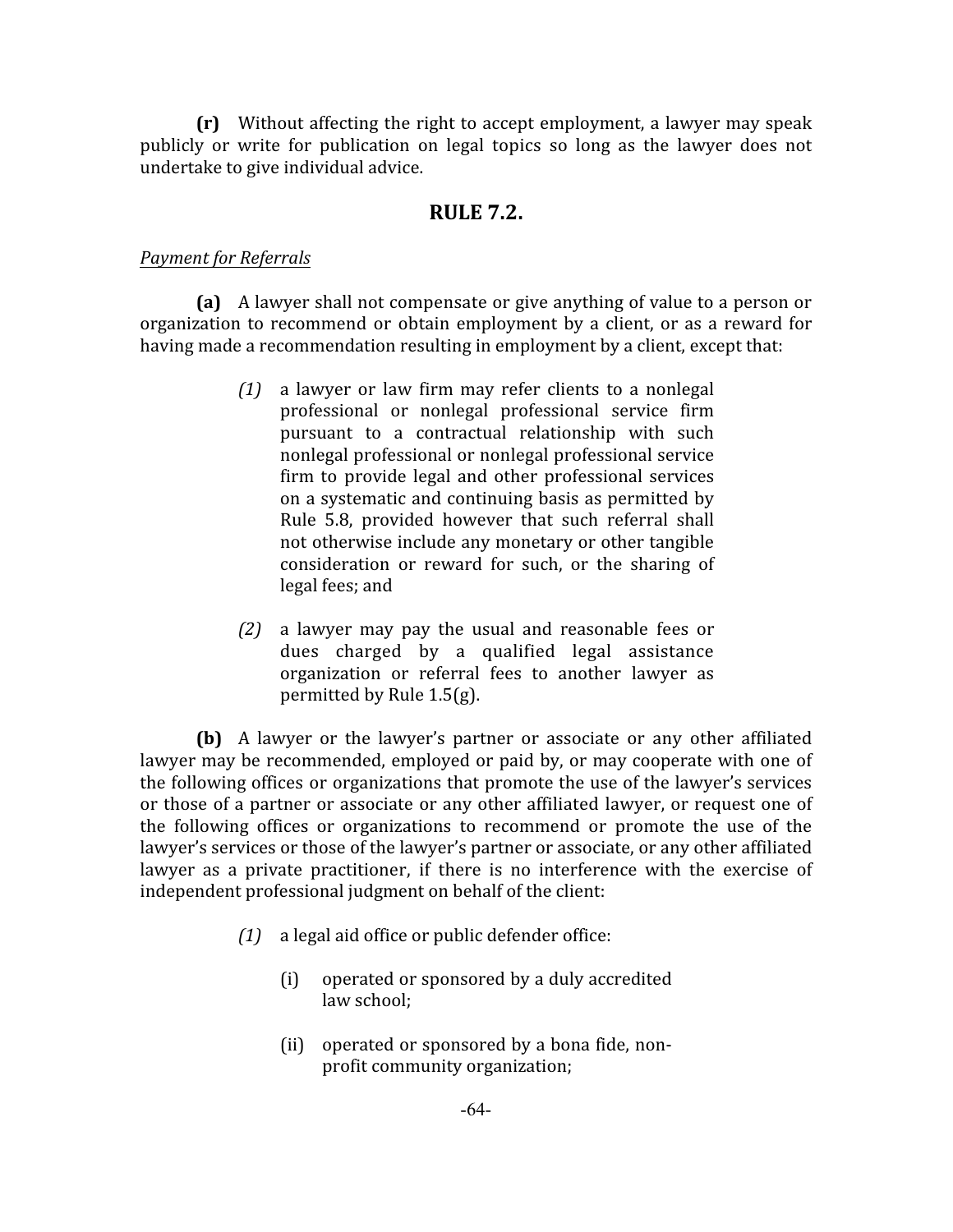- (iii) operated or sponsored by a governmental agency; or
- (iv) operated, sponsored, or approved by a bar association;
- *(2)* a military legal assistance office;
- *(3)* a lawyer referral service operated, sponsored or approved by a bar association or authorized by law or court rule; or
- *(4)* any bona fide organization that recommends, furnishes or pays for legal services to its members or beneficiaries provided the following conditions are satisfied:
	- (i) Neither the lawyer, nor the lawyer's partner, nor associate, nor any other affiliated lawyer nor any nonlawyer, shall have initiated or promoted such organization for the primary purpose of providing financial or other benefit to such lawyer, partner, associate or affiliated lawyer;
	- (ii) Such organization is not operated for the purpose of procuring legal work or financial benefit for any lawyer as a private practitioner outside of the legal services program of the organization;
	- (iii) The member or beneficiary to whom the legal services are furnished, and not such organization, is recognized as the client of the lawyer in the matter;
	- (iv) The legal service plan of such organization provides appropriate relief for any member or beneficiary who asserts a claim that representation by counsel furnished, selected or approved by the organization for the particular matter involved would be unethical, improper or inadequate under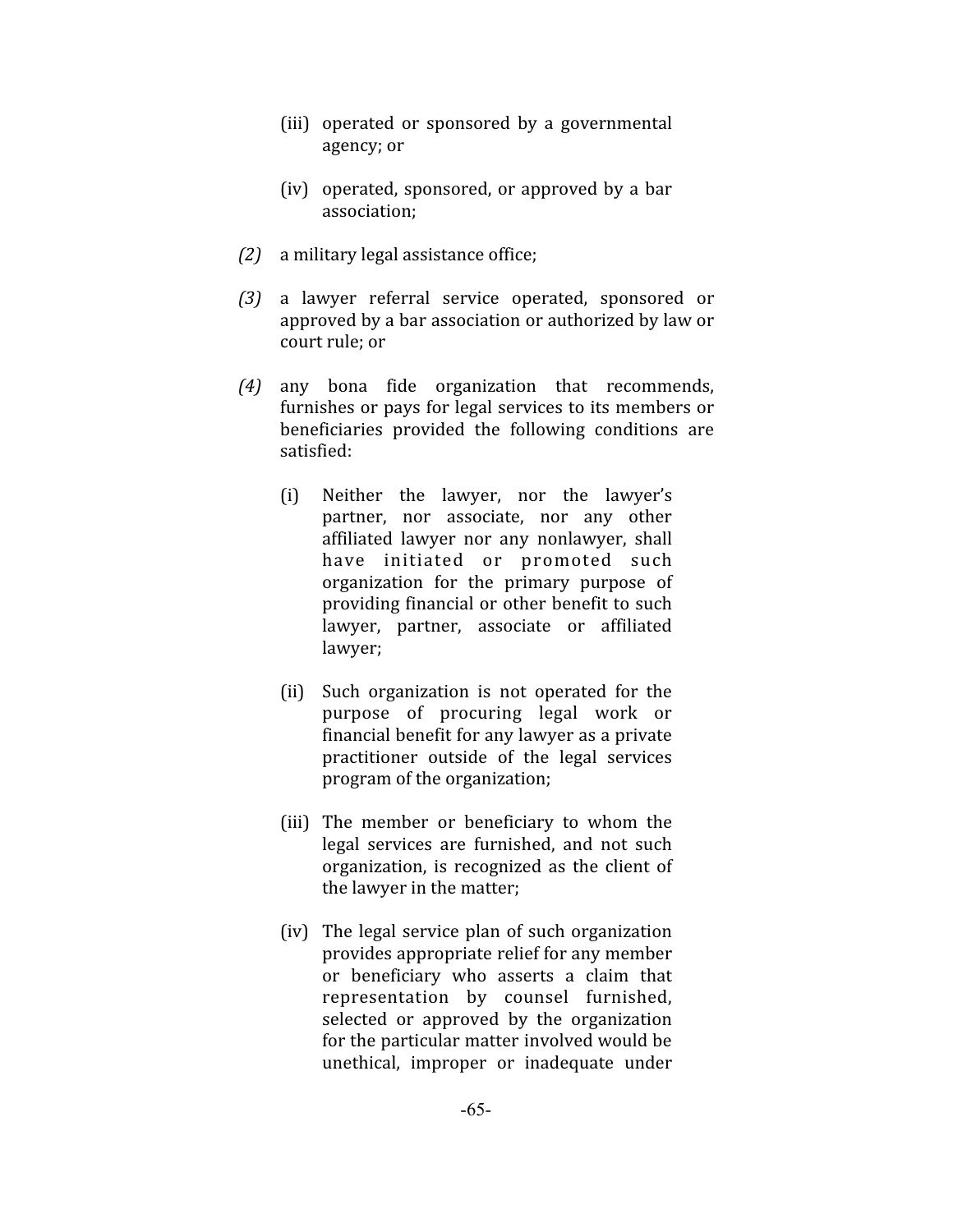the circumstances of the matter involved; and the plan provides an appropriate procedure for seeking such relief;

- (v) The lawyer does not know or have cause to know that such organization is in violation of applicable laws, rules of court or other legal requirements that govern its legal service operations; and
- (vi) Such organization has filed with the appropriate disciplinary authority, to the extent required by such authority, at least annually a report with respect to its legal service plan, if any, showing its terms, its schedule of benefits, its subscription charges, agreements with counsel and financial results of its legal service activities or, if it has failed to do so, the lawyer does not know or have cause to know of such failure.

## **RULE 7.3.**

#### *Solicitation and Recommendation of Professional Employment*

- **(a)** A lawyer shall not engage in solicitation:
	- *(1)* by in-person or telephone contact, or by real-time or interactive computer-accessed communication unless the recipient is a close friend, relative, former client or existing client; or
	- *(2)* by any form of communication if:
		- (i) the communication or contact violates Rule 4.5, Rule 7.1(a), or paragraph (e) of this Rule;
		- (ii) the recipient has made known to the lawyer a desire not to be solicited by the lawyer;
		- (iii) the solicitation involves coercion, duress or harassment;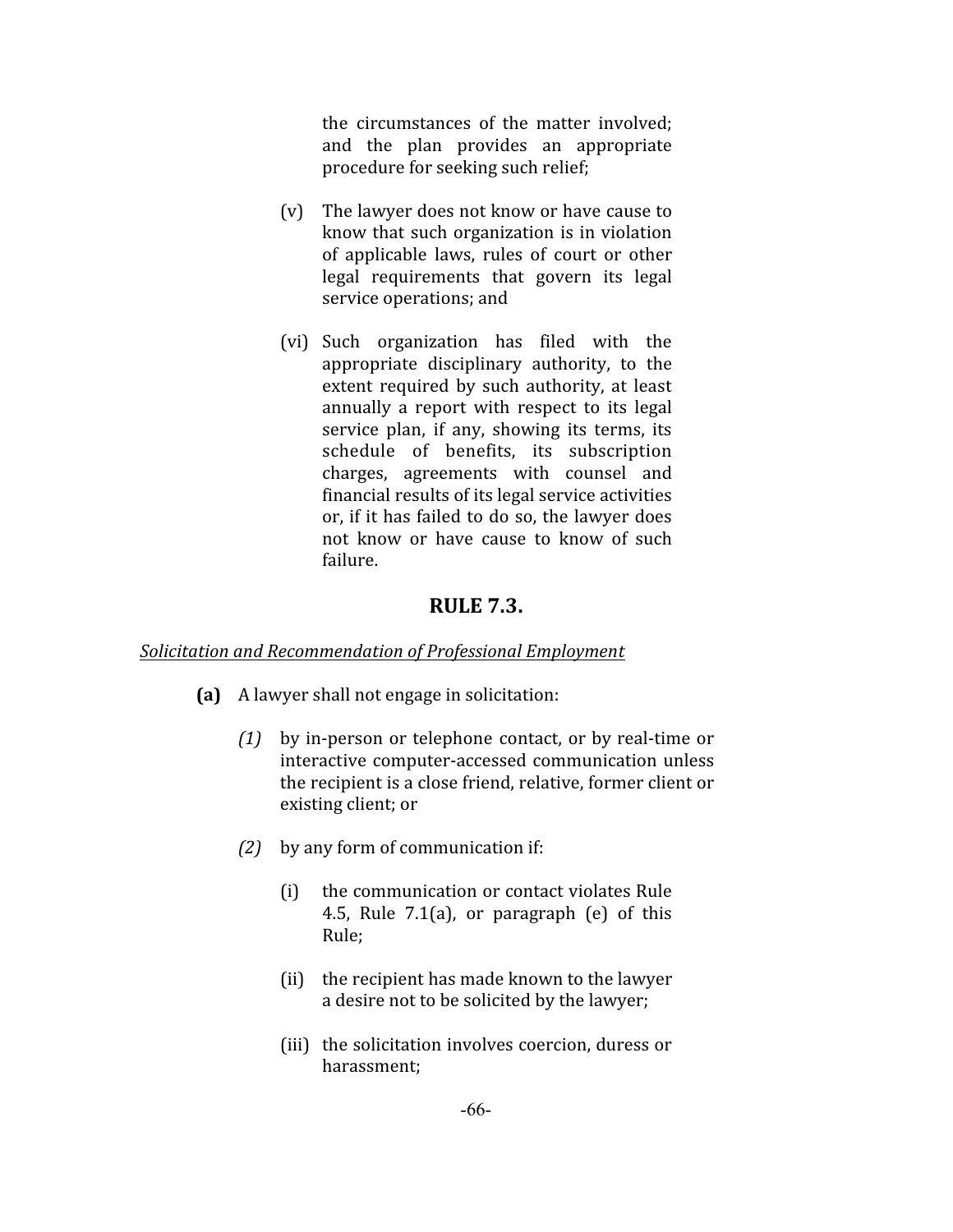- (iv) the lawyer knows or reasonably should know that the age or the physical, emotional or mental state of the recipient makes it unlikely that the recipient will be able to exercise reasonable judgment in retaining a lawyer; or
- (v) the lawyer intends or expects, but does not disclose, that the legal services necessary to handle the matter competently will be performed primarily by another lawyer who is not affiliated with the soliciting lawyer as a partner, associate or of counsel.

**(b)** For purposes of this Rule, "solicitation" means any advertisement initiated by or on behalf of a lawyer or law firm that is directed to, or targeted at, a specific recipient or group of recipients, or their family members or legal representatives, the primary purpose of which is the retention of the lawyer or law firm, and a significant motive for which is pecuniary gain. It does not include a proposal or other writing prepared and delivered in response to a specific request.

**(c)** A solicitation directed to a recipient in this State shall be subject to the following provisions:

- *(1)* A copy of the solicitation shall at the time of its dissemination be filed with the attorney disciplinary committee of the judicial district or judicial department wherein the lawyer or law firm maintains its principal office. Where no such office is maintained, the filing shall be made in the judicial department where the solicitation is targeted. A filing shall consist of:
	- (i) a copy of the solicitation;
	- (ii) a transcript of the audio portion of any radio or television solicitation; and
	- (iii) if the solicitation is in a language other than English, an accurate English-language translation.
- *(2)* Such solicitation shall contain no reference to the fact of filing.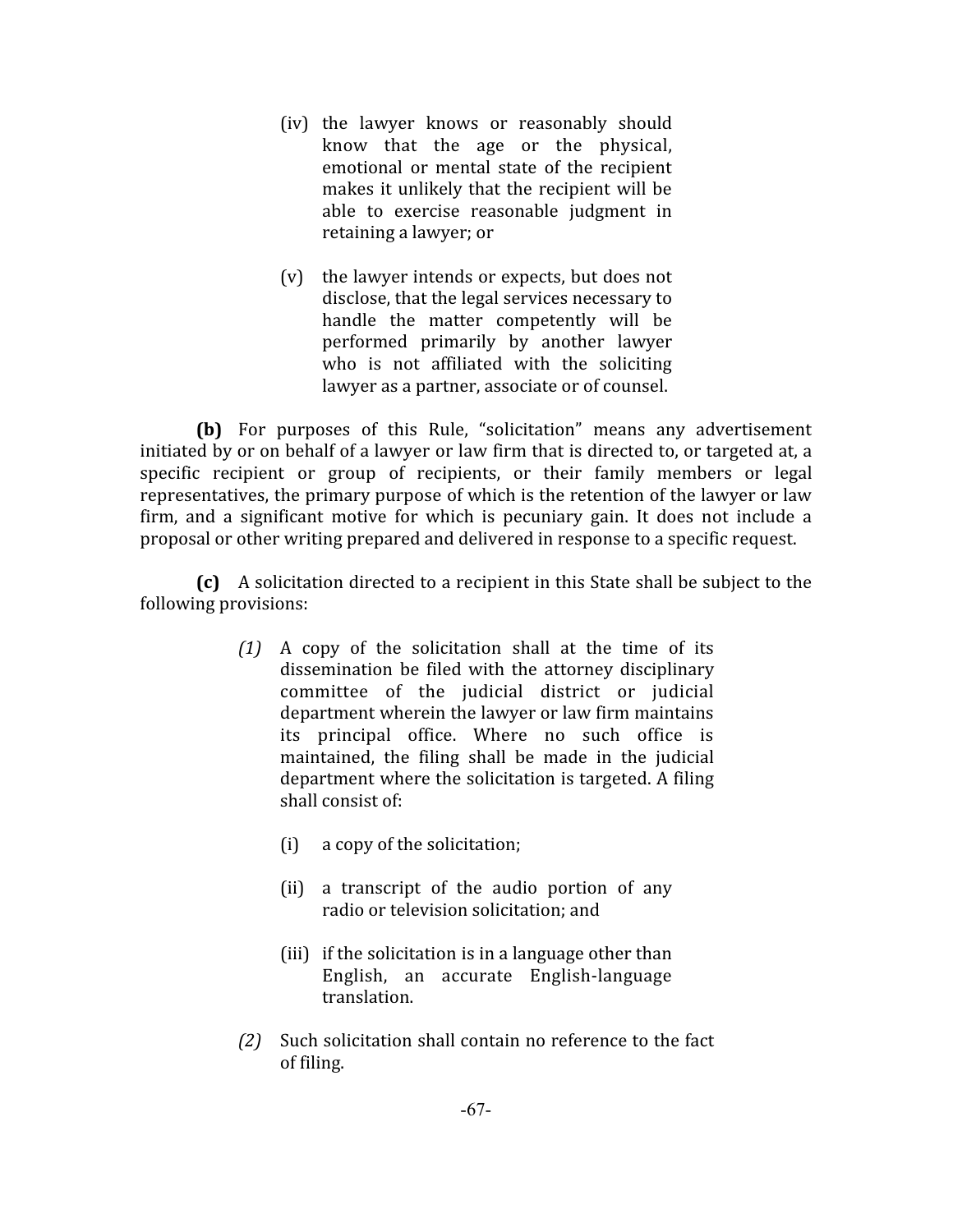- *(3)* If a solicitation is directed to a predetermined recipient, a list containing the names and addresses of all recipients shall be retained by the lawyer or law firm for a period of not less than three years following the last date of its dissemination.
- *(4)* Solicitations filed pursuant to this subdivision shall be open to public inspection.
- *(5)* The provisions of this paragraph shall not apply to:
	- (i) a solicitation directed or disseminated to a close friend, relative, or former or existing client;
	- (ii) a web site maintained by the lawyer or law firm, unless the web site is designed for and directed to or targeted at persons affected by an identifiable actual event or occurrence or by an identifiable prospective defendant; or
	- (iii) professional cards or other announcements the distribution of which is authorized by Rule 7.5(a).

**(d)** A written solicitation shall not be sent by a method that requires the recipient to travel to a location other than that at which the recipient ordinarily receives business or personal mail or that requires a signature on the part of the recipient.

**(e)** No solicitation relating to a specific incident involving potential claims for personal injury or wrongful death shall be disseminated before the 30th day after the date of the incident, unless a filing must be made within 30 days of the incident as a legal prerequisite to the particular claim, in which case no unsolicited communication shall be made before the 15th day after the date of the incident.

**(f)** Any solicitation made in writing or by computer-accessed communication and directed to a pre-determined recipient, if prompted by a specific occurrence involving or affecting a recipient, shall disclose how the lawyer obtained the identity of the recipient and learned of the recipient's potential legal need.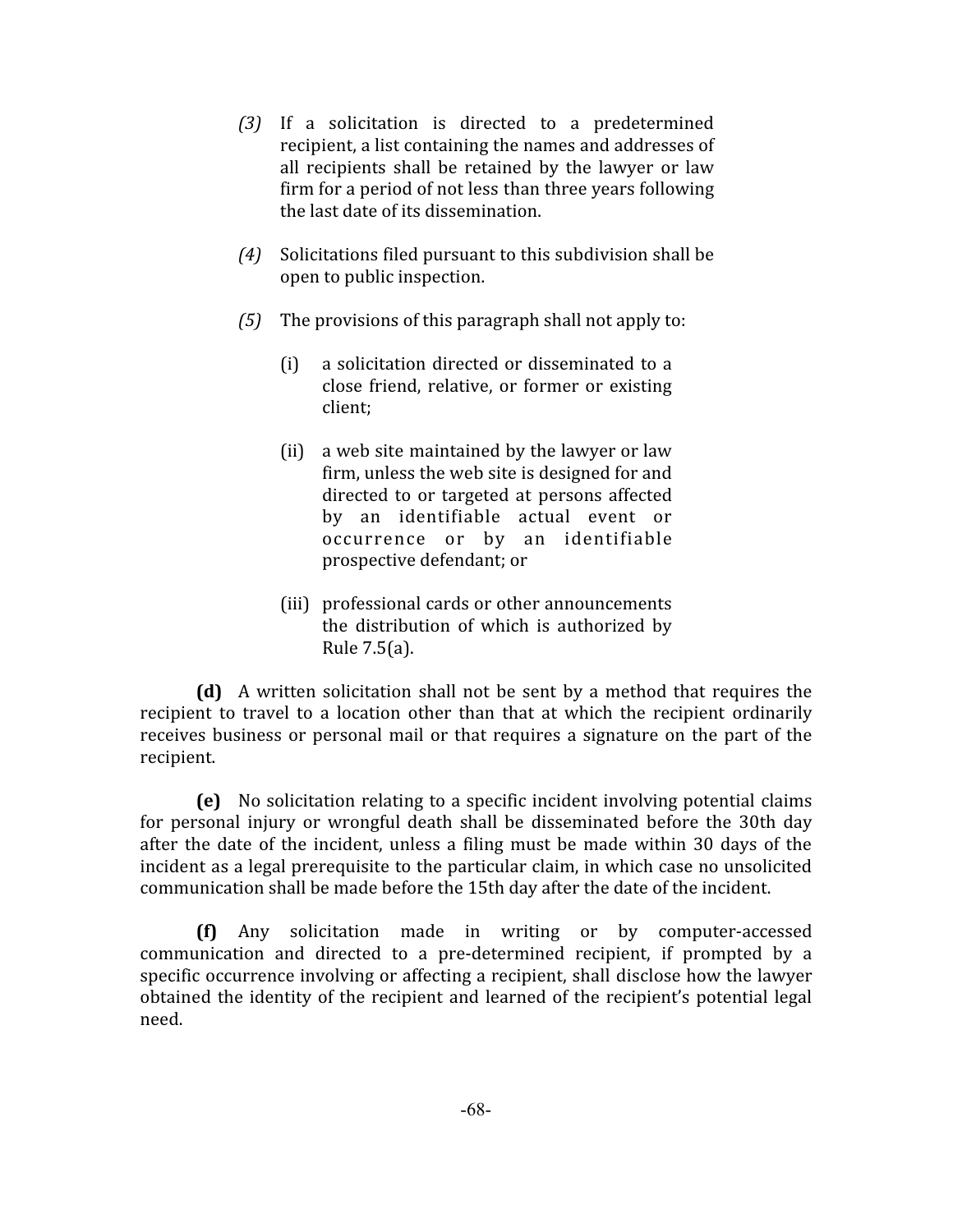**(g)** If a retainer agreement is provided with any solicitation, the top of each page shall be marked "SAMPLE" in red ink in a type size equal to the largest type size used in the agreement and the words "DO NOT SIGN" shall appear on the client signature line.

**(h)** Any solicitation covered by this section shall include the name, principal law office address and telephone number of the lawyer or law firm whose services are being offered.

**(i)** The provisions of this Rule shall apply to a lawyer or members of a law firm not admitted to practice in this State who shall solicit retention by residents of this State.

### **RULE 7.4.**

#### *Identification of Practice and Specialty*

**(a)** A lawyer or law firm may publicly identify one or more areas of law in which the lawyer or the law firm practices, or may state that the practice of the lawyer or law firm is limited to one or more areas of law, provided that the lawyer or law firm shall not state that the lawyer or law firm is a specialist or specializes in a particular field of law, except as provided in Rule 7.4(c).

**(b)** A lawyer admitted to engage in patent practice before the United States Patent and Trademark Office may use the designation "Patent Attorney" or a substantially similar designation.

**(c)** A lawyer may state that the lawyer has been recognized or certified as a specialist only as follows:

- *(1)* A lawyer who is certified as a specialist in a particular area of law or law practice by a private organization approved for that purpose by the American Bar Association may state the fact of certification if, in conjunction therewith, the certifying organization is identified and the following statement is prominently made: "The [name of the private certifying organization] is not affiliated with any governmental authority."
- *(2)* A lawyer who is certified as a specialist in a particular area of law or law practice by the authority having jurisdiction over specialization under the laws of another state or territory may state the fact of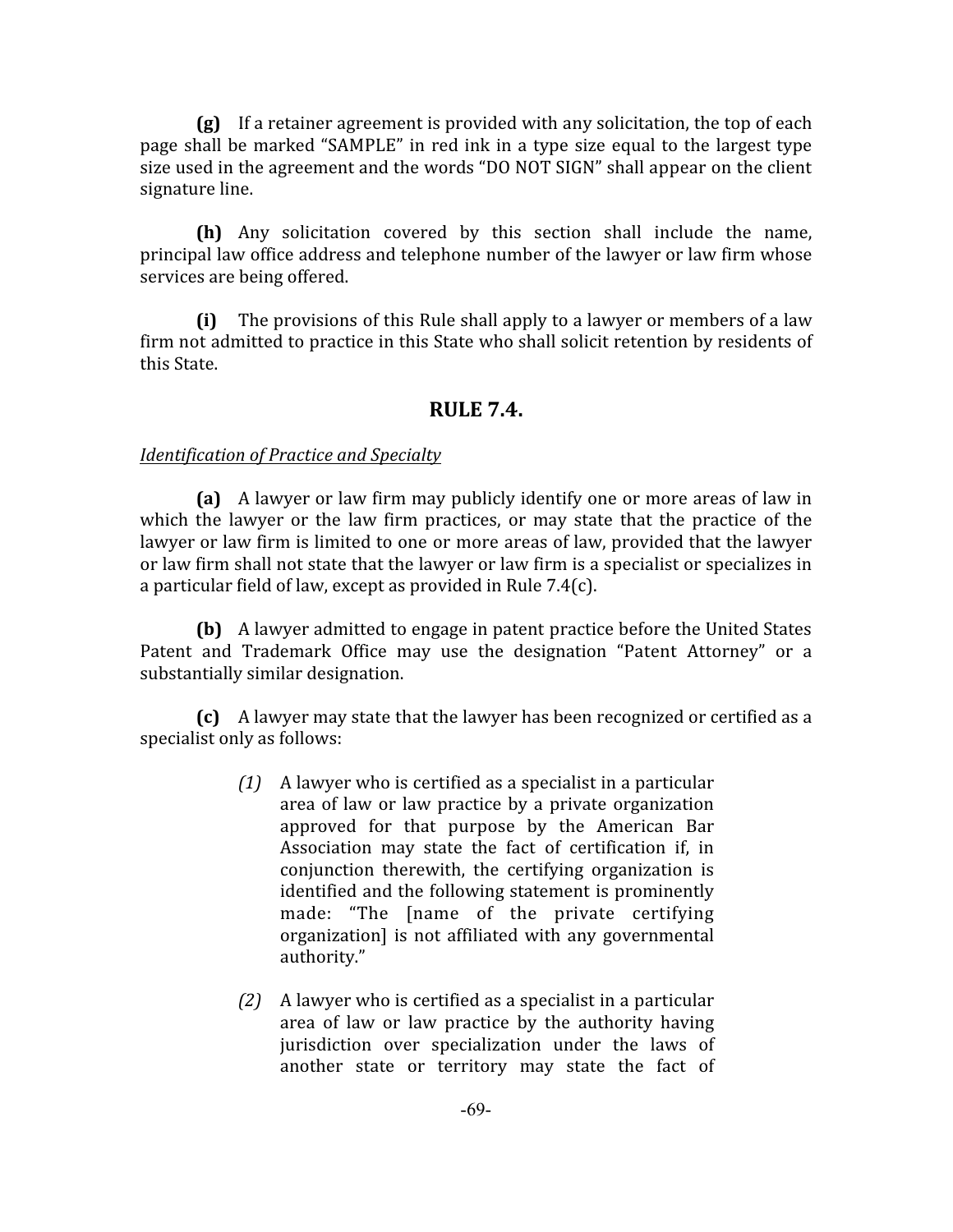certification if, in conjunction therewith, the certifying state or territory is identified and the following statement is prominently made: "Certification granted by the [identify state or territory] is not recognized by any governmental authority within the State of New York."

- *(3)* A statement is prominently made if:
	- (i) when written, it is clearly legible and capable of being read by the average person, and is in a font size at least two font sizes larger than the largest text used to state the fact of certification; and
	- (ii) when spoken aloud, it is intelligible to the average person, and is at a cadence no faster, and a level of audibility no lower, than the cadence and level of audibility used to state the fact of certification.

# **RULE 7.5.**

### *Professional Notices, Letterheads and Signs*

**(a)** A lawyer or law firm may use internet web sites, professional cards, professional announcement cards, office signs, letterheads or similar professional notices or devices, provided the same do not violate any statute or court rule and are in accordance with Rule 7.1, including the following:

- *(1)* a professional card of a lawyer identifying the lawyer by name and as a lawyer, and giving addresses, telephone numbers, the name of the law firm, and any information permitted under Rule 7.1(b) or Rule 7.4. A professional card of a law firm may also give the names of members and associates;
- *(2)* a professional announcement card stating new or changed associations or addresses, change of firm name, or similar matters pertaining to the professional offices of a lawyer or law firm or any nonlegal business conducted by the lawyer or law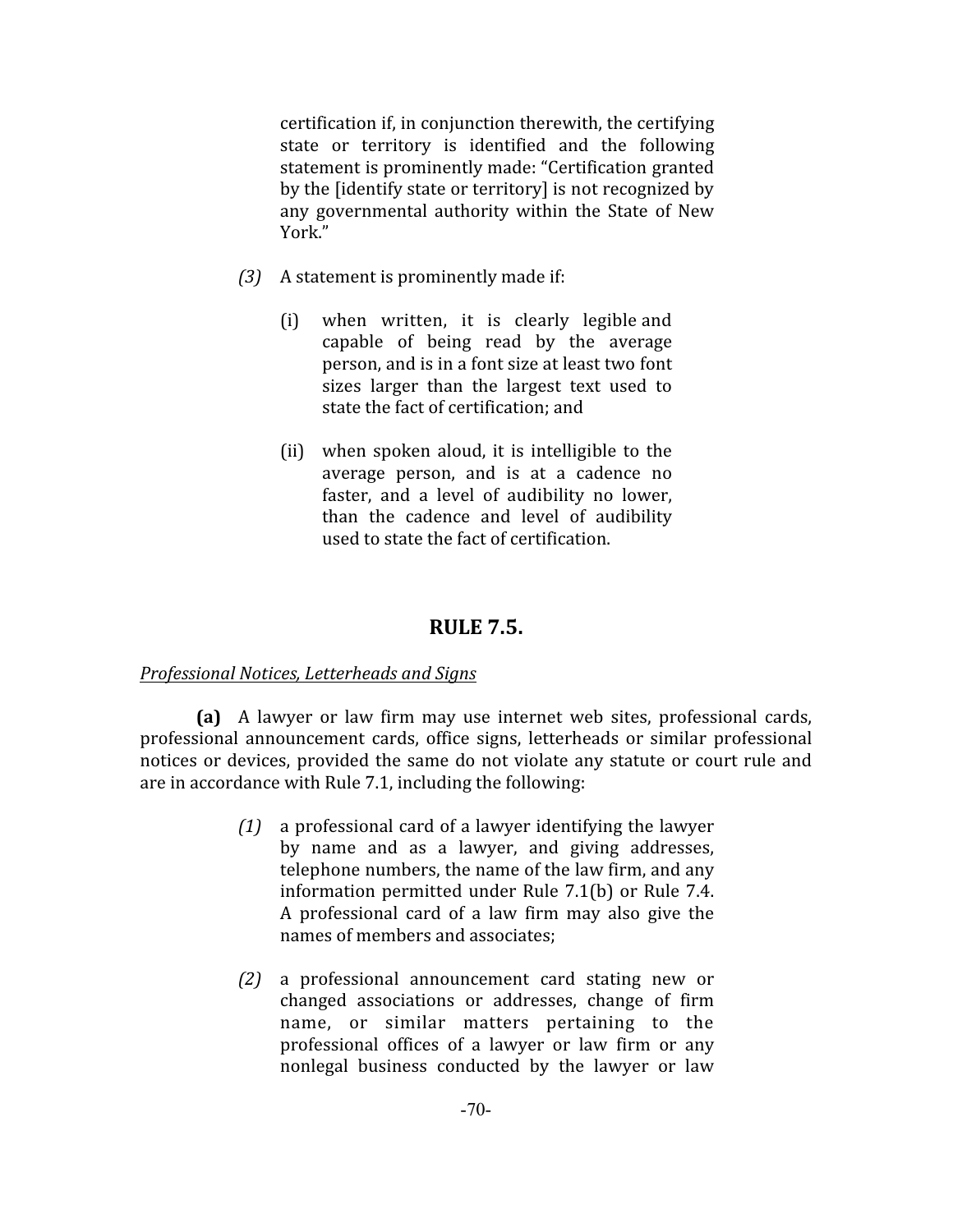firm pursuant to Rule 5.7. It may state biographical data, the names of members of the firm and associates, and the names and dates of predecessor firms in a continuing line of succession. It may state the nature of the legal practice if permitted under Rule 7.4;

- *(3)* a sign in or near the office and in the building directory identifying the law office and any nonlegal business conducted by the lawyer or law firm pursuant to Rule 5.7. The sign may state the nature of the legal practice if permitted under Rule 7.4; or
- *(4)* a letterhead identifying the lawyer by name and as a lawyer, and giving addresses, telephone numbers, the name of the law firm, associates and any information permitted under Rule 7.1(b) or Rule 7.4. A letterhead of a law firm may also give the names of members and associates, and names and dates relating to deceased and retired members. A lawyer or law firm may be designated "Of Counsel" on a letterhead if there is a continuing relationship with a lawyer or law firm, other than as a partner or associate. A lawyer or law firm may be designated as "General Counsel" or by similar professional reference on stationery of a client if the lawyer or the firm devotes a substantial amount of professional time in the representation of that client. The letterhead of a law firm may give the names and dates of predecessor firms in a continuing line of succession.

**(b)** A lawyer in private practice shall not practice under a trade name, a name that is misleading as to the identity of the lawyer or lawyers practicing under such name, or a firm name containing names other than those of one or more of the lawyers in the firm, except that the name of a professional corporation shall contain "PC" or such symbols permitted by law, the name of a limited liability company or partnership shall contain "LLC," "LLP" or such symbols permitted by law and, if otherwise lawful, a firm may use as, or continue to include in its name the name or names of one or more deceased or retired members of the firm or of a predecessor firm in a continuing line of succession. Such terms as "legal clinic," "legal aid," "legal service office," "legal assistance office," "defender office" and the like may be used only by qualified legal assistance organizations, except that the term "legal clinic" may be used by any lawyer or law firm provided the name of a participating lawyer or firm is incorporated therein. A lawyer or law firm may not include the name of a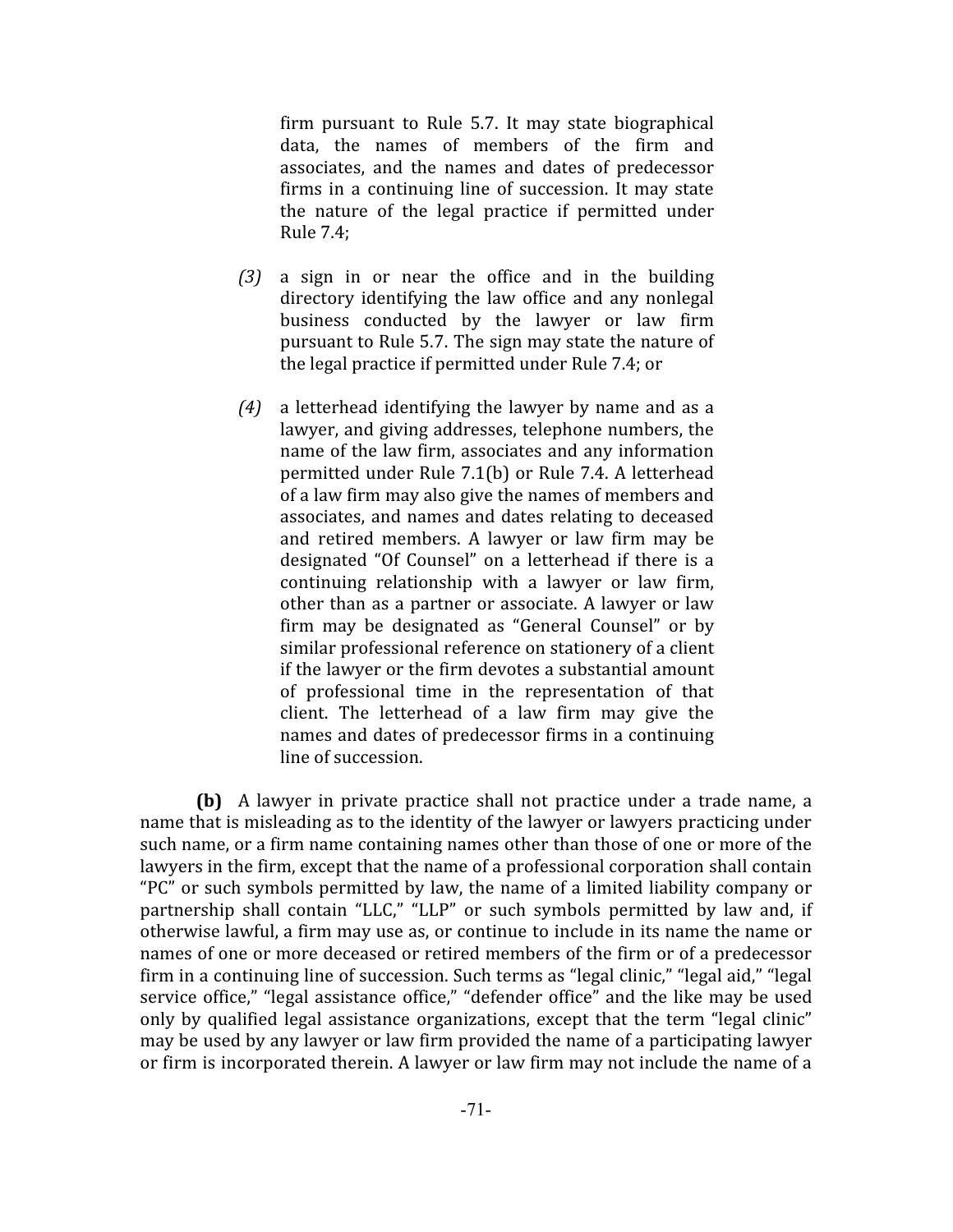nonlawyer in its firm name, nor may a lawyer or law firm that has a contractual relationship with a nonlegal professional or nonlegal professional service firm pursuant to Rule 5.8 to provide legal and other professional services on a systematic and continuing basis include in its firm name the name of the nonlegal professional service firm or any individual nonlegal professional affiliated therewith. A lawyer who assumes a judicial, legislative or public executive or administrative post or office shall not permit the lawyer's name to remain in the name of a law firm or to be used in professional notices of the firm during any significant period in which the lawyer is not actively and regularly practicing law as a member of the firm and, during such period, other members of the firm shall not use the lawyer's name in the firm name or in professional notices of the firm.

**(c)** Lawyers shall not hold themselves out as having a partnership with one or more other lawyers unless they are in fact partners.

**(d)** A partnership shall not be formed or continued between or among lawyers licensed in different jurisdictions unless all enumerations of the members and associates of the firm on its letterhead and in other permissible listings make clear the jurisdictional limitations on those members and associates of the firm not licensed to practice in all listed jurisdictions; however, the same firm name may be used in each jurisdiction.

**(e)** A lawyer or law firm may utilize a domain name for an internet web site that does not include the name of the lawyer or law firm provided:

- *(1)* all pages of the web site clearly and conspicuously include the actual name of the lawyer or law firm;
- *(2)* the lawyer or law firm in no way attempts to engage in the practice of law using the domain name;
- *(3)* the domain name does not imply an ability to obtain results in a matter; and
- *(4)* the domain name does not otherwise violate these Rules.

**(f)** A lawyer or law firm may utilize a telephone number which contains a domain name, nickname, moniker or motto that does not otherwise violate these Rules.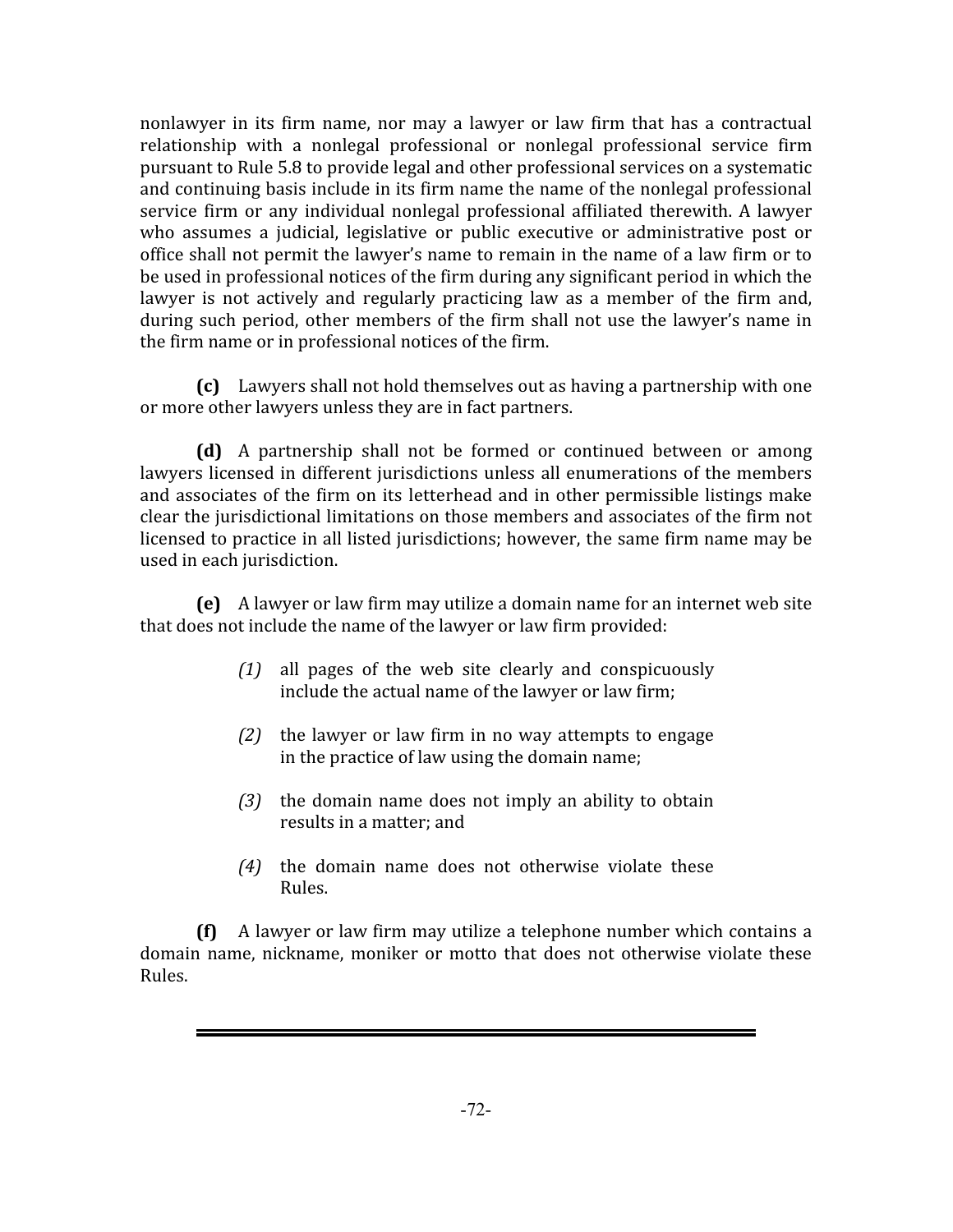### **RULE 8.1.**

#### *Candor in the Bar Admission Process*

**(a)** A lawyer shall be subject to discipline if, in connection with the lawyer's own application for admission to the bar previously filed in this state or in any other jurisdiction, or in connection with the application of another person for admission to the bar, the lawyer knowingly:

- *(1)* has made or failed to correct a false statement of material fact; or
- *(2)* has failed to disclose a material fact requested in connection with a lawful demand for information from an admissions authority.

## **RULE 8.2.**

#### *Judicial Officers and Candidates*

**(a)** A lawyer shall not knowingly make a false statement of fact concerning the qualifications, conduct or integrity of a judge or other adjudicatory officer or of a candidate for election or appointment to judicial office.

**(b)** A lawyer who is a candidate for judicial office shall comply with the applicable provisions of Part 100 of the Rules of the Chief Administrator of the Courts.

## **RULE 8.3.**

#### *Reporting Professional Misconduct*

**(a)** A lawyer who knows that another lawyer has committed a violation of the Rules of Professional Conduct that raises a substantial question as to that lawyer's honesty, trustworthiness or fitness as a lawyer shall report such knowledge to a tribunal or other authority empowered to investigate or act upon such violation.

**(b)** A lawyer who possesses knowledge or evidence concerning another lawyer or a judge shall not fail to respond to a lawful demand for information from a tribunal or other authority empowered to investigate or act upon such conduct.

**(c)** This Rule does not require disclosure of: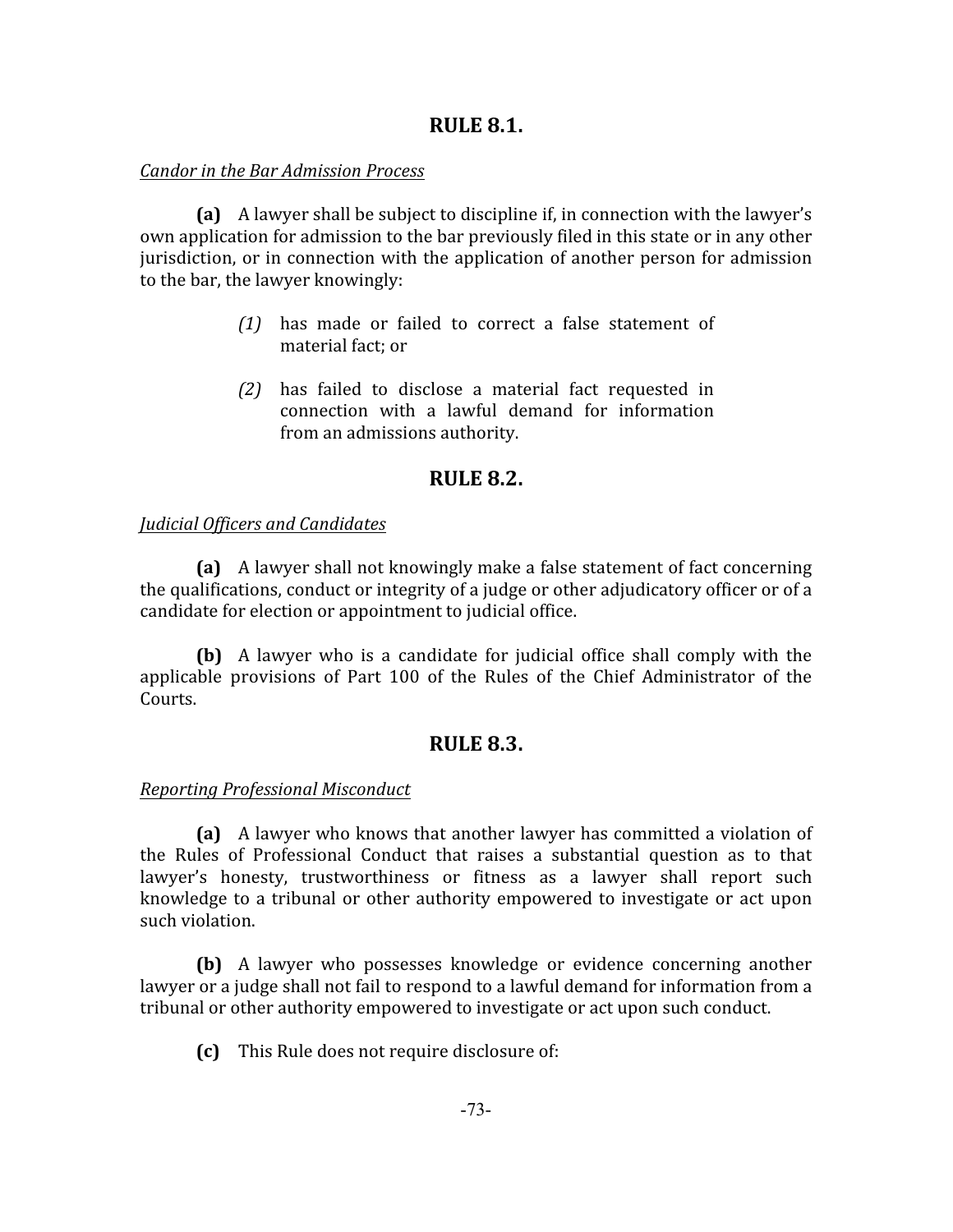- *(1)* information otherwise protected by Rule 1.6; or
- *(2)* information gained by a lawyer or judge while participating in a bona fide lawyer assistance program.

### **RULE 8.4.**

#### *Misconduct*

A lawyer or law firm shall not:

- **(a)** violate or attempt to violate the Rules of Professional Conduct, knowingly assist or induce another to do so, or do so through the acts of another;
- **(b)** engage in illegal conduct that adversely reflects on the lawyer's honesty, trustworthiness or fitness as a lawyer;
- **(c)** engage in conduct involving dishonesty, fraud, deceit or misrepresentation;
- **(d)** engage in conduct that is prejudicial to the administration of justice;
- **(e)** state or imply an ability:
	- *(1)* to influence improperly or upon irrelevant grounds any tribunal, legislative body or public official; or
	- *(2)* to achieve results using means that violate these Rules or other law;
- **(f)** knowingly assist a judge or judicial officer in conduct that is a violation of applicable rules of judicial conduct or other law;
- **(g)** unlawfully discriminate in the practice of law, including in hiring, promoting or otherwise determining conditions of employment on the basis of age, race, creed, color, national origin, sex, disability, marital status or sexual orientation. Where there is a tribunal with jurisdiction to hear a complaint, if timely brought, other than a Departmental Disciplinary Committee, a complaint based on unlawful discrimination shall be brought before such tribunal in the first instance. A certified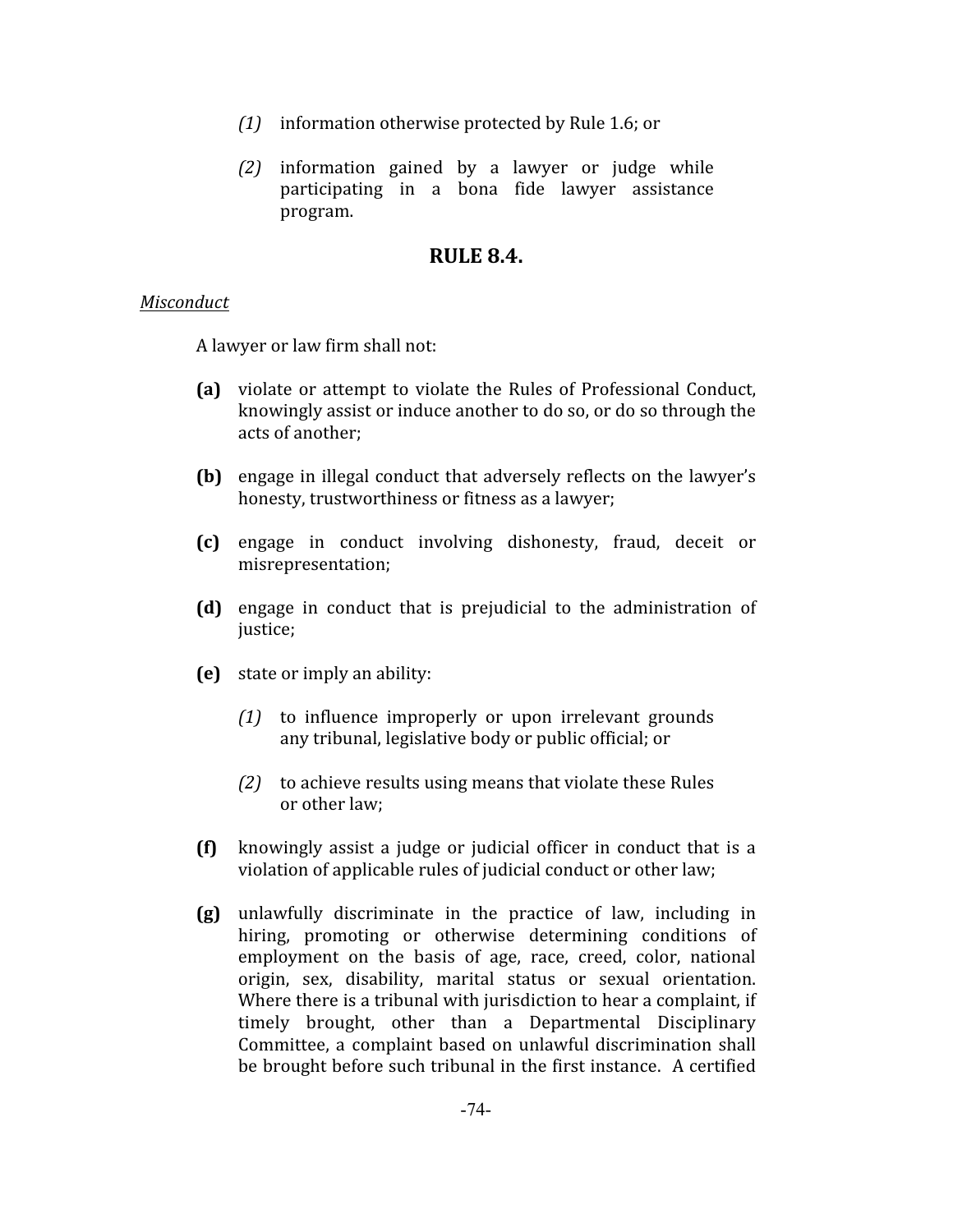copy of a determination by such a tribunal, which has become final and enforceable and as to which the right to judicial or appellate review has been exhausted, finding that the lawyer has engaged in an unlawful discriminatory practice shall constitute prima facie evidence of professional misconduct in a disciplinary proceeding; or

**(h)** engage in any other conduct that adversely reflects on the lawyer's fitness as a lawyer.

# **RULE 8.5.**

## *Disciplinary Authority and Choice of Law*

**(a)** A lawyer admitted to practice in this state is subject to the disciplinary authority of this state, regardless of where the lawyer's conduct occurs. A lawyer may be subject to the disciplinary authority of both this state and another jurisdiction where the lawyer is admitted for the same conduct.

**(b)** In any exercise of the disciplinary authority of this state, the rules of professional conduct to be applied shall be as follows:

- *(1)* For conduct in connection with a proceeding in a court before which a lawyer has been admitted to practice (either generally or for purposes of that proceeding), the rules to be applied shall be the rules of the jurisdiction in which the court sits, unless the rules of the court provide otherwise; and
- *(2)* For any other conduct:
	- (i) If the lawyer is licensed to practice only in this state, the rules to be applied shall be the rules of this state, and
	- (ii) If the lawyer is licensed to practice in this state and another jurisdiction, the rules to be applied shall be the rules of the admitting jurisdiction in which the lawyer principally practices; provided, however, that if particular conduct clearly has its predominant effect in another jurisdiction in which the lawyer is licensed to practice,